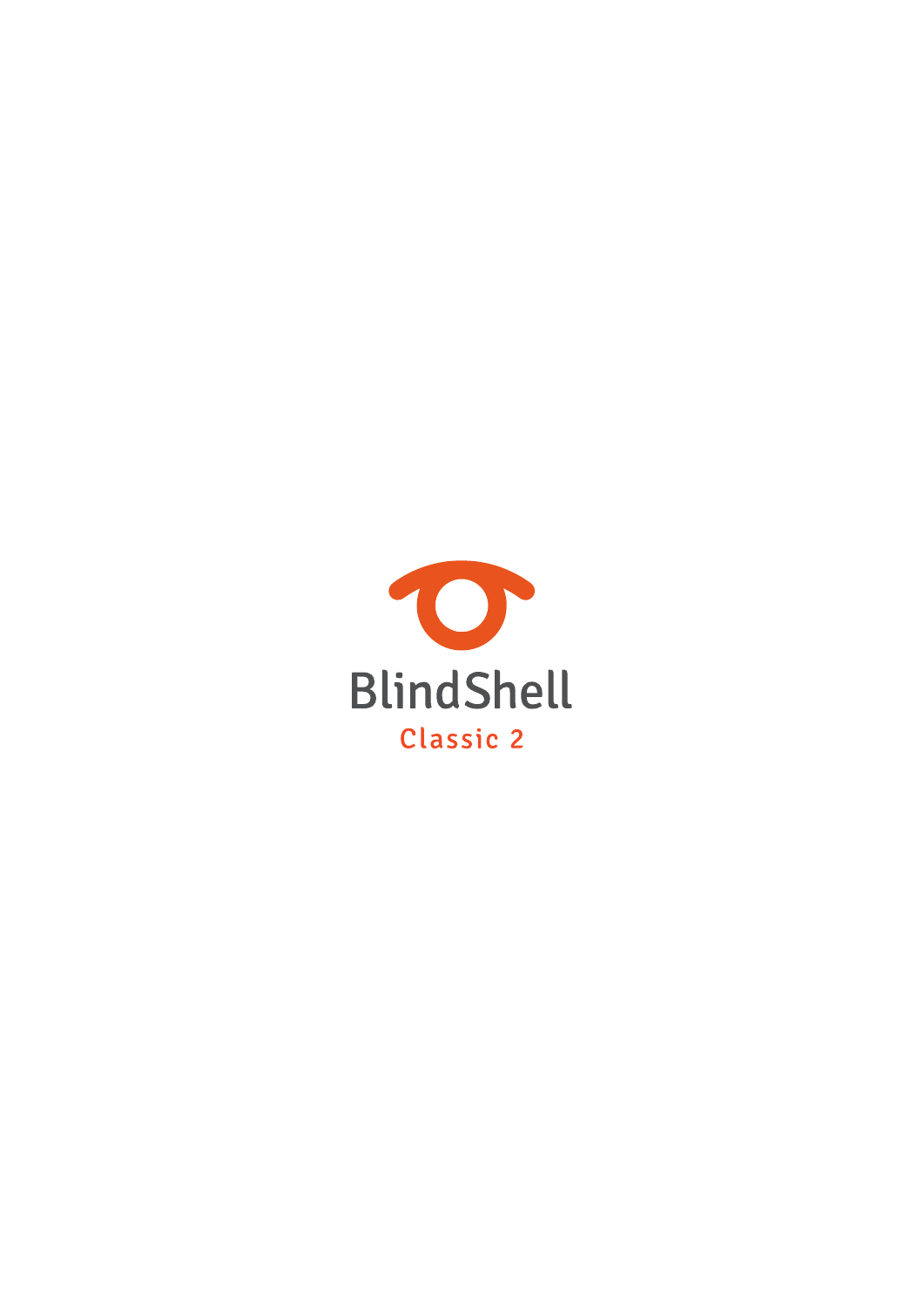# **Contents**

| 1              | <b>BlindShell Classic 2 User Guide</b>                  | 4               |
|----------------|---------------------------------------------------------|-----------------|
| $\overline{2}$ | <b>Getting started</b>                                  | 5               |
| 2.1            | Package contents                                        | 5               |
| 2.2            | Phone description                                       | 5               |
| 2.3            | Taking off the back cover                               | $6\phantom{1}6$ |
| 2.4            | Inserting SIM card, SD memory card, and battery         | 6               |
| 2.5            | Charging                                                | $\overline{7}$  |
| 2.6            | Turning the phone on                                    | 8               |
| 3              | <b>Controlling the phone</b>                            | 9               |
| 3.1            | Volume                                                  | 9               |
| 3.2            | Navigation                                              | 9               |
| 3.3            | <b>Action buttons</b>                                   | 10              |
| 3.4            | Numeric keypad                                          | 11              |
| 3.5            | <b>Text input</b>                                       | 11              |
| 3.6            | Voice control                                           | 12              |
| 3.7            | <b>SOS button</b>                                       | 13              |
| 3.8            | File transfer from PC to BlindShell                     | 13              |
| 4              | <b>BlindShell functions</b>                             | 14              |
| 4.1            | Main screen                                             | 14              |
| 4.2            | Call                                                    | 14              |
| 4.3            | <b>Messages</b>                                         | 16              |
| 4.4            | <b>Contacts</b>                                         | 18              |
| 4.5            | <b>Applications</b>                                     | 20              |
| 4.6            | <b>Settings</b>                                         | 33              |
| 4.7            | Manual                                                  | 41              |
| 4.8            | Turn off the phone                                      | 41              |
| 4.9            | Missed notifications and information about phone status | 41              |
| 4.10           | <b>Favorite applications</b>                            | 41              |
| 5              | <b>Technical specification</b>                          | 42              |
| 5.1            | Connectivity                                            | 42              |
| 5.2            | <b>Hardware</b>                                         | 42              |
| 5.3            | <b>Sensors</b>                                          | 42              |
| 5.4            | <b>Certifications</b>                                   | 43              |
| 6              | <b>Regular use and safety information</b>               | 44              |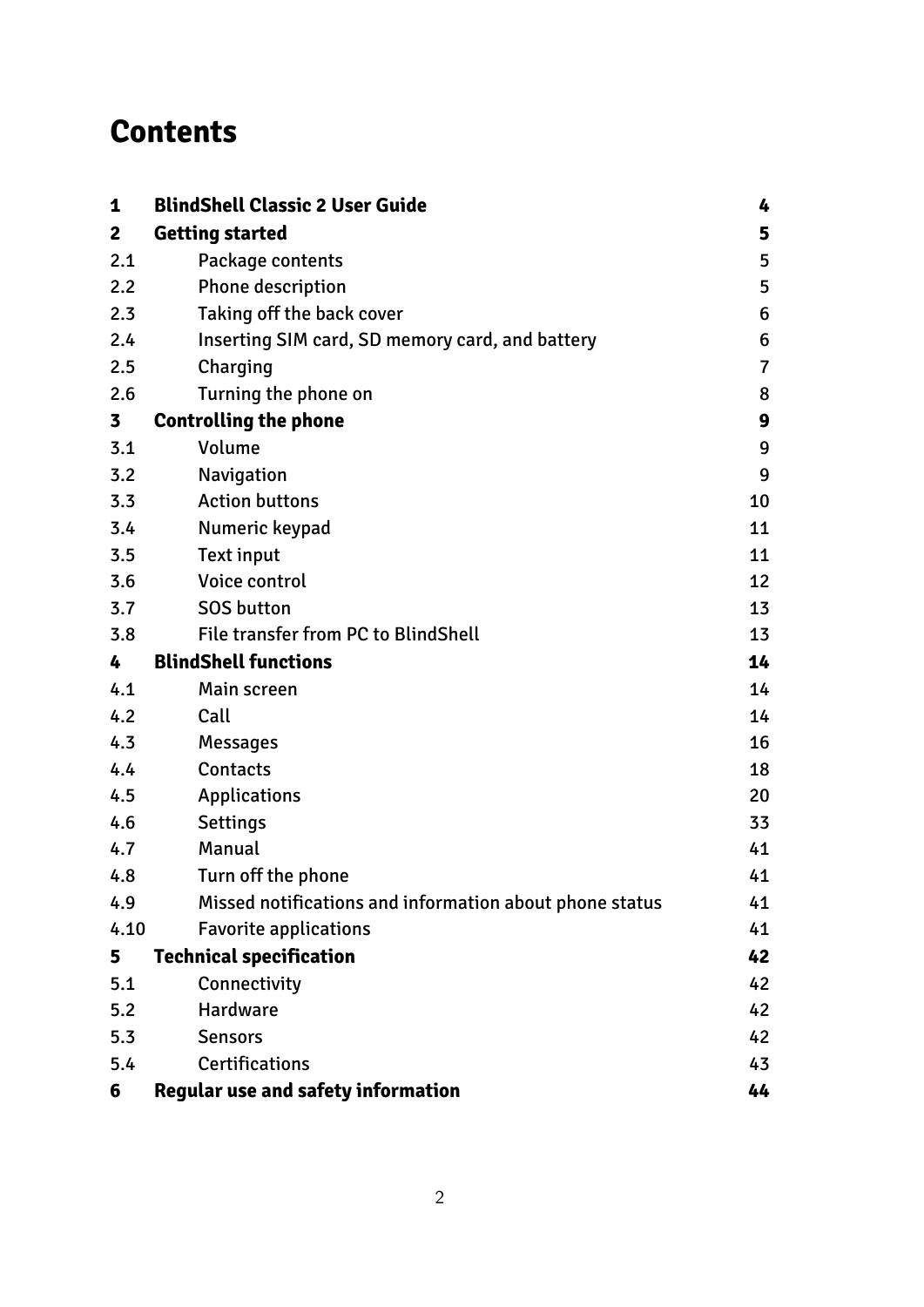|   | <b>Regulatory information</b> | 48 |
|---|-------------------------------|----|
| 8 | Legal information             |    |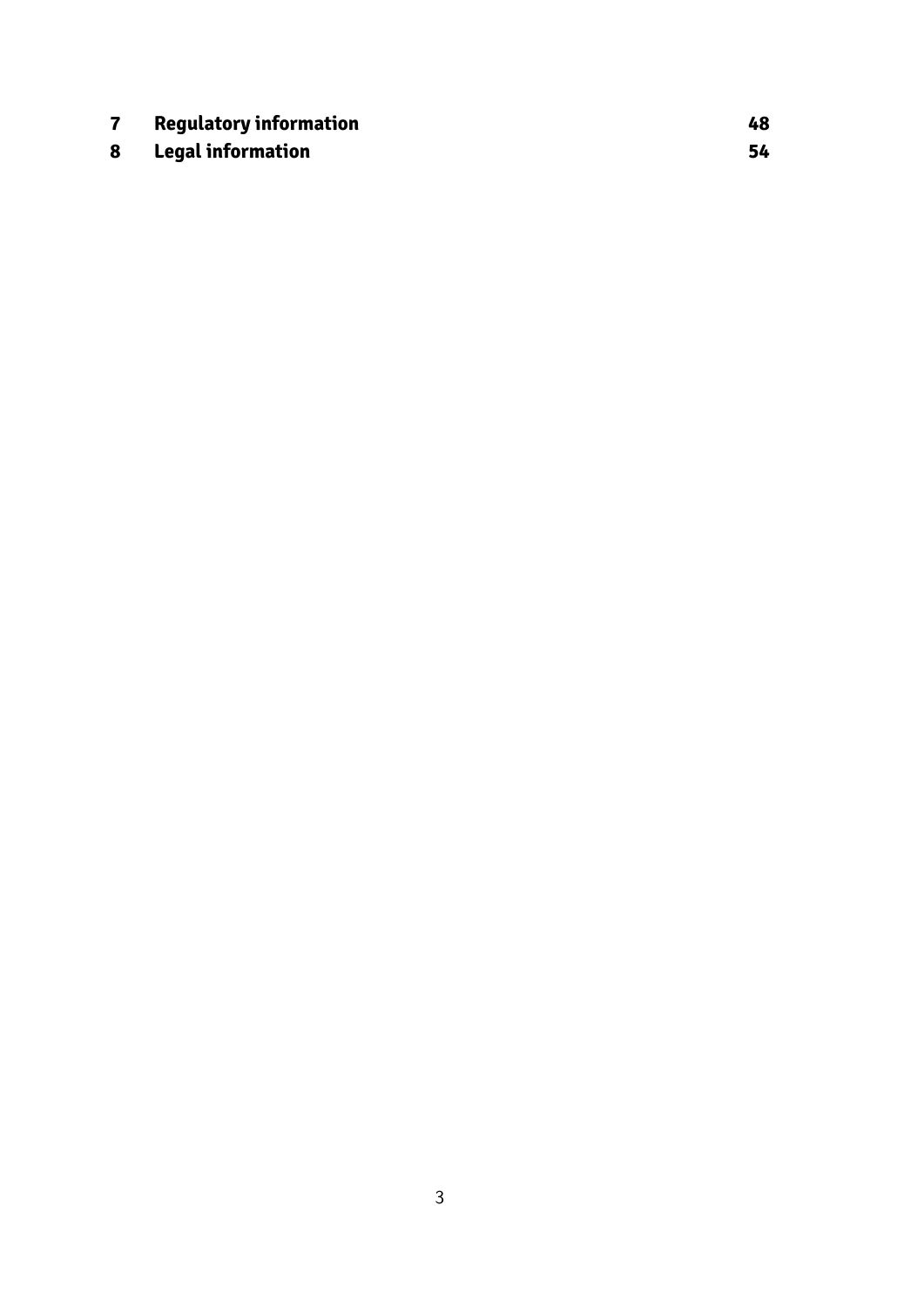# <span id="page-3-0"></span>**1 BlindShell Classic 2 User Guide**

BlindShell Classic 2 is a button phone for blind and visually impaired people. The phone is controlled via the physical keypad or by voice commands. Feedback is provided by the built-in synthetic voice, vibrations, and additional acoustic signals.

Important notice: If you let your phone's battery discharge completely, it may appear that the phone is not able to charge at all. In such a case, leave the phone on the charger for several hours. Afterward, the phone should start charging again. Leaving a discharged battery in the phone for a longer period of time might lead to damaging the battery. Such a case is not covered by the phone's warranty. We recommend you remove the battery from the device when you are not using it for more than a week.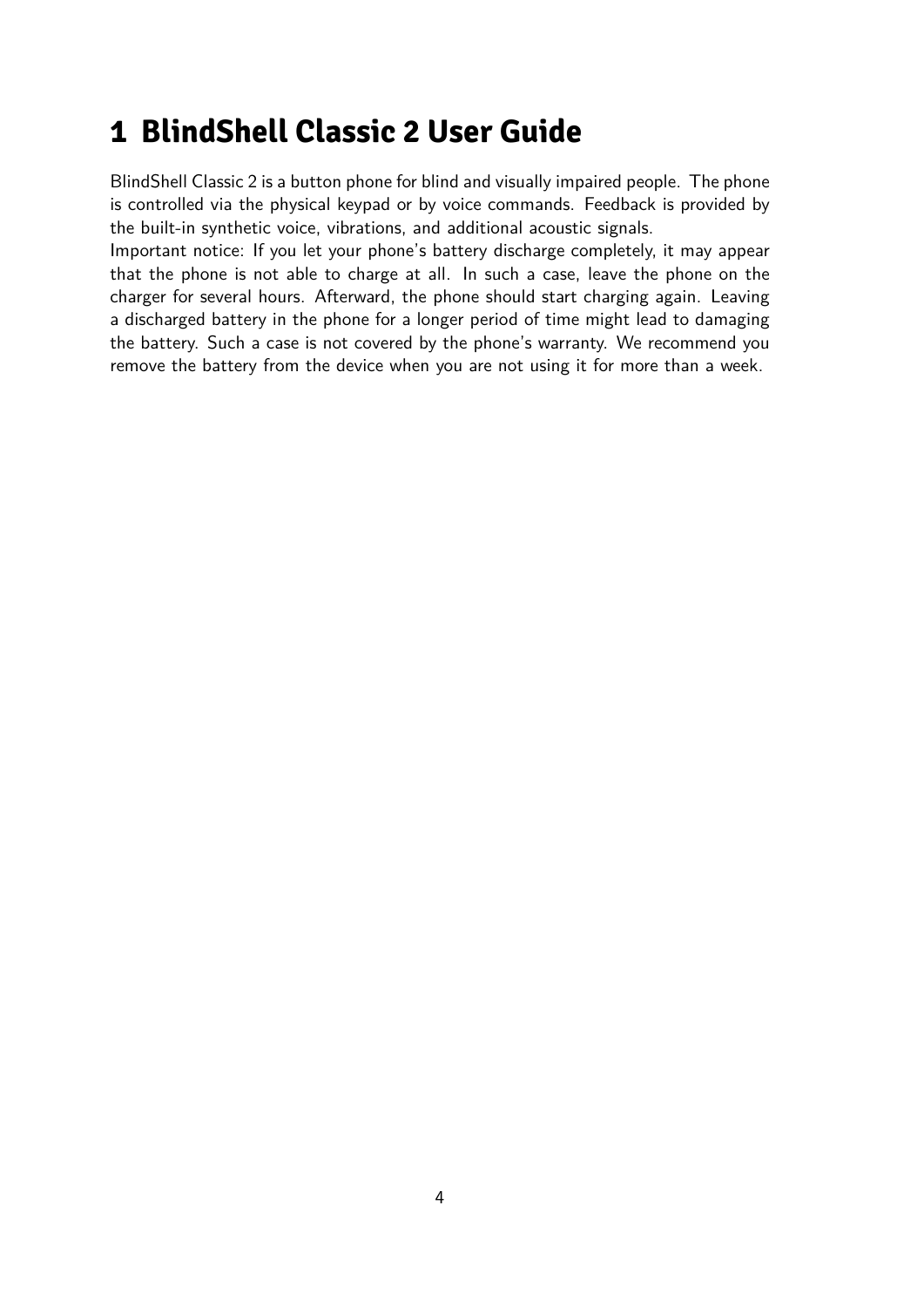# <span id="page-4-0"></span>**2 Getting started**

### **2.1 Package contents**

- BlindShell Classic 2 phone.
- Battery a flat rectangular object.
- Earphones on one end of the earphones, there is a 3.5MM connector (jack), the other end has two earbuds.
- USB wall charger standard USB charger, input 100V~240V AC, 50/60Hz, output 4.7V-5.3V DC 0-2A.
- USB cable a USB Type-C cable, with standard male USB Type-A on the other end.
- Charging cradle a stand for charging the phone. There is also a adhesive pad that enables the cradle stick on a place.
- NFC tag  $(3x)$  a sticker for object tagging. These tags can be read by a phone application.
- Lanyard a strap that can be attached to the phone. It comes with a little hook that helps you to push the lanyard through the lanyard hole.

## **2.2 Phone description**

### **Front side of the phone**

The front side of the phone consists of the following parts. They are listed as they are placed on the phone from top to bottom.

- Earpiece line-shaped protrusion used as a speaker during a phone call.
- LCD screen the smooth area of the phone used for displaying information.
- Keypad buttons used for controlling the phone and inputting text.
- Microphone placed in between the buttons of the keypad. Used for voice input.
- Loudspeaker line-shaped notch used for voice and audio output.

### **Rear side of the phone**

The rear side of the phone consists of the following functional parts. All of them are located in the upper part of the rear side.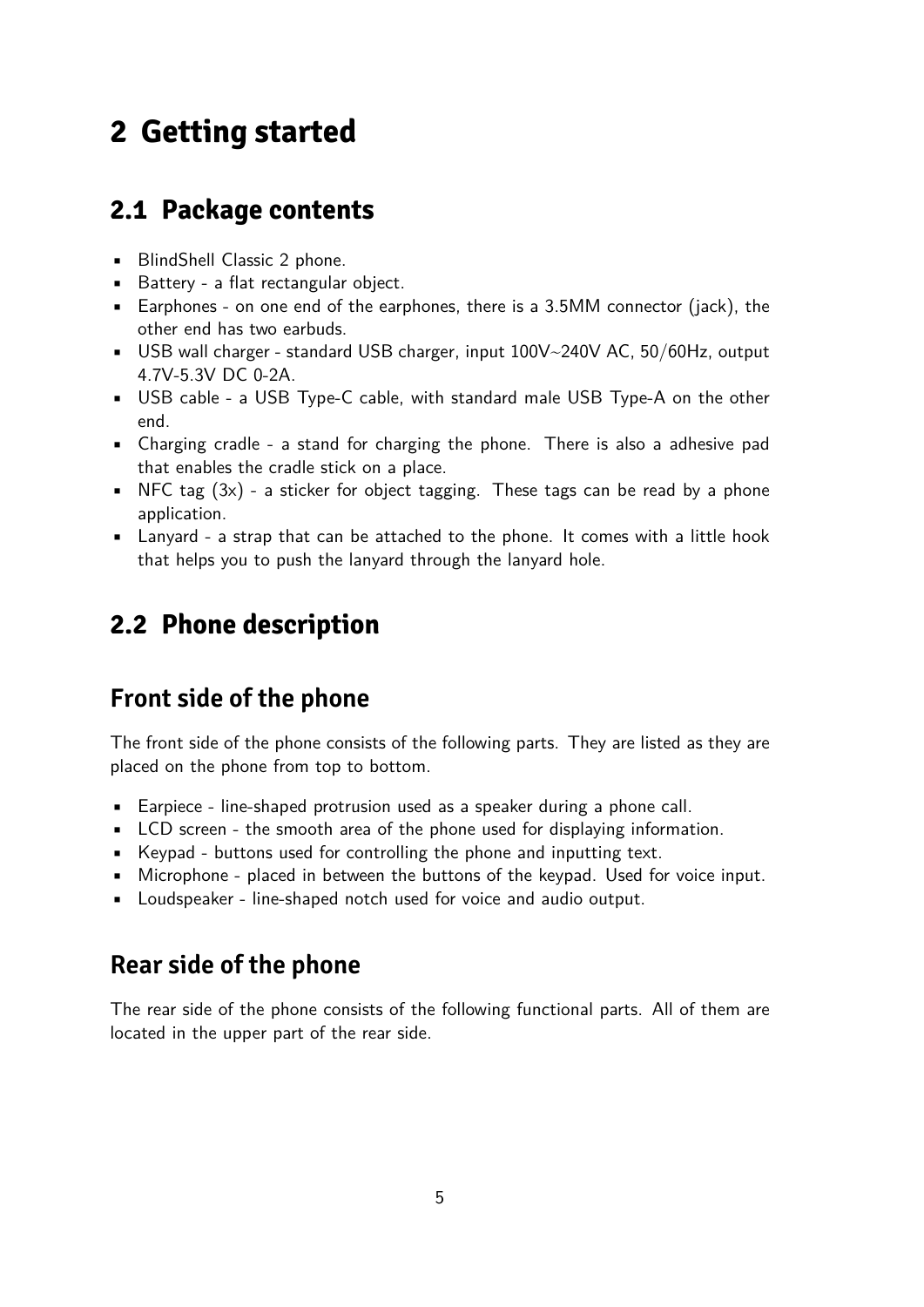- <span id="page-5-0"></span>• Camera - highlighted by a tactile edge. Used for image taking in phone applications.
- Camera LED flashlight the round-shaped notch next to the camera. It assists the camera in low-light settings.
- SOS button the round-shaped button under the camera. Used in emergencies to call an assigned emergency contact.

### **Edges of the phone**

On the top edge, there are:

- Earphones socket.
- **•** LED flashlight.

On the bottom edge from left to right, there are:

- Lanyard hole.
- USB Type-C connector used for charging the phone and connecting the phone to a computer.
- Opening slit used for taking the back cover off the phone.

On the left side edge, there are volume buttons used for controlling the volume of the voice and audio output.

On the right side edge, there is a side action button used for opening favorite applications list and invoking voice control.

## **2.3 Taking off the back cover**

To remove the back cover of the phone, hook your fingernail into the opening slit located on the bottom-right edge of the phone and pull the back cover away from the device. When returning the back cover on the phone, make sure all edges of the cover fit the phone.

## **2.4 Inserting SIM card, SD memory card, and battery**

To insert a SIM card, SD memory card, or battery, take off the back cover first. When the back cover is off, the rectangular hollow space in the phone is the battery compartment. Slots for cards are placed in this space.

### **Inserting SIM cards**

The phone has two micro SIM card slots placed in the upper part of the battery compartment. Next to them, on the right side, there is a slot for an SD memory card.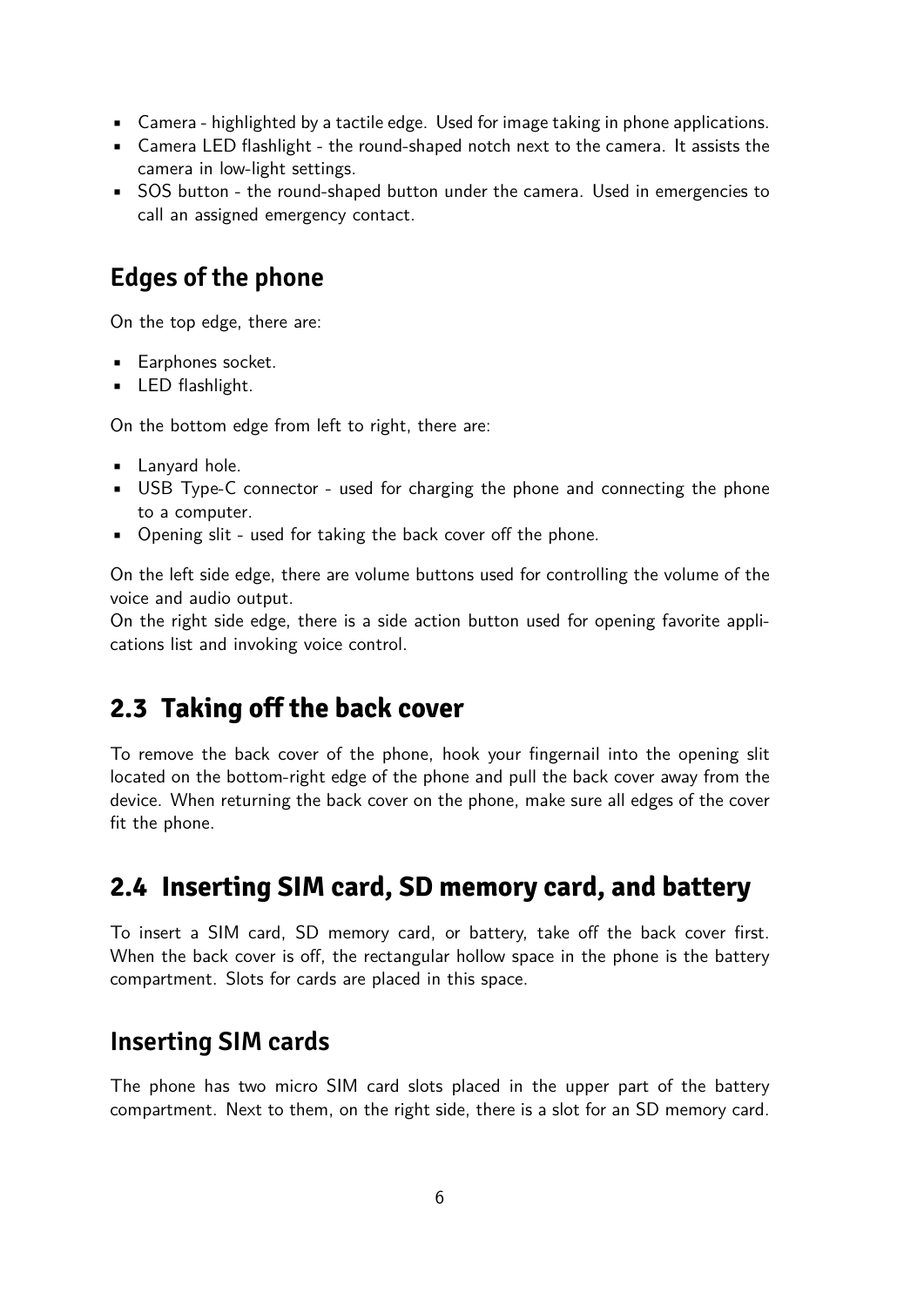<span id="page-6-0"></span>To insert a SIM card, place it in a way that card contacts are facing downwards, and its beveled edge is its upper left corner. Then slide the card into the slot.

### **Removing a SIM card**

To remove a SIM card from a slot, place a tip of your finger on the edge of the SIM card, push down on it and slide your finger with the SIM card out of the SIM card slot.

### **Inserting an SD memory card**

The SD memory card slot is the rightslot in the upper part of the battery compartment. To insert an SD memory card, place it in a way that card contacts are facing downwards and slide it into the slot. Push the card to overcome small resistance. Click sound will signal that the card is fixed in the slot.

### **Removing an SD memory card**

To remove an SD memory card, push the card into the slot until the clicking sound signals that the card is released. Then slide the card out of the slot.

## **Inserting the battery**

To insert the battery, locate a protrusion on the edge of the battery. This protrusion should point towards the top corner of the battery compartment. Slide the battery from the top to the bottom into its compartment, it should fit snugly.

### **Removing the battery**

To remove the battery, use a groove located in the top right corner of the battery compartment. Pull the battery upwards.

## **2.5 Charging**

The phone can be charged via a USB cable or charging cradle. To use the charging cradle, connect the USB Type-C cable to the cradle's socket, which is on the backbottom part of the cradle. Place the phone in the cradle. The phone's USB socket should be face down. The rear side of the phone should rest on the cradle.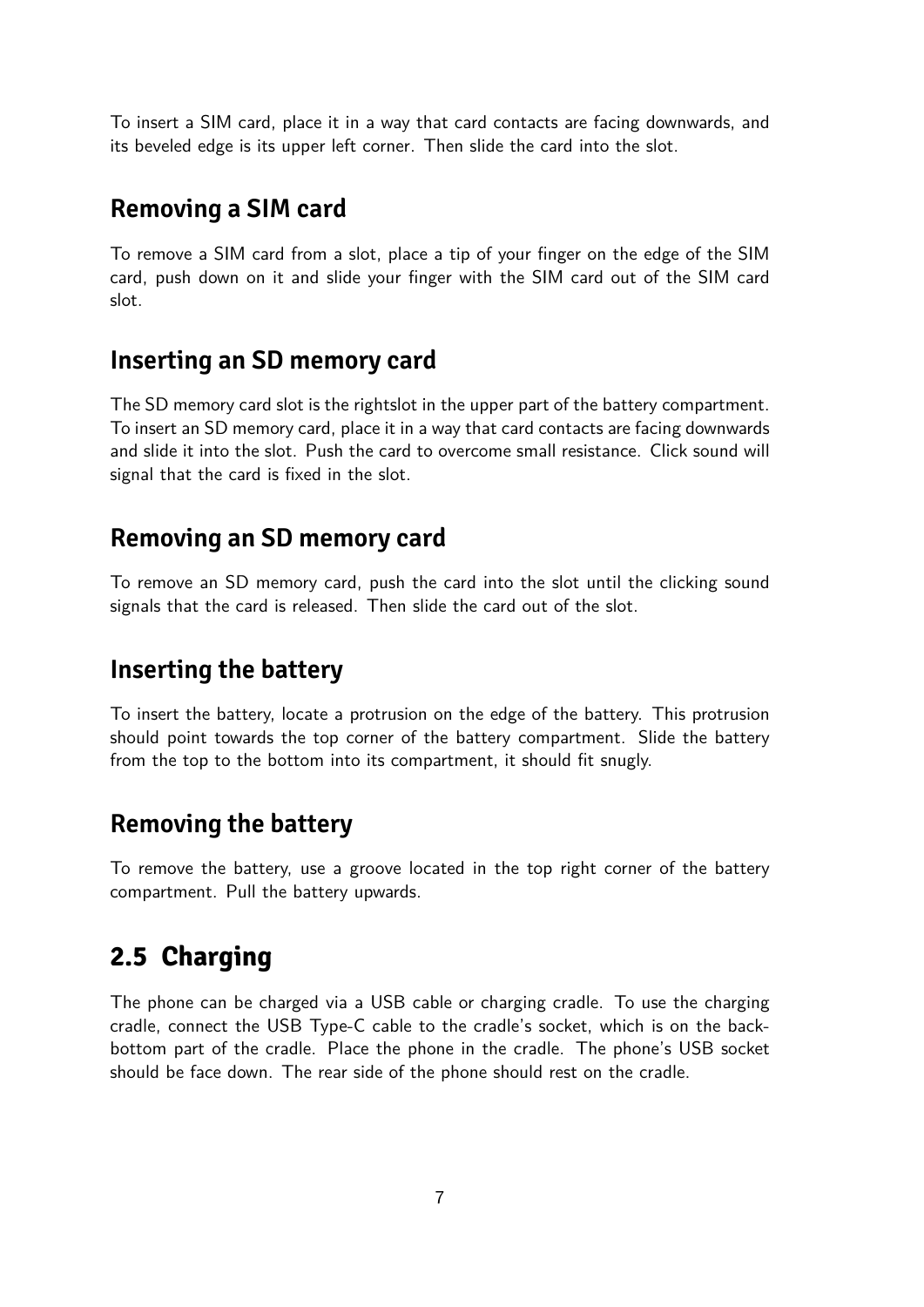# <span id="page-7-0"></span>**2.6 Turning the phone on**

To turn on the phone, long press the back button. The phone will play a start-up melody after a while. The phone is ready when it starts speaking. Registration to the mobile network may take up to a minute after the phone turns on.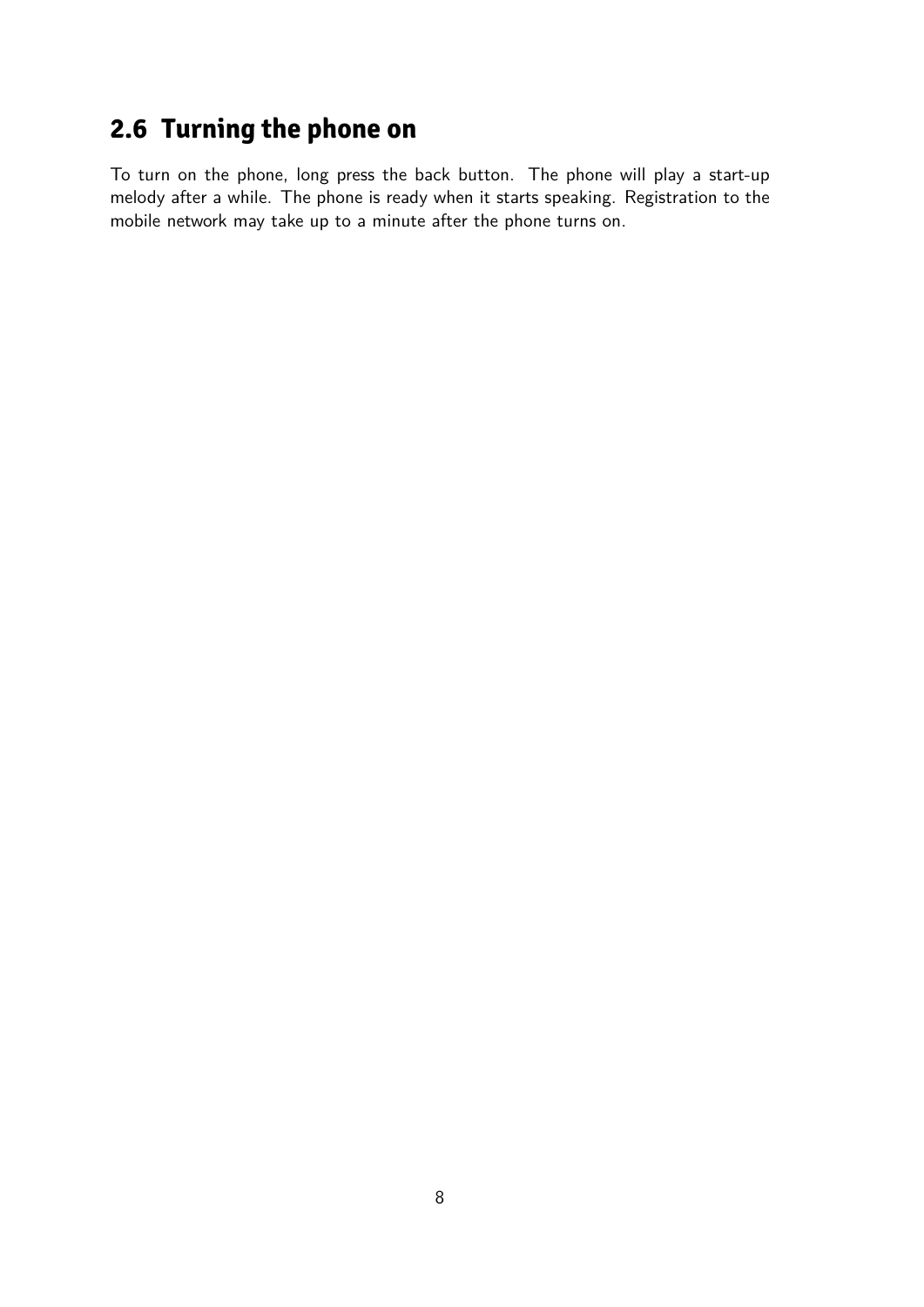# <span id="page-8-0"></span>**3 Controlling the phone**

## **3.1 Volume**

Volume buttons are on the left side edge of the phone. The volume up button increases the current volume of voice or audio output. The volume down button decreases it.

## **3.2 Navigation**

Navigation buttons are in the upper part of the keypad. Their usage is to navigate through phone menus and item lists.

### **Moving through menu or list of items**

Menus or lists of items are designed as cyclic lists. That means if the last item is reached, moving to the next item jumps to the first item of the list. And vice-versa, while being on the first item moving to the previous item jumps to the last item of the list. A beep tone lets you know you are at the first or last item. Navigation in a menu or list of items follows:

- To move to the next item, press the down button.
- To move to the previous item, press the up button.
- To enter a menu item or select the item, press the confirm button.
- To leave the current menu or item list, press the back button.

Tip: Long press the up button to jump to the first item in the menu. To jump to the last item, long press the down button. It is possible to jump to a specific position in the menu by pressing the relevant numbers on the keypad. Multiple digits are accepted.

## **Find function**

The long lists of items may have a find function as the last item of the list. It can be quickly accessed by pressing the up button while being on the first item of the list.

### **Down button**

The down button is the line-shaped button placed in the middle in the second row of buttons. The down button does the following: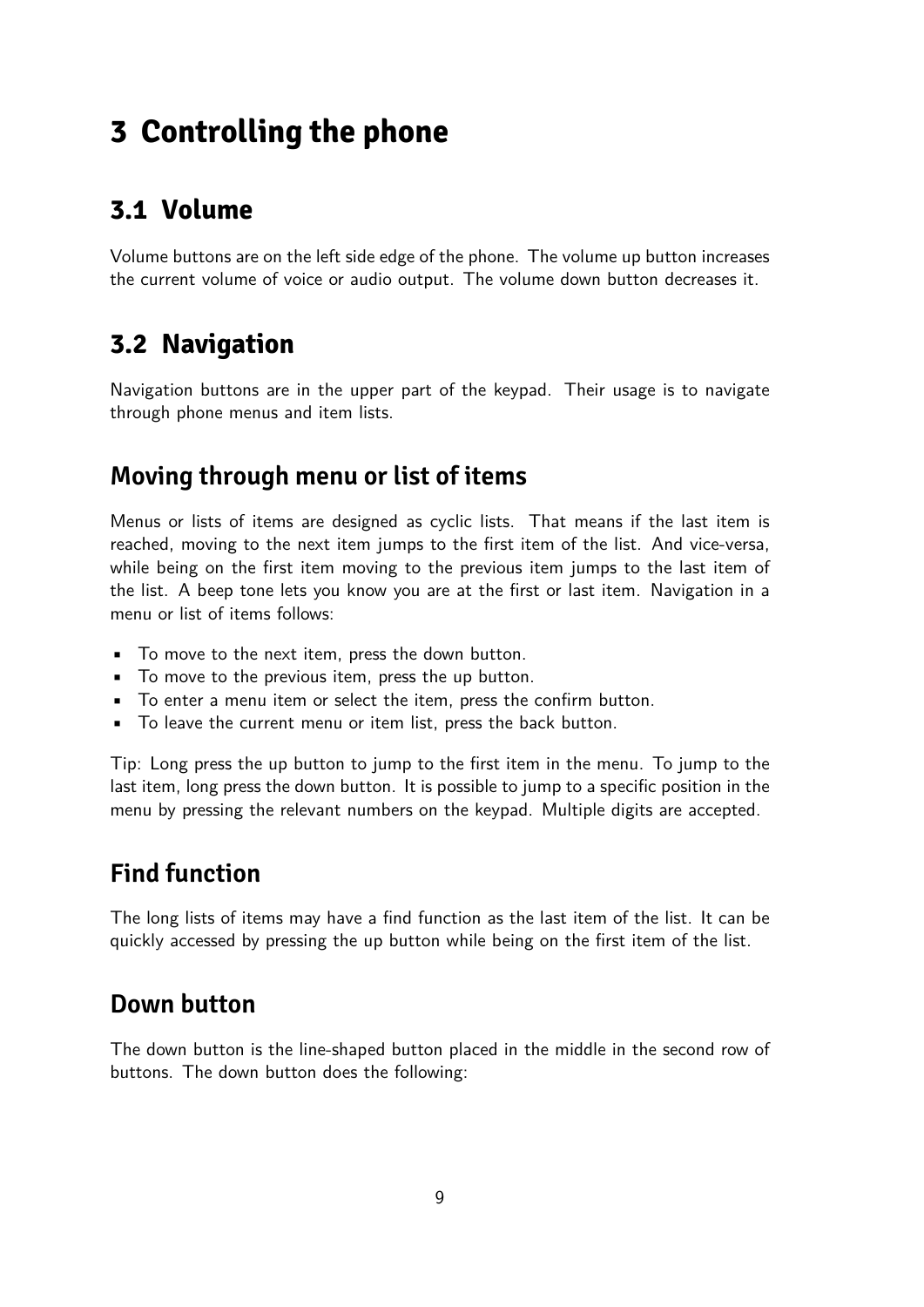- <span id="page-9-0"></span>• Press to move to the next item in a menu.
- While writing a message or other text input, press to move to the next character.
- While being on the main screen, press to open the main menu.

### **Up button**

The up button is the line-shaped button placed in the middle in the first row of buttons. The up button does the following:

- Press to move to the previous item in a menu.
- While writing a message or other text input, press to move to the previous character.
- While being on the main screen, press to open the main menu.

## **Confirm button**

The confirm button is the big green dot-shaped button placed on the left in the second row of buttons. The confirm button does the following:

- Press to enter a menu item, select list item, confirm actions or accept calls.
- While being on the main screen, press to open the main menu.

## **Back button**

The back button is the red slash-shaped button placed on the right in the second row of buttons. The back button does the following:

- Press to go back in a menu, cancel actions, reject or hang up calls.
- While writing a message or other text input, press to delete the previous character. Long press to delete the whole text.
- Anywhere else, long press the back button to return to the main screen.

## **3.3 Action buttons**

Action buttons trigger the same specific action anywhere on the phone.

## **Left action button**

The left action button is the dot-shaped button placed on the left in the first row of keypad buttons. Press to show information about the state of the phone, such as time and date, battery level, information about networks, or missed notifications.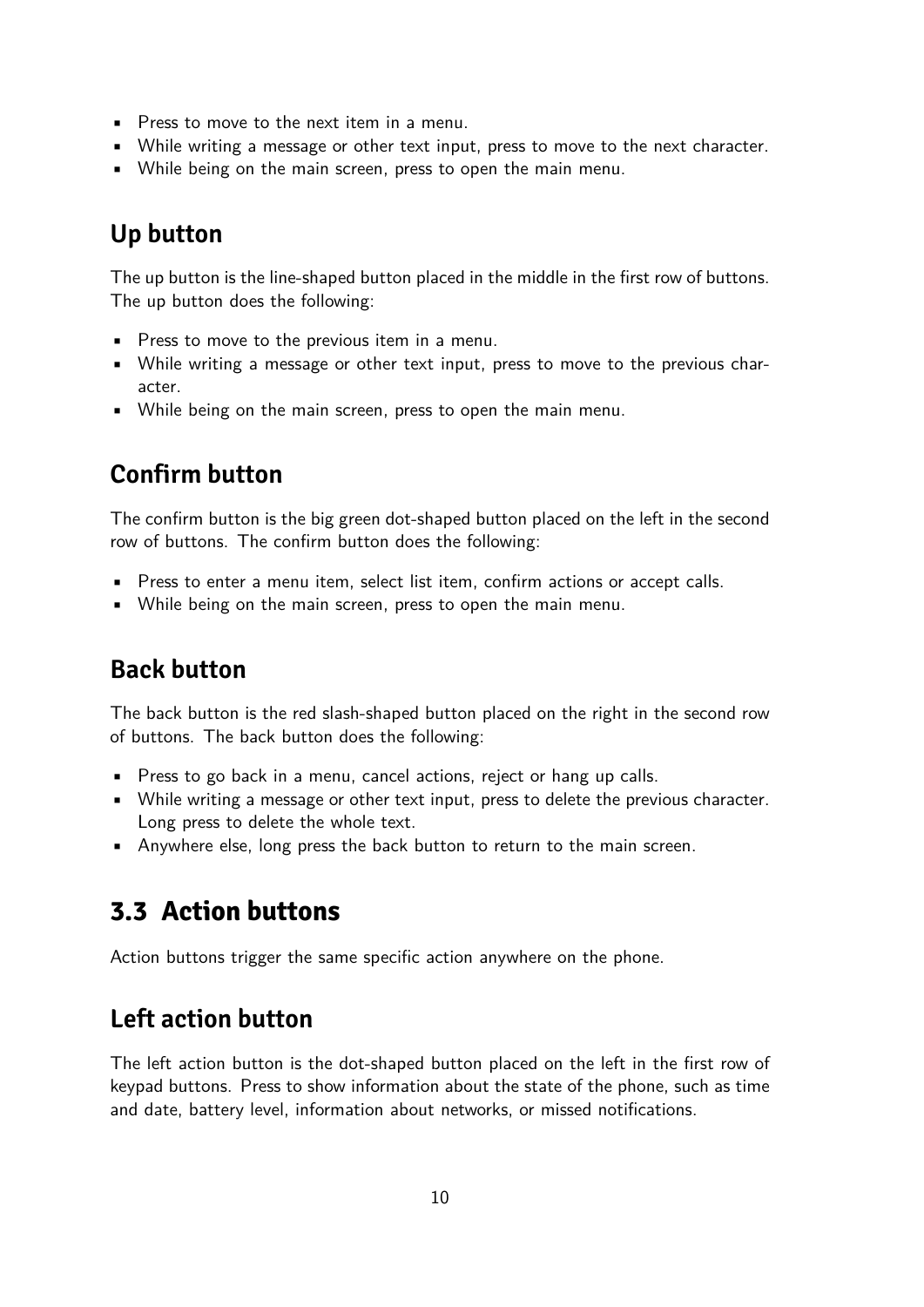### <span id="page-10-0"></span>**Right action button**

The right action button is the dot-shaped button placed on the right in the first row of keypad buttons. Press to repeat the last utterance. Long press to spell the last utterance.

### **Side action button**

The side action button is the oblong button on the right side edge of the phone. The following actions can be performed:

- Press to open your favorite applications list.
- Long press to invoke voice control.
- While writing a message or other text input, long press to invoke voice dictation of the text.

## **3.4 Numeric keypad**

The numeric keypad consists of four rows of convex buttons. The first row contains buttons one, two, and three. The second row contains buttons four, five, and six. The third row contains buttons seven, eight, and nine. The last, fourth row, contains buttons asterisk (star), zero, and hash (number sign).

## **Asterisk button**

The asterisk button is the left button in the bottom row of the numeric keypad. Long press the asterisk button to lock the phone. To unlock the phone, long press the asterisk again. This feature can be disabled in Settings.

### **Hash button**

The hash button is the right button in the bottom row of the numeric keypad. Long press to open a menu with sound profile options (silent, vibration, loud, airplane mode).

## **3.5 Text input**

### **Text input by numeric keypad**

While writing a message or other text input, the numeric keypad buttons are used to input text, numbers, and special characters. Each button, except the hash button,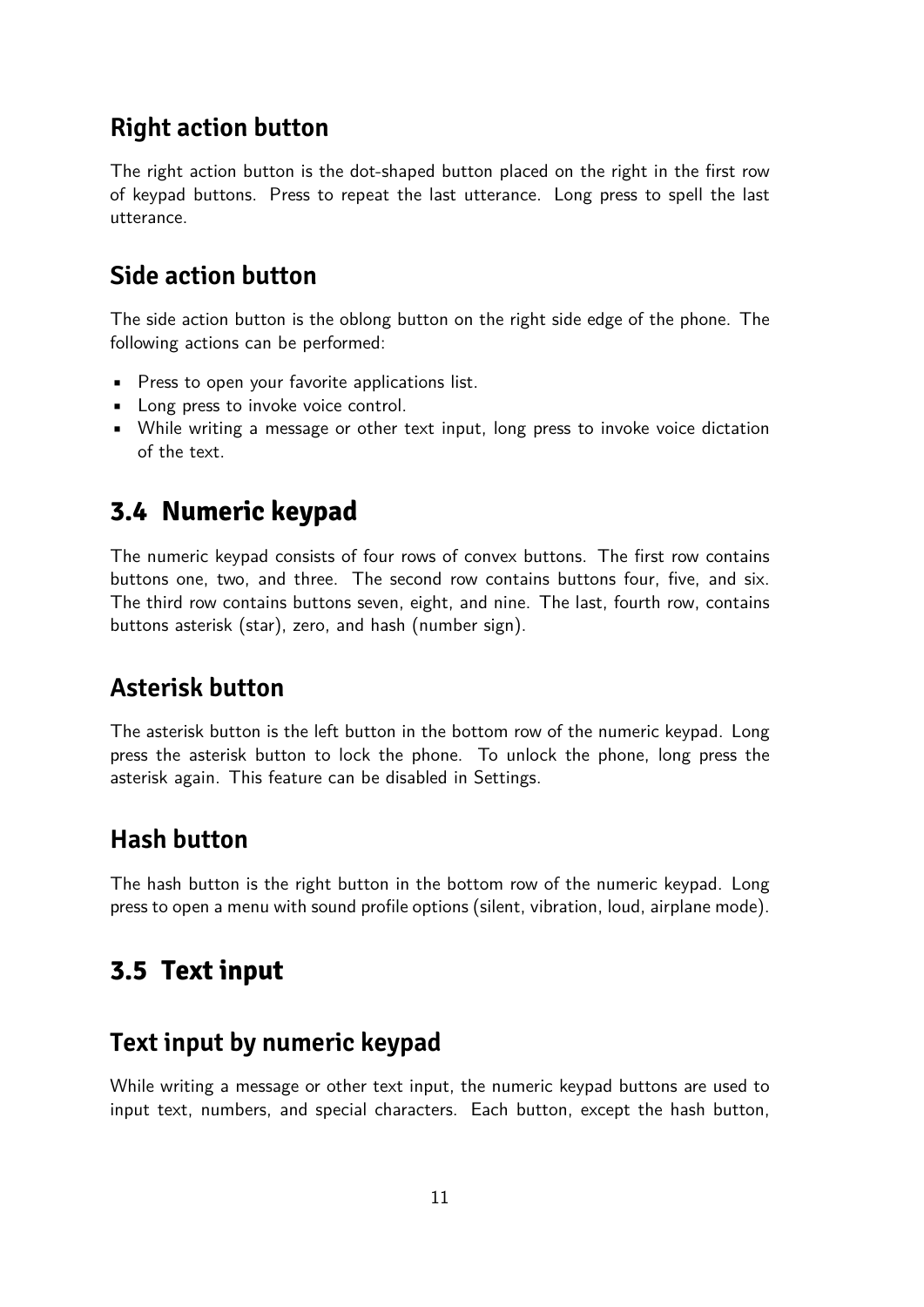<span id="page-11-0"></span>contains a group of characters. You can cycle through the group of characters by pressing the respective button multiple times.

For example button two contains characters A, B, C, and number 2. To enter the letter  $B$  – press the button twice. To enter the number  $2$  – press the button four times or long press the button.

- Button one contains punctuation special characters.
- The asterisk button contains the rest of the special characters.
- Button zero contains the number 0 and space.
- The hash button changes the capitalization of the letters and switches between numeric and alphanumeric keyboard entry.
- The long press of the hash button opens a menu with emojis. Press the confirm button to input the selected emoji.
- To move in the text, press the down or up button. To select between moving by character or by word, press the left action button.

Tip: The writing of a specific character can be finalized by pressing the down button. This allows writing another character of the same button immediately (without waiting for the click sound, which indicates that the character was entered).

### **Text input by voice dictation**

While writing a message or other text input, voice dictation can be invoked by pressing the side action button. After a beep tone, start dictating the text. After each dictated segment, the phone slightly vibrates. At this moment, text dictation can be manually finished by pressing the confirm button, back button, or the side action button. Voice dictation finishes automatically if no text is dictated for a few seconds.

### **Time input**

While entering time in applications such as Alarm, Calendar, or setting phone's time, use numeric keypad buttons to input four time digits. The first pair of digits represents hours and the second pair of digits represents minutes.

## **3.6 Voice control**

The phone can be alternatively controlled by voice commands. To invoke voice control, press the side action button. After a beep tone, start dictating the command. The voice control has the following functionality: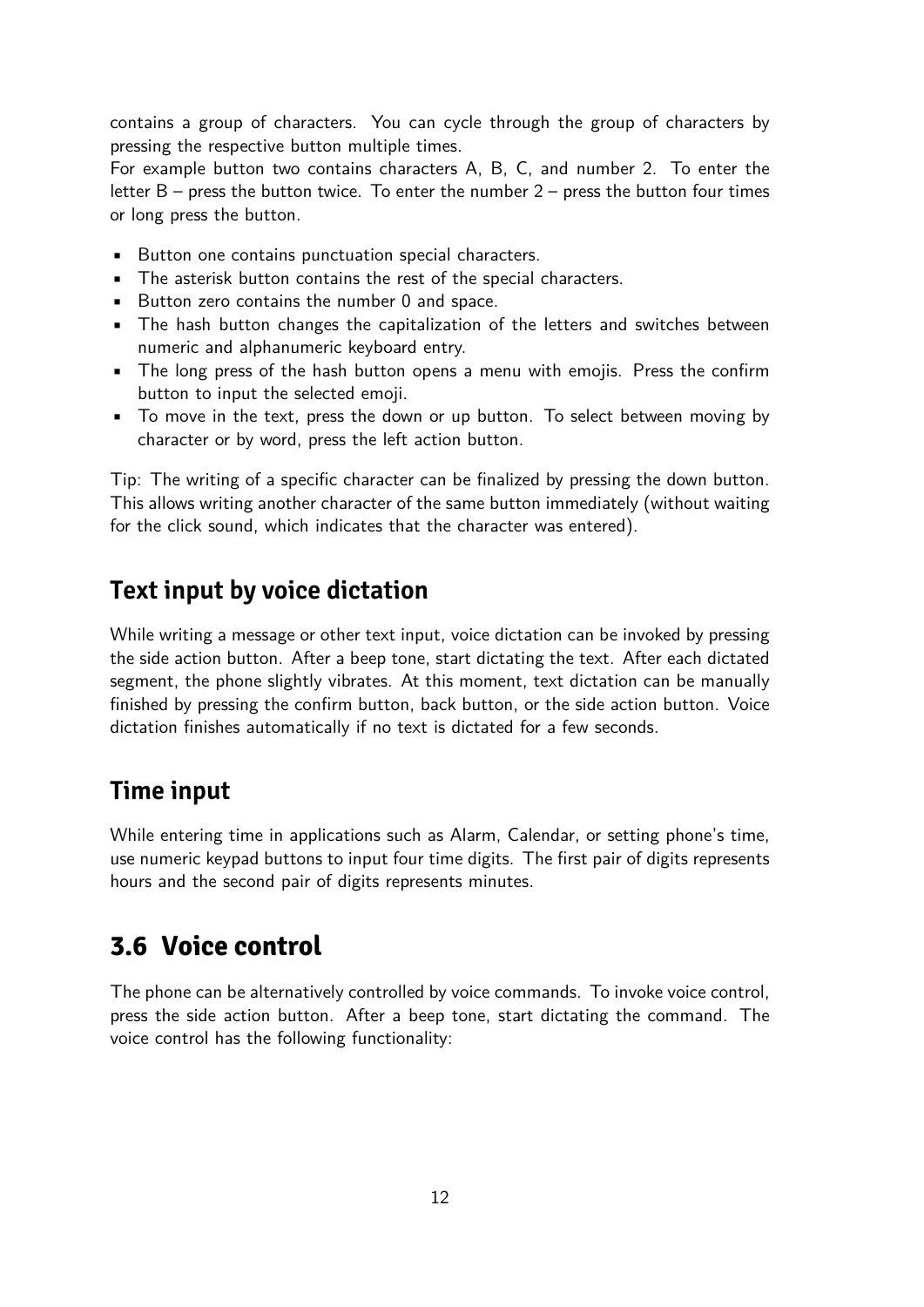- <span id="page-12-0"></span>• Opening any application by simply saying its name. For example, to open the application messages, start the voice control and say "messages".
- Dialling contact from the contact list. For example, to call Michael, start the voice control and say "call Michael".
- Write message to contact from the contact list. For example, to write a message to Michael, start the voice control and say "send message to Michael". Afterward, the text can be input by the numeric keypad or voice dictation.

## **3.7 SOS button**

Long press the SOS button to call the assigned emergency contact. Confirmation is required. If no contact is assigned to the SOS button, then the long press of the button opens a menu for assigning an emergency contact.

## **3.8 File transfer from PC to BlindShell**

### **Windows machines**

The phone should be recognized as an external device. Afterward, files can be copied via any file explorer application from the computer to the phone. If the device is not recognized by the computer, please install the latest updates and check if there is an MTP driver present.

## **Apple machines**

To copy files from a Mac device to the phone, Android File Transfer software is required. This software can be downloaded here: **<https://www.android.com/filetransfer/>**.

### **Linux machines**

The phone should be automatically recognized by the computer. Copy the files to the phone with a file explorer application.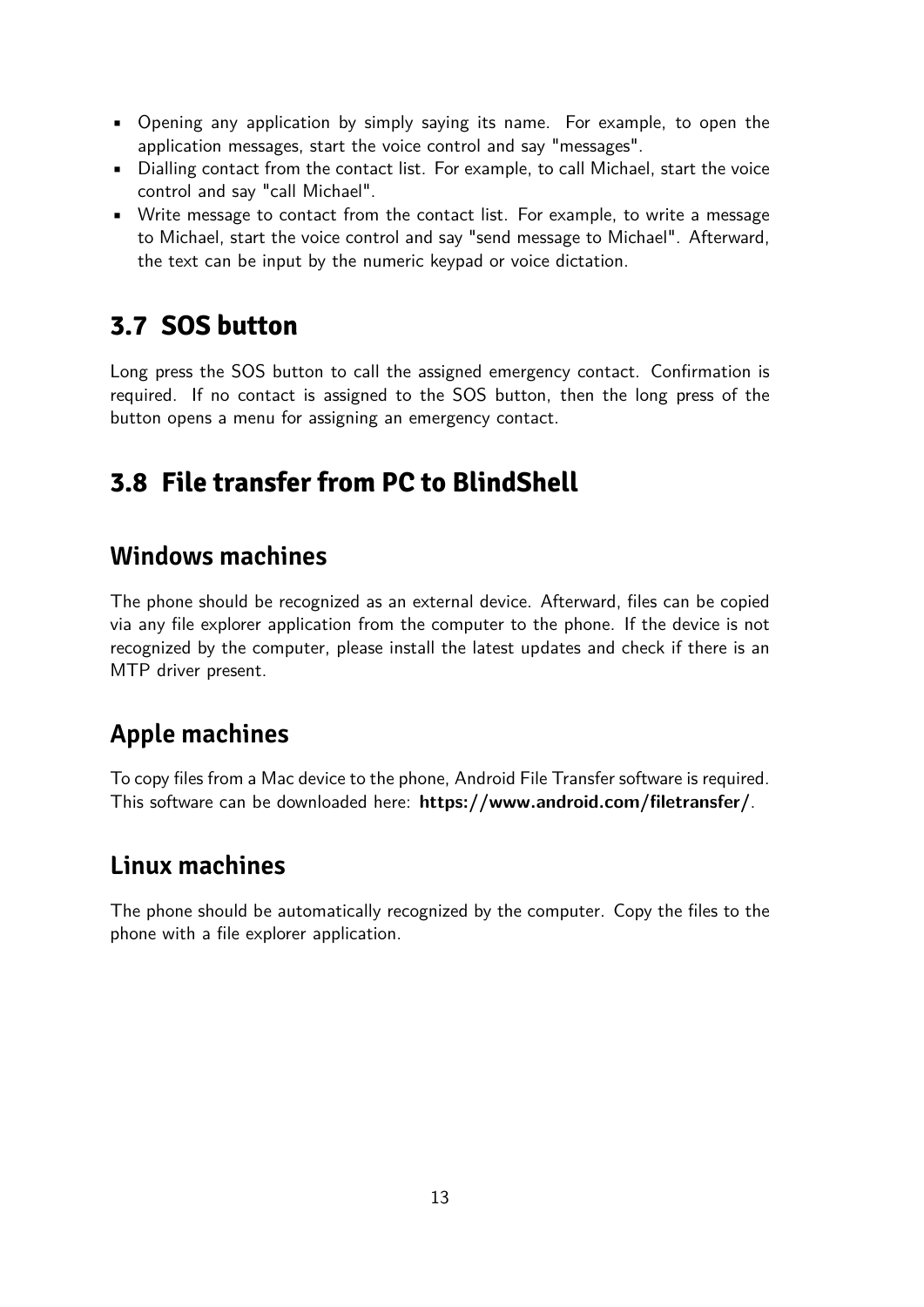# <span id="page-13-0"></span>**4 BlindShell functions**

### **4.1 Main screen**

The main screen is a starting point when using the phone. It provides the current time information and brief information about the number of missed notifications such as unread messages, missed calls, etc., if there are any. The following actions can be done from the main screen:

- To open the main menu, press the confirm button, up button, or down button.
- To dial a number, press the appropriate numbers on the numeric keypad and dial by pressing the confirm button.
- To activate the quick dial, long press the relevant number on the numeric keypad. If no quick dial is assigned to the number, the long-press opens a menu for assigning a quick dial.
- To open call history, long press the confirm button.

To return to the main screen from anywhere on the phone, long press the back button.

## **4.2 Call**

The Call menu item allows making phone calls to numbers or contacts in the contact list. It also contains call history, statistics, and blocked numbers settings.

### **Answering an incoming call**

- To answer an incoming call, press the confirm button.
- To reject or hang up a call, press the back button.

### **Caller's name announcement**

To announce the caller's name, press the right action button. The automatic caller's name announcement can be turned on in the sound and voice output settings of the phone.

## **Dial contact**

The Dial contact menu item opens the list of contacts. Move through the list and press the confirm button to dial the selected contact. While going through the list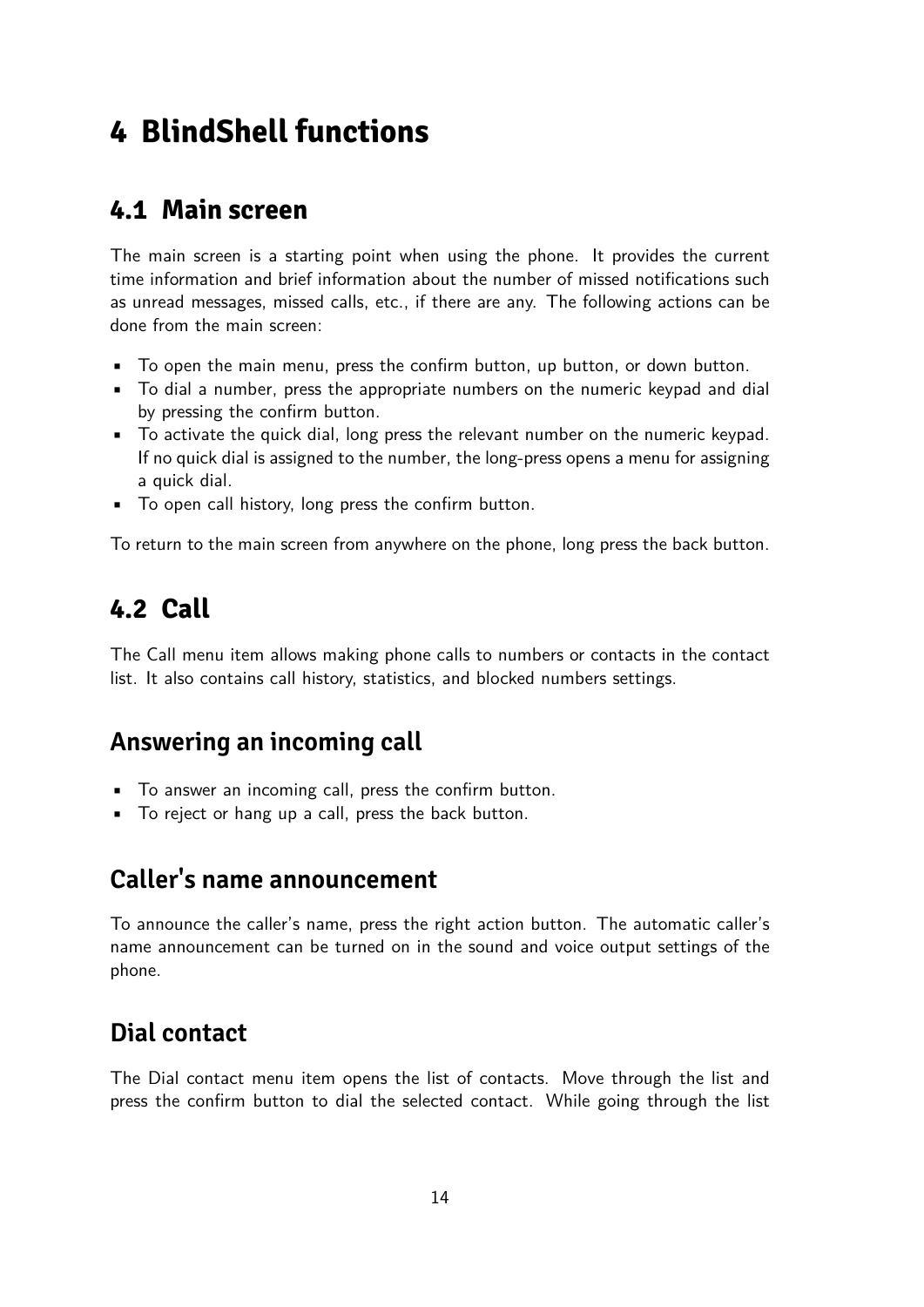of contacts, type the letter on the keypad to move to the contacts starting with that letter.

## **Dial number**

The Dial number menu item opens a place where you can input numbers. Type the phone number and press the confirm button to initiate the call.

## **Call history**

The Call history menu item contains a list of all incoming and outgoing calls and their details. Press the confirm button on the selected call item to open a menu with the following options:

- Dial the contact/number.
- Write a message.
- Information about the length of the call.
- Save the number to contacts (if it is not already saved).
- Add the number to the existing contact (if it is not already saved).
- Block number.
- Delete the call from the call history.
- Delete all history. This will delete all calls from the call history.

## **Call statistics**

The Call statistics menu item opens a list of call statistics of the last month. The last item allows setting a monthly cycle start day. It sets the starting day of the month from which the statistics are recorded.

## **Blocked numbers**

The Blocked numbers menu item opens a list of contacts and phone numbers that are prevented from making phone calls to your device. To add a new blocked number or contact, select the Add blocked number item. To unblock the number or contact, press the confirm button on the selected number or contact.

## **Recording a phone call**

To record a phone call, press the confirm button during an active phone call. Select the Start recording call menu item. To stop recording, press the confirm button and select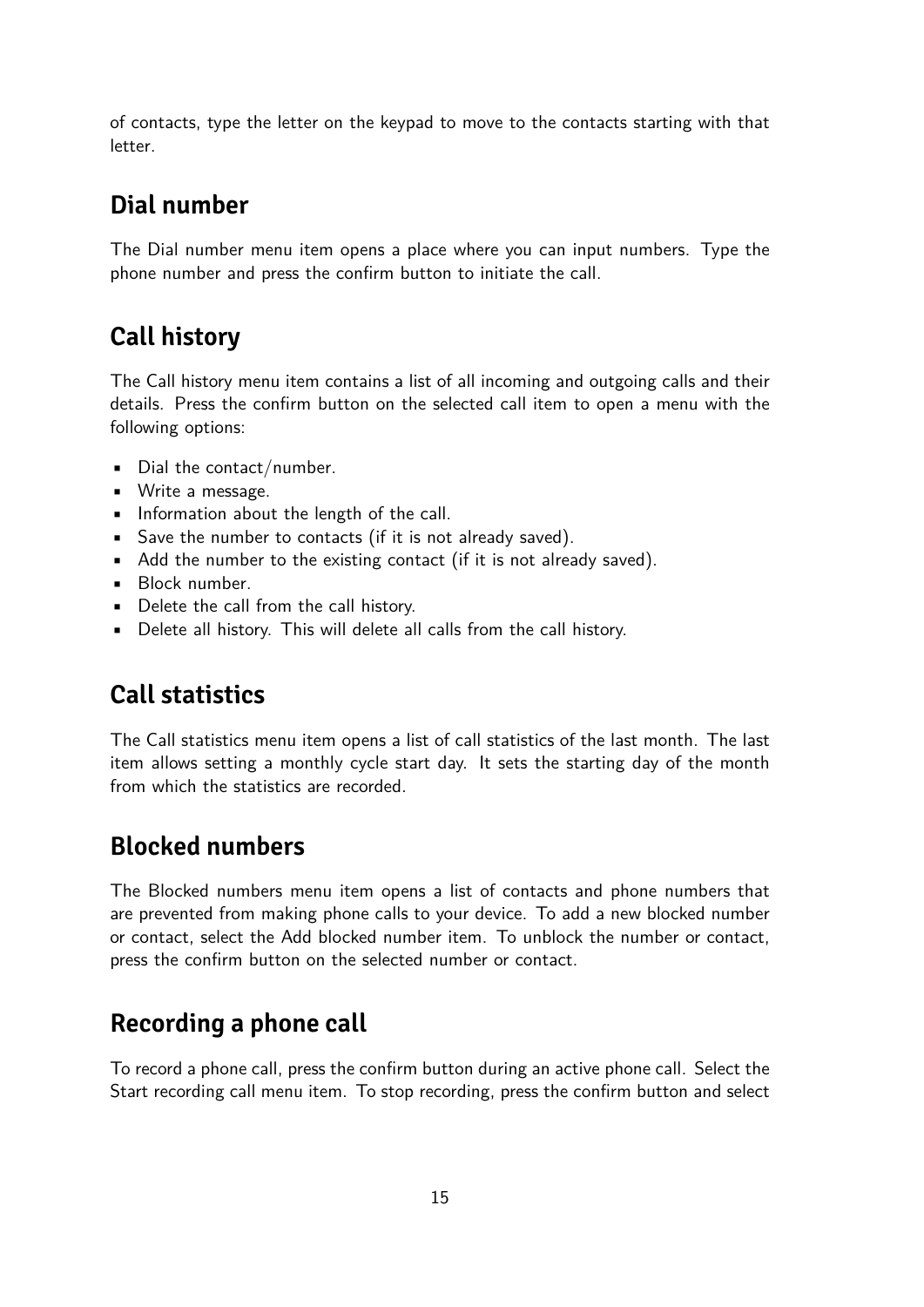<span id="page-15-0"></span>Stop recording call. The recorded phone call is saved in the BlindShell/recordings folder and can be found in the Records list of the Voice recorder application.

### **Turn on speakerphone during a phone call**

To turn on the speakerphone during a phone call, press the confirm button during an active phone call. Select the Turn on speakerphone menu item. To turn off the speakerphone, press the confirm button and select the Turn off speakerphone. The automatic speakerphone can be turned on in the sound settings of the phone.

### **Mute microphone during a phone call**

To mute the microphone during a phone call, press the confirm button during an active phone call. Select the Mute microphone menu item. To unmute the microphone, press the confirm button and select Unmute microphone.

### **Answering second incoming call**

The second incoming call during an active call is signaled by repeated beeps. Press the right action button to announce the caller's name of the second incoming call. Press the confirm button to answer the second call and hold the current call. Press the back button to hang up an active call.

### **4.3 Messages**

The Messages menu item allows writing messages to numbers or contacts in the contact list. It also contains past conversations (incoming and outgoing messages), drafts, and messaging settings.

Note: While writing a message, press the right action button to read back the whole message and the number of remaining characters to the next message.

### **Write SMS to contact**

The Write SMS to contact menu item opens the list of contacts. Move through the list and press the confirm button to select the contact. Write the text of the message and send it by pressing the confirm button.

### **Write SMS to number**

The Write SMS to number menu item opens a form menu with the following items: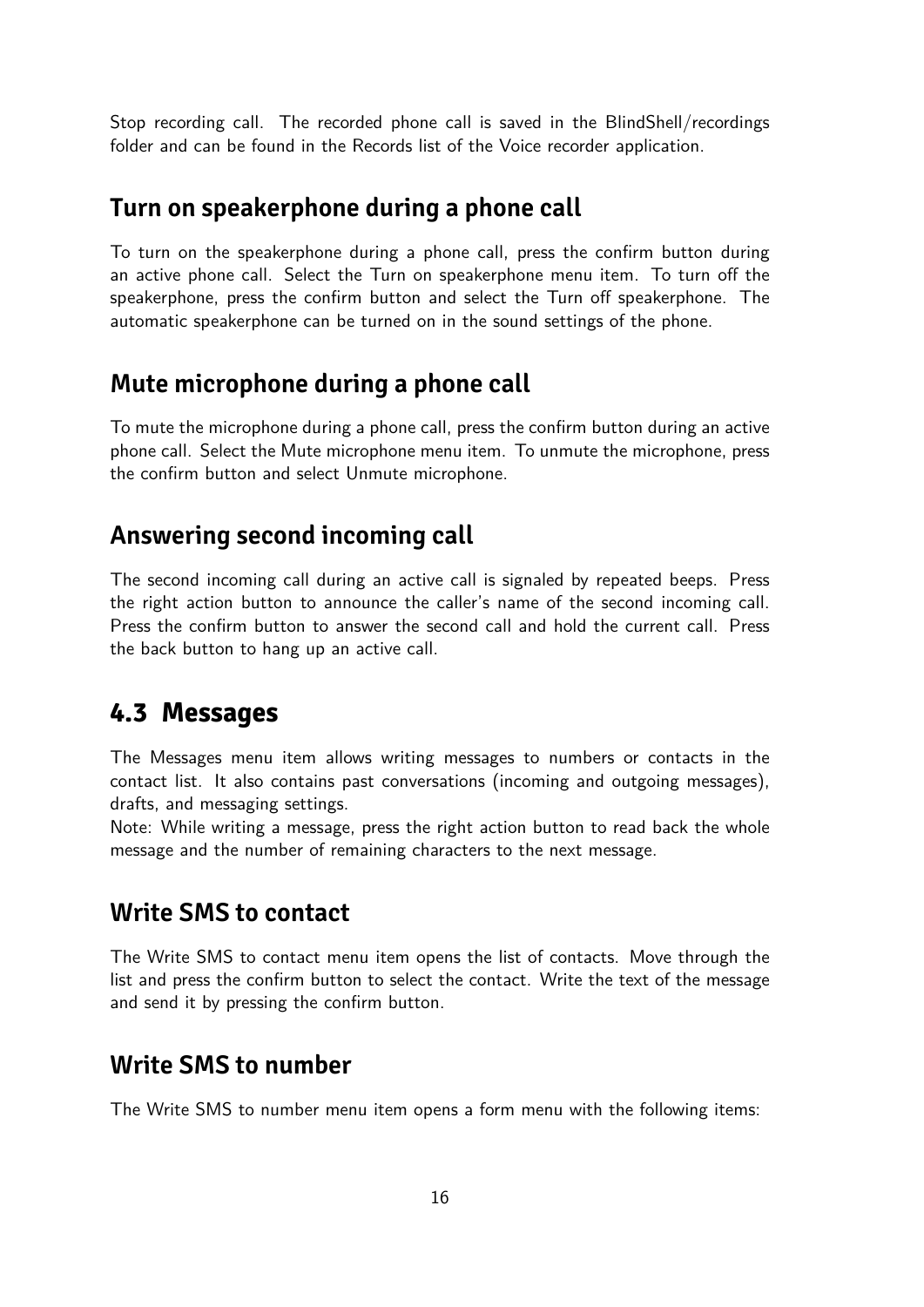- Number enter the recipient's phone number.
- Text enter the text of the message.
- Send message select to send the message.

### **Write SMS to multiple recipients**

The Write SMS to multiple recipients menu item opens a form menu with the following items:

- Recipients add recipients of the message. More recipients can be added. To delete the recipient from the list, move to the recipient in the list and press the confirm button.
- Text enter the text of the message.
- Send message select to send the message.

### **Conversations**

The Conversations menu item opens the list of conversations with contacts and numbers. Select the conversation to list incoming and outgoing messages to related contact or number. Press the confirm button on the selected message item to open a menu with the following options:

- Reply opens text input. Type the message and press the confirm button to send it as a reply.
- Forward allows forwarding the message. Select a contact, number, or e-mail address to forward the message to.
- Call dials the contact or the phone number.
- Delete deletes the message.
- Delete conversation deletes all incoming and outgoing messages of this conversation.
- Save as a new contact saves the number to contacts (if it is not already saved).
- Add to contact adds the number to the existing contact (if it is not already saved).
- Numbers in this message lists numbers contained in the text of the message. Press the confirm button to perform an action with the selected number.

### **Drafts**

The Drafts menu item opens the list of messages saved as drafts. A draft is an unfinished message which was not sent. Press the confirm button on the selected draft to finish it, send it, or save it as a draft again.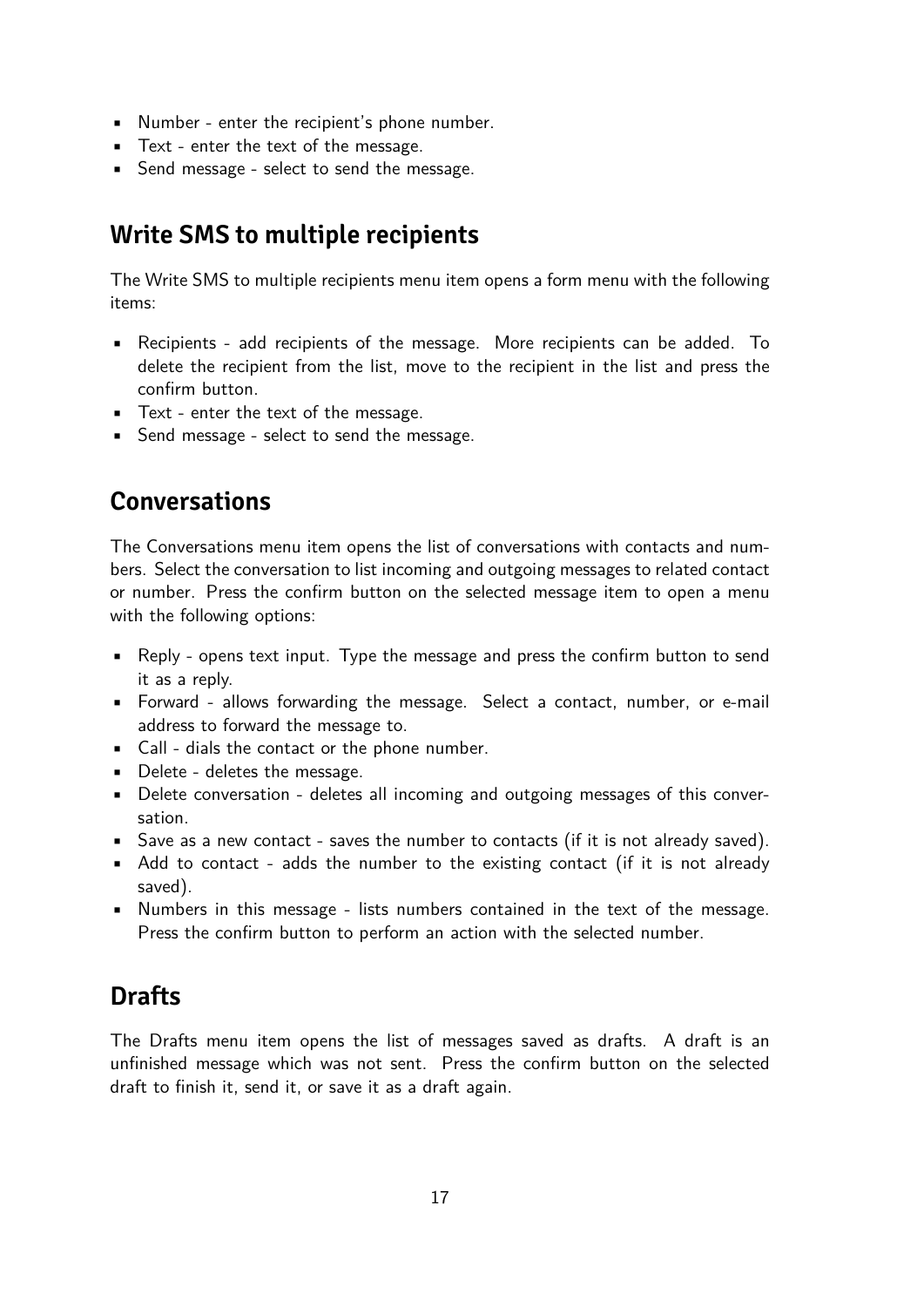### <span id="page-17-0"></span>**Messaging settings**

The Messaging settings menu item opens the menu to set notifying about message delivery or to turn on and off sending messages with diacritics.

## **4.4 Contacts**

The Contacts menu item allows browsing contacts, adding new ones, or editing existing contacts. It also contains setting up the quick dial and backing up and importing contacts.

## **Contacts list**

The Contacts list menu item opens the list of contacts stored in the phone and SIM card. While going through the list of contacts, type the letter on the keypad to move to the contacts starting with that letter. Press the confirm button on the selected contact to open a menu with the following options:

- Dial calls the contact.
- Send message opens a text input of the message. After text input, press the confirm button to send the message to the contact.
- Send e-mail opens new e-mail form, the field Recipients is pre-filled with contact's e-mail address (only available when contact has e-mail address filled).
- Edit contact opens a form for editing contact's details.
- Assign ringtone opens a list of ringtone melodies. Move through the list and press the confirm button to assign a ringtone to the contact. This melody will play during an incoming call from this contact.
- Send contact as a business card opens a menu to select either a contact or a phone number, to which the current contact will be sent as a business card.
- Delete contact deletes the contact from the contacts list.

## **SIM card contacts**

Contacts stored on SIM cards are displayed in the contact list. If a contact is deleted from the contacts list, it will also be deleted from the SIM card. When a SIM card's contact is edited, it will be saved as a new contact to the phone and the original one will be removed from the SIM card.

### **Add new contact**

The Add new contact menu item opens a form for adding a new contact. The following contact information can be stored: first name, surname, mobile phone number, home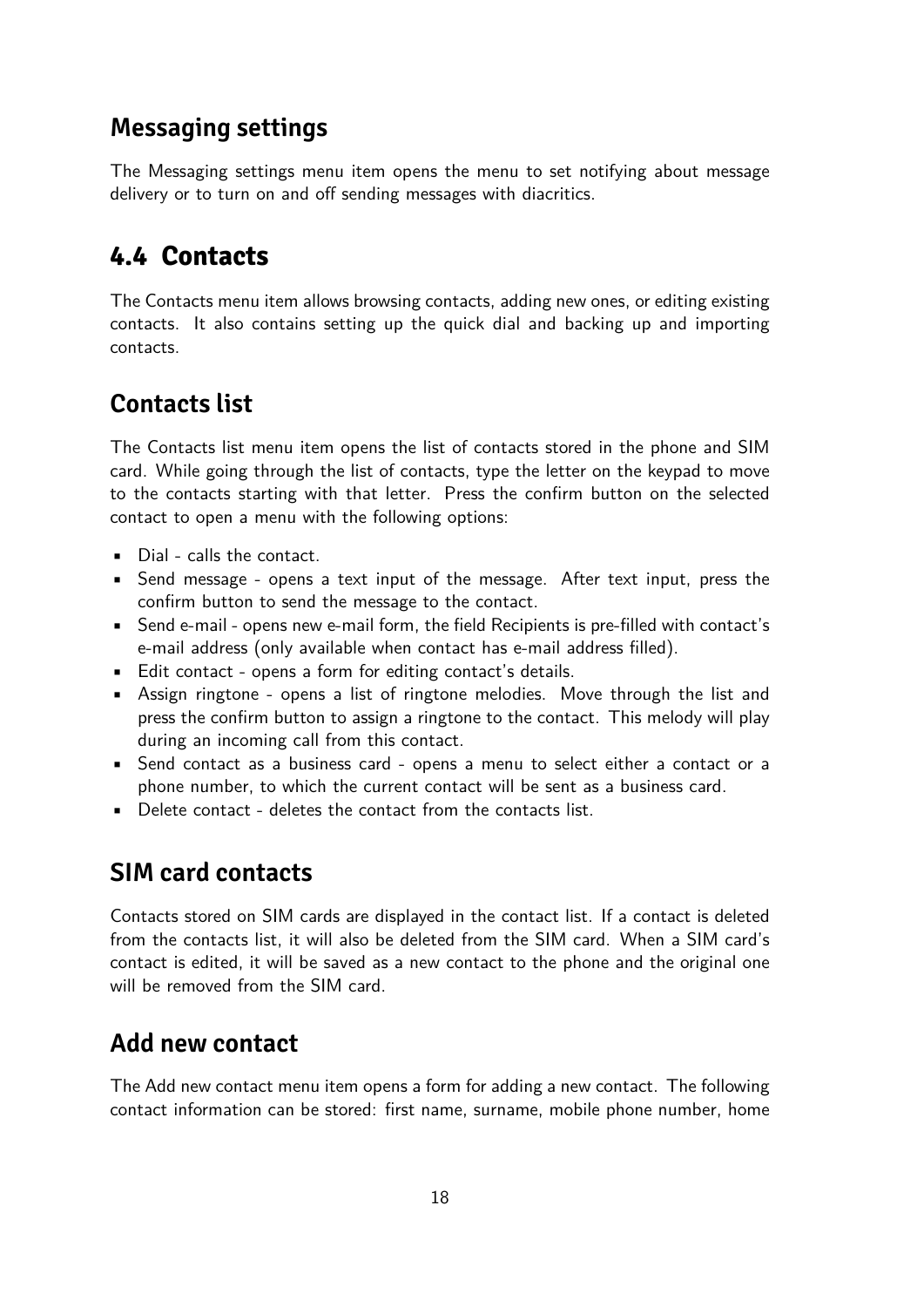phone number, work phone number, another phone number, e-mail address, and postal address. Select the Save contact menu item to save the contact.

## **Single button dialling**

The Single button dialling allows setting quick-dial contact for each number on the keypad. The quick dial is used for quick dialling of up to 10 selected contacts. To assign a quick dial contact to a number, move through the list of numbers (0-9) and press the confirm button on the chosen number. To remove a quick dial of the number, select the assigned number. An emergency contact for the SOS button can be assigned here, too.

While being on the main screen, long press the number on the keypad to quickly dial the assigned contact.

## **Importing contacts**

The Import contacts from file menu item will import of contacts from the file to the phone's contacts list.

- To import contacts, copy .vcf file to the root folder of the SD memory card, if present, or to the root folder of the internal phone's internal storage. The file has to be named Contacts.vcf.
- If Contacts.vcf is present in both storages, the file located on the SD memory card will be used.
- Contacts in the Contacts.vcf file identical to contacts already stored in the contacts list will be skipped during import.
- After the contact import finishes the Contacts.vcf file is renamed to Contactsimported.vcf.

## **Backing up contacts**

The Backup contacts to file menu item runs a backup of contacts to Contacts.vcf file.

- If the SD memory card is present in the phone, the Contacts.vcf file is created in the root folder of the SD memory card.
- If no SD memory card is present in the phone, the Contacts.vcf file is created in the root folder of the phone's internal storage.

## **Contact settings**

The Contact settings menu item opens a menu with the following options: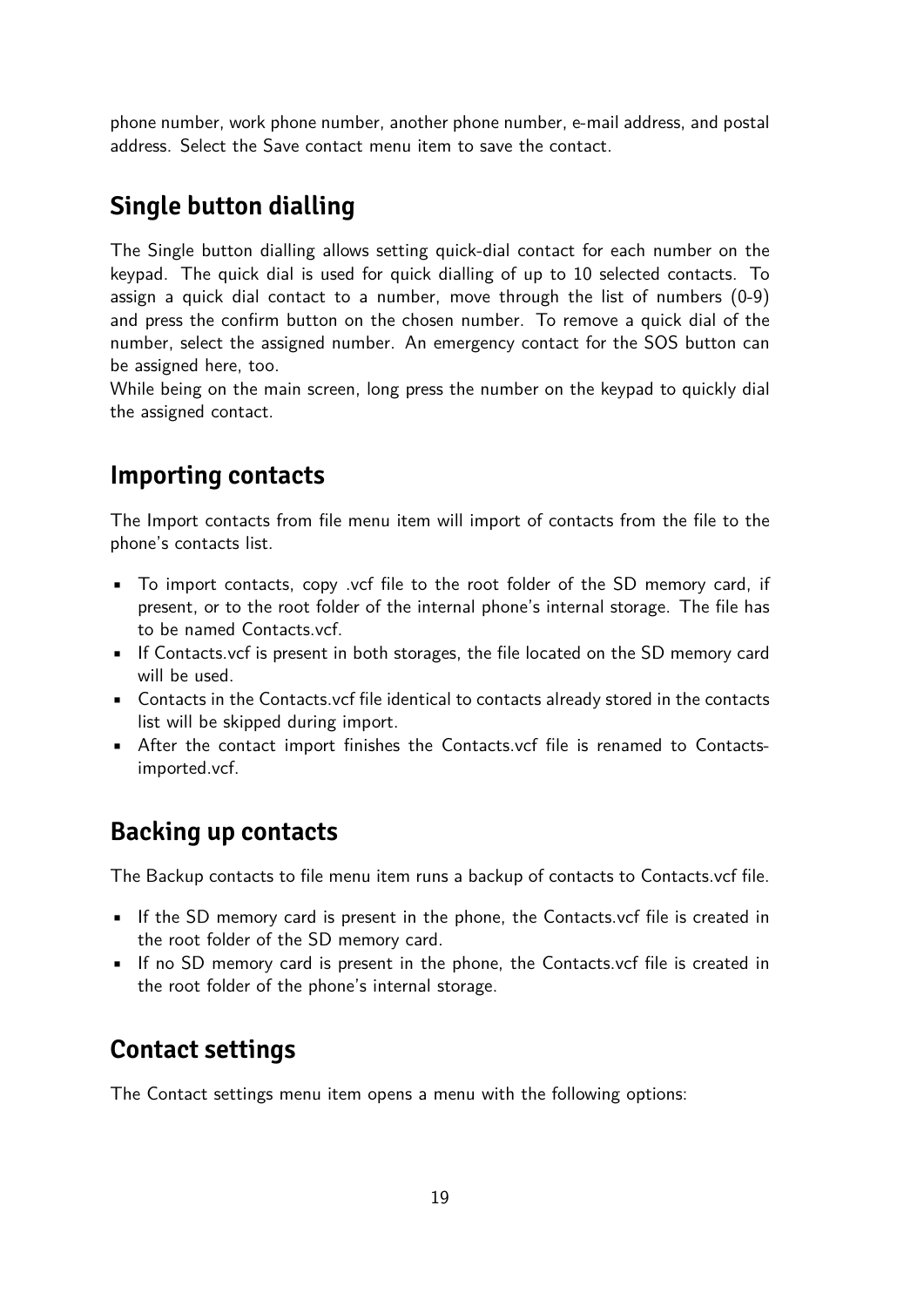- <span id="page-19-0"></span>• Sort contacts - changes contact sorting, the contacts list can be ordered alphabetically by given name or by surname.
- Display order changes the order of reading the contact items. Either a given name or a surname can be announced first.
- SIM contacts visibility allows hiding or displaying contacts stored on SIM cards in the contacts list.
- Delete all contacts.

## **4.5 Applications**

## **Tools**

### Alarm

The alarm application allows creating alarms at specific times and days. To dismiss an active alarm, press the confirm button or the back button.

#### New alarm

To create a new alarm, select the New alarm menu item, which opens a form with the following options:

- Set time opens number input which accepts 4 digits as a time. The first pair of digits represents hours and the second pair of digits represents minutes.
- Set repeating opens a list of days of the week. Select the days the alarm should go off. If none of the days is selected, the alarm will go off daily.
- Save alarm saves the alarm and activates it.

#### Editing the alarm

Select the existing alarm from the list to open a menu with the following options:

- Activate/deactivate alarm an inactive alarm is stored in the phone but will not go off because it is no longer an active alarm.
- Change alarm opens a form menu to change the alarm's time and days.
- Delete alarm deletes the alarm.

### Calculator

The Calculator allows performing basic arithmetic operations - addition, subtraction, multiplication, and division.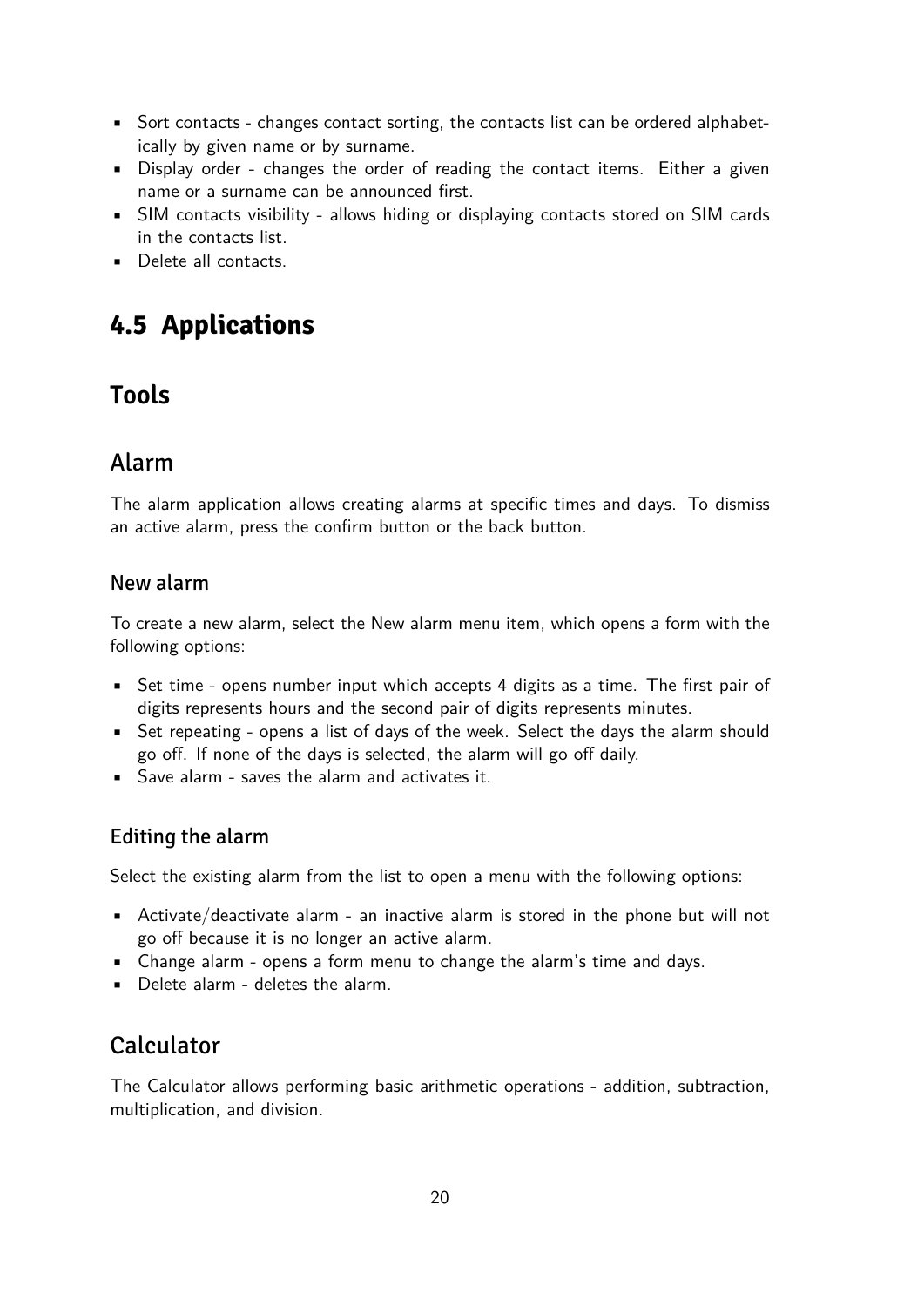- To perform the operation, press the confirm button.
- To choose a mathematical operator, press the asterisk button.
- To input the decimal point, press the hash button.

### Calendar

The Calendar application allows creating and tracking the agenda.

#### Adding new event

To add a new event, select Add new event menu item. This opens a menu form with the following items:

- Title the title of the event (requiredy).
- Location the location of the event, or more information about the event.
- Start date the first day of the event (required).
- Start time the start time of the event. The default value is the whole day event.
- End date the last day of the event.
- End time the end time of the event.
- Repetitions select if the event should be repeated periodically. Set the number of repetitions, the end date of repetitions, or unlimited repetitions.
- Reminder sets the reminder for the event.
- Save event saves the event.

#### Browsing the agenda

To browse the agenda, select the Agenda menu item. To edit or delete the event, press the confirm button.

#### Browsing the calendar

To browse the calendar by weeks and days, select the Browse calendar menu item. Select a year, month and week to see the number of events that week. Press the confirm button to browse events by day or by the entireweek.

#### Find event

To find an event, select the Find menu item and enter the name of the event.

#### Name days

The Name Days menu item allows browsing name days of the following seven days, finding the date by name, or finding the name by date.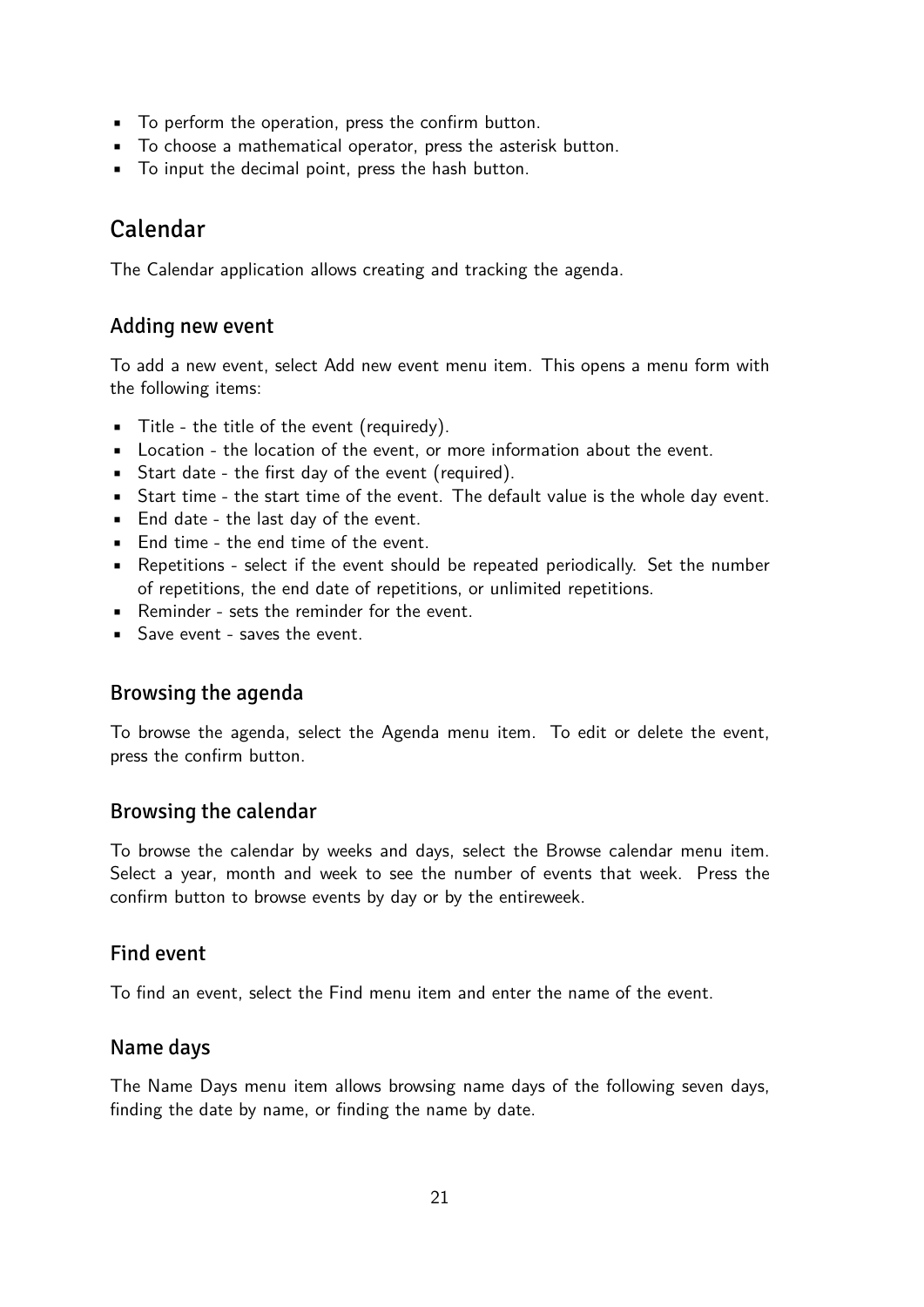#### Public holidays

To show public holidays on agenda, select the Settings menu item and set public holiday visibility to visible. To use this function, an internet connection is required to download the list of public holidays.

### Flashlight

The Flashlight application turns on the camera's LED light.

### Minute timer

The Minute timer is a basic countdown that plays a notification melody after a specified amount of time. When the minute timer is active, other phone functions can be used. To dismiss the alarm press the confirm button or the back button.

#### Setting the countdown

- To set the timer, press the confirm button.
- Select the Set time menu item to set hours, minutes, and seconds of the countdown.
- Select the Activate menu item to activate the timer.

#### Pausing and canceling the countdown

- While the timer is running, press the confirm button.
- Select the Pause menu item to pause the timer at its current time or select the Cancel menu item to stop the timer and reset it to its initial time.
- To resume the paused timer, press the confirm button and select the Resume menu item.

### **Notes**

The Notes application allows writing notes. To edit, send or delete an existing note, select the note in the notes list.

### **Stopwatch**

The Stopwatch is a utility to measure elapsed time. When the stopwatch is active, other phone functions can be used.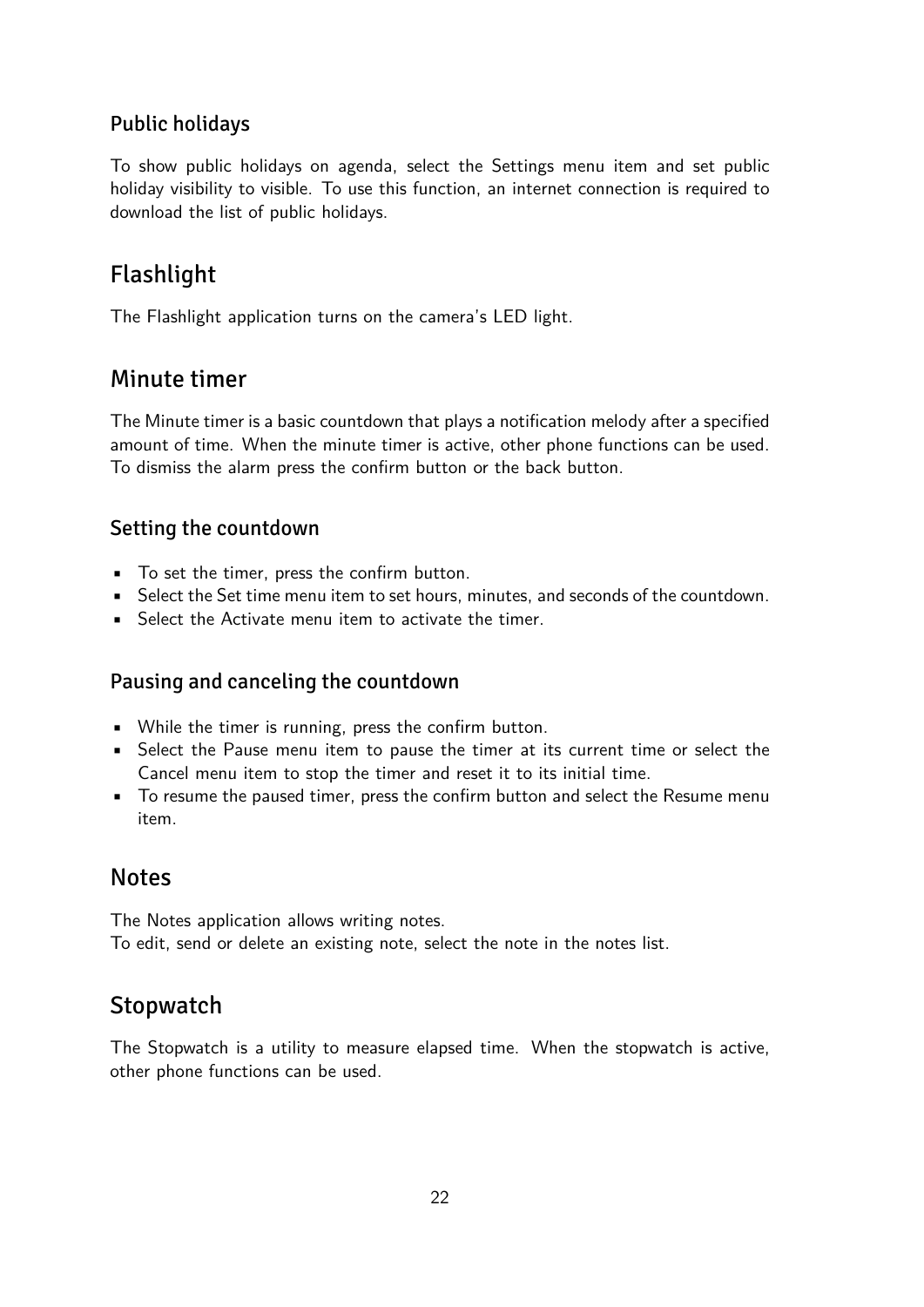- To start the stopwatch, press the confirm button to open the menu and select start stopwatch.
- To stop the stopwatch, press the confirm button while the stopwatch is running.
- To resume the stopwatch, press the confirm button to open the menu and select resume stopwatch.
- To restart the stopwatch from zero, press the confirm button to open the menu and select restart stopwatch.
- To reset the counter and set time to zero, press the confirm button to open the menu and select zero stopwatch.

#### Unit converter

The Unit converter allows converting physical units. To convert units, set input and output unit, value, and select Convert.

### Voice recorder

The Voice recorder application allows taking voice memos or recording sound.

- To save the recording, press the confirm button while recording.
- To pause recording, press the back button while recording. To resume recording, press the confirm button. To save the recording, press the back button while the recording is paused.
- To play, rename, share or delete the recording, select the recording in the records list.

### Weather

The Weather application shows the current weather of the current location and a forecast for the upcoming three days.

- To see more details, press the confirm button.
- To see weather information in another city select menu item: Forecast in a different city.

Note: This function requires an internet connection.

## **Communication**

### E-mail

The E-mail application is an e-mail client that allows managing one existing e-mail account.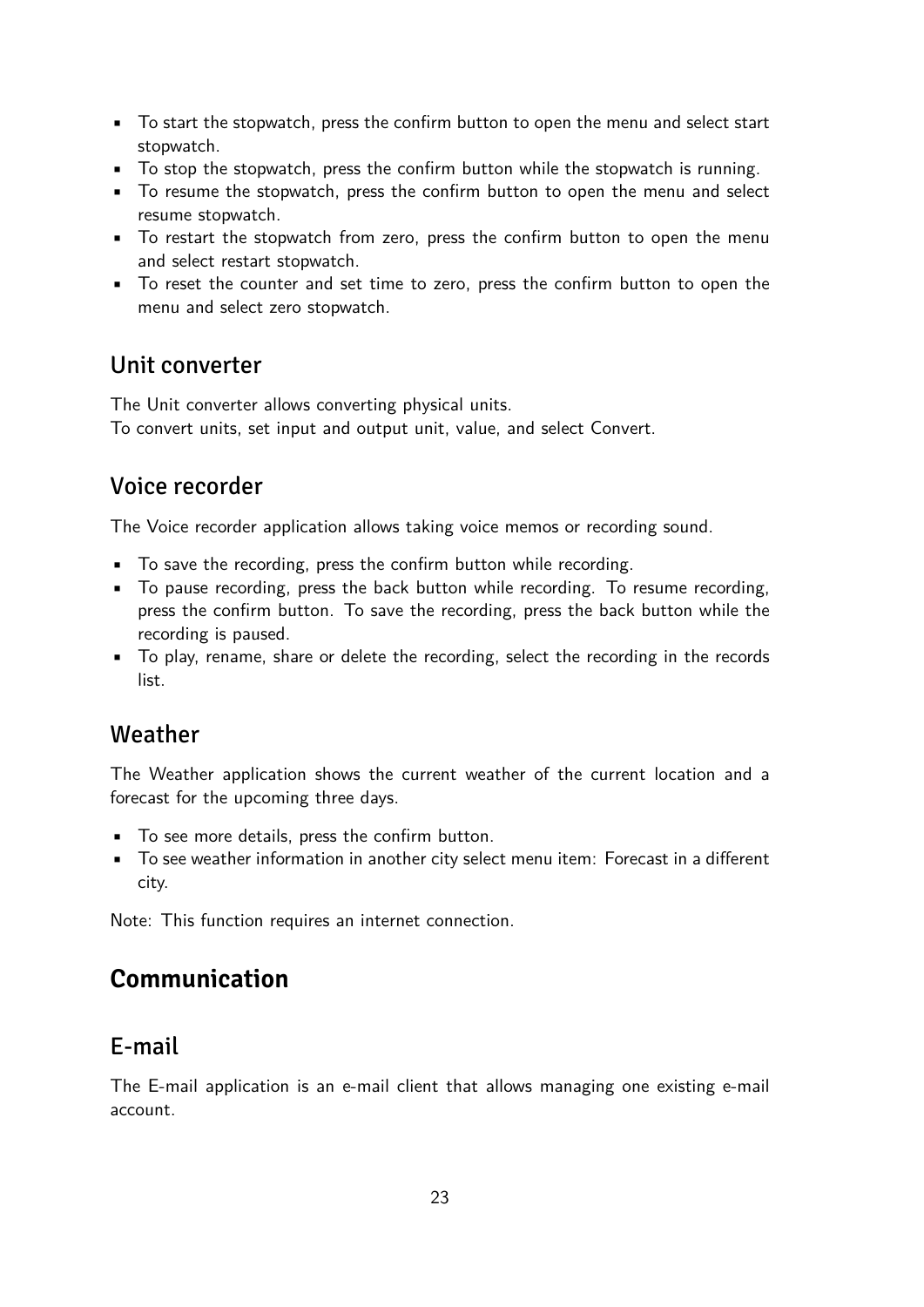#### Log in to an e-mail account

To log in to an e-mail account, enter e-mail address, SMTP server address, IMAP server address, password, and select Save. Information about the SMTP and IMAP server addresses can be found on the website of the e-mail provider.

Important notice: In some cases, you need to explicitly allow third-party applications to remotely access your e-mail, or you have to enable IMAP access for your e-mail account.

#### Log out of an e-mail account

To log out of an e-mail account or change login credentials, go to e-mail Settings and select Edit account.

## **Media**

### Camera

The Camera allows capturing images using the integrated camera of the phone.

- A periodic clicking sound indicates that the camera is opened and ready to take a picture.
- To take a picture, point the camera towards the object or scene and press the confirm button.
- The shutter sound indicates that the picture has been taken. Then select save or view the image.
- You are prompted to record a short description when saving the image. This description identifies the image in the gallery.

### FM Radio

The FM Radio allows playing FM radio stations. Earphones have to be plugged in to use the FM Radio, they serve as an antenna.

- To play a radio station, select the Play radio menu item.
- $\blacksquare$  To automatically tune to the next/previous radio station, press the down/up button.
- To add the radio station to favorites, press the confirm button while playing and select Save to favorites. Take the same steps to remove it from favorites.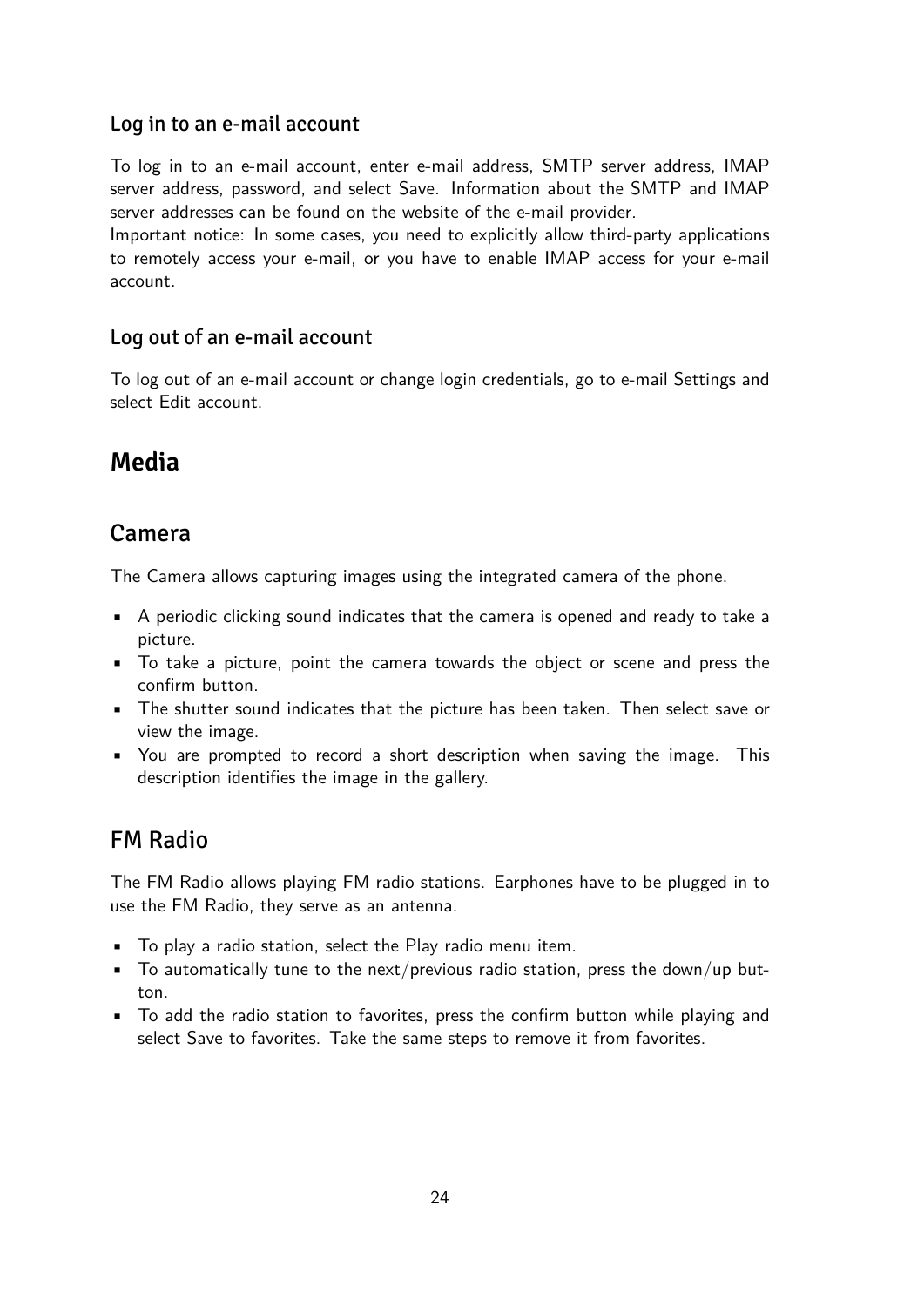- To tune the frequency precisely, press the confirm button while playing and select Manual tuning. The down and up button now move the frequency by 0.1 MHz. Take the same steps to switch back to automatic tuning.
- To enter a specific frequency, press the confirm button while playing and select Enter frequency.

#### Images

The Images application allows browsing images captured by the Camera application or stored in the phone.

- To browse images captured by the camera, select the Camera images menu item.
- To browse copied or downloaded images on the phone, select the Other images menu item.
- The voice description is played while browsing the images.
- To zoom in on the image, press the confirm button while browsing the images and select Zoom in. Take the same steps to zoom out. Zoom in can be done by pressing the hash button, zoom out by the asterisk button.
- To see image information, change the recorded description or delete the image, press the confirm button while browsing the images and select the respective menu item.

#### Share image

To share an image, press the confirm button while browsing the images and select the Share image menu option. That opens a menu with the following options:

- Share image by e-mail opens a new e-mail with an image added as an attachment.
- Share image by text message The image will be encrypted and uploaded to BlindShell servers. The recipient will receive a text message with a link to this image. This function requires an internet connection.

Charges and privacy:

- We do not use MMS to facilitate this function. You will be charged a standard SMS fee by your mobile provider (and for the data transfer if you use mobile data).
- All images sent through this function are end-to-end encrypted using a secure cipher (AES). The decryption key is contained in the text message and only sent to the recipient of your choice and never transferred anywhere else. Although the encrypted image data is stored on our servers, nobody (including the BlindShell company) can view the content of shared images without the key.
- We store encrypted image data for at least 14 days after upload.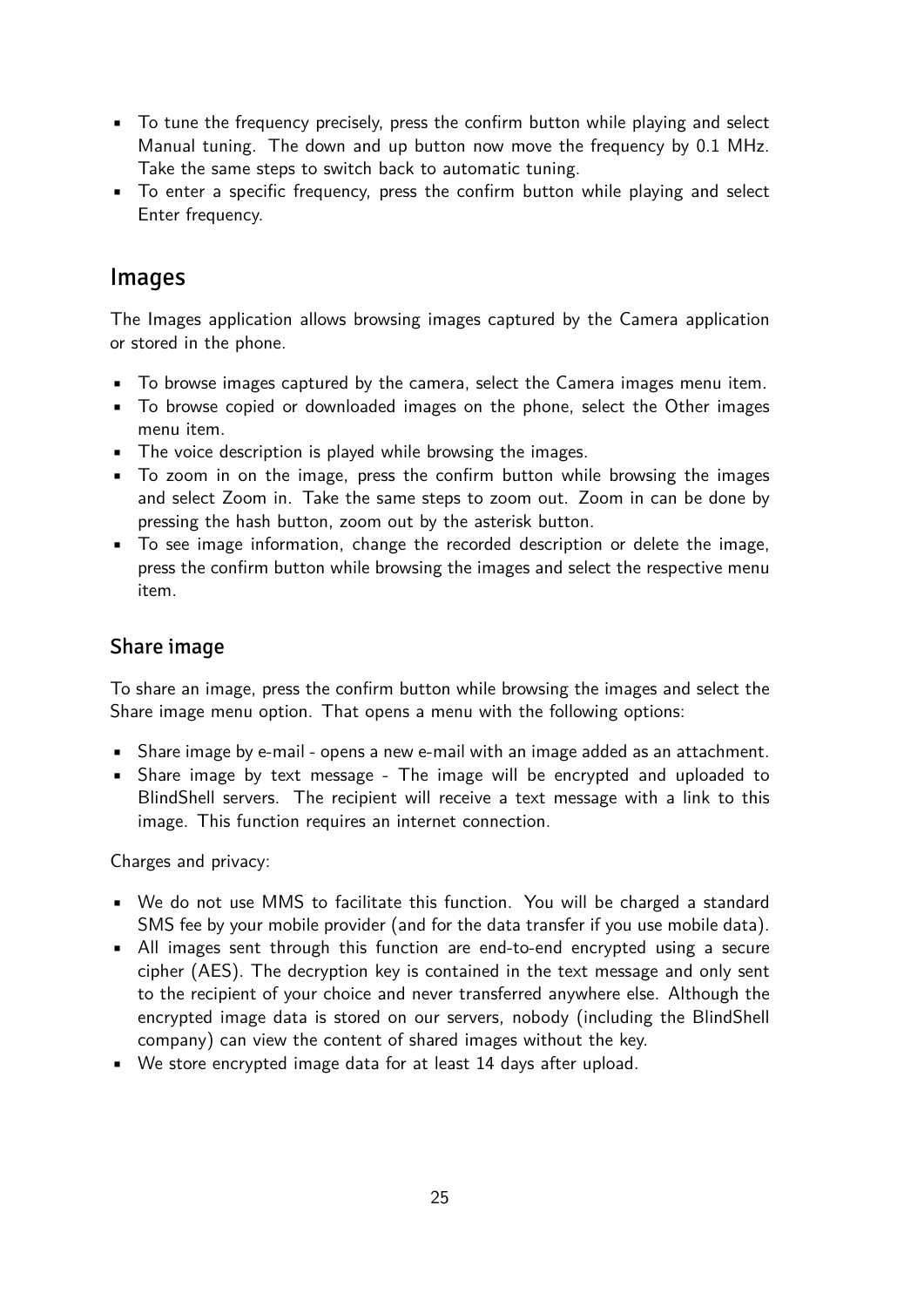### Internet Radio

The Internet Radio allows listening to internet radio stations from around the world.

- To play a radio station, select the station in the station list.
- To add the radio station to favorites, press the confirm button while playing and select Save to favorites. Take the same steps to remove it from favorites.

Note: This function requires an internet connection.

### Music player

The Music player allows playing audio files stored in the phone's internal storage or SD memory card. Place audio files in the Music folder of the phone or memory card to list them in the Music player.

- To play an audio file, select the file in the list of songs.
- $\blacksquare$  To play the next/previous audio file, press the down/up button.
- To pause the playback, press the back button.
- To go back to the list of songs, press the back button while paused.
- To rewind forward, hold the down button while playing.
- To rewind backward, hold the up button while playing.
- To add the audio file to favorites, press the confirm button while playing and select Save to favorites. Take the same steps to remove it from favorites.
- To delete the audio file, press the confirm button while playing and select Delete song.

### YouTube

The YouTube application allows playing freely available audiovisual content posted on the YouTube site.

Important notice:

- All YouTube videos are the work of independent authors. BlindShell is not affiliated with the YouTube platform or the content creators in any way and can not be held responsible for anything published on YouTube.
- We access YouTube in anonymous mode. BlindShell does not require or support user login. YouTube Premium content or age-restricted content is not available.
- The lists of your favorite videos, history, or channels stored in your BlindShell are not synchronized to other devices or your YouTube account.
- Some videos or live streams may use incompatible video formats that can not be played back on your phone.

#### Playing a video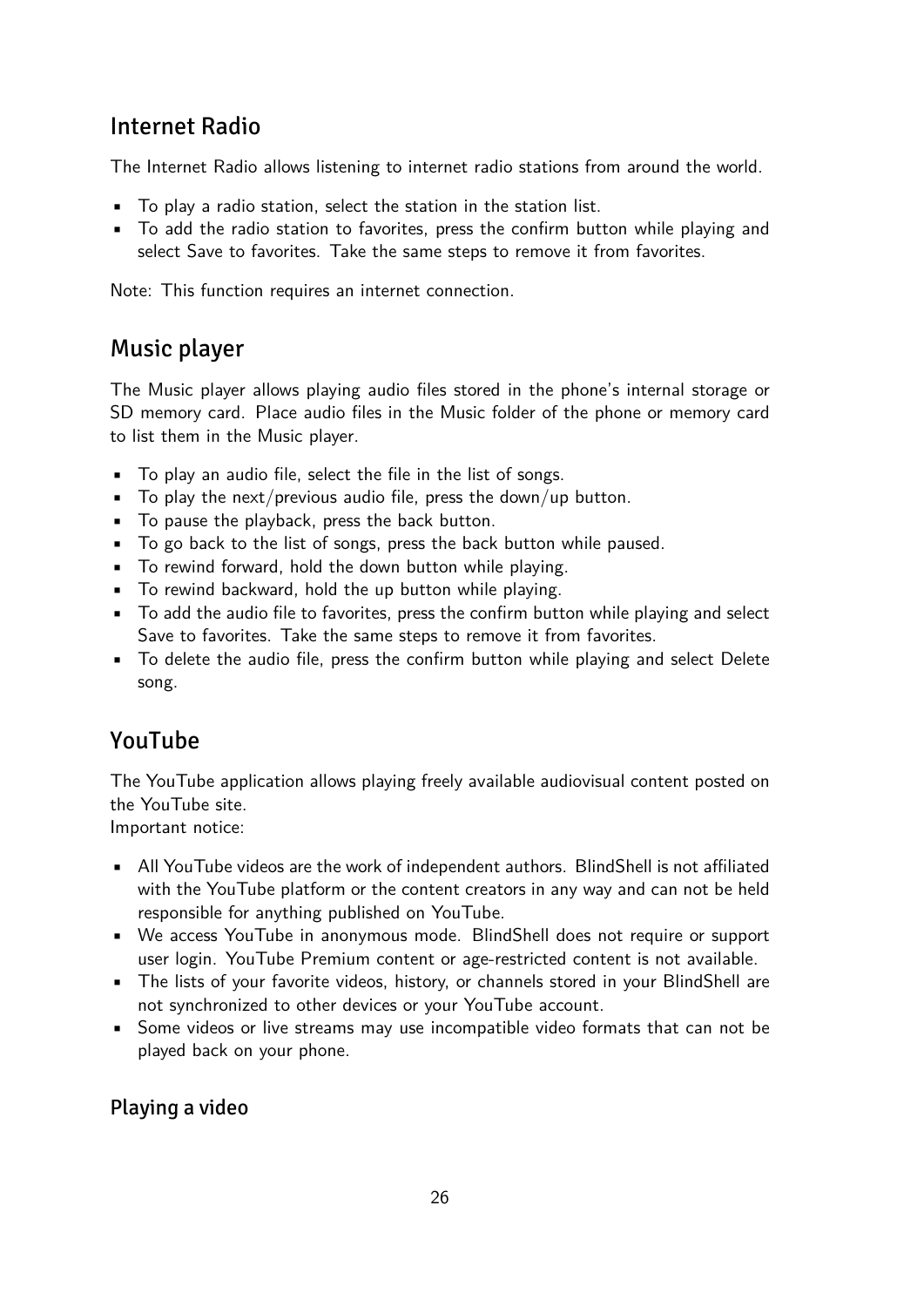- To search for a video or channel, select the Search menu item.
- To browse recently viewed videos, select the History menu item.
- To browse favorites videos, select the Favorites menu item.
- To browse the newest videos by different categories, select the Categories menu item.
- To open video options, select the video from the list.
- To play the video, select the Play from the beginning or Resume playback in video options.

#### Settings

Video mode - sets the video image orientation. The portrait image is the default orientation of the phone, the video is centered on the screen. The landscape image rotates the video image 90 degrees clockwise and makes it fullscreen. Only the sound option disables downloading video image data to reduce the amount of data downloaded.

### **Books**

### Book reader

The Book reader application allows reading audiobooks, EPUB, and books in txt files. To list a book in the Book reader, download a book in the Library application or copy the book files to a BlindShell/Books directory of the phone's internal storage or SD memory card. The folder or file in this directory is recognized as a single book in the Book reader.

- To read a book, select the book in the Books list and select Read from the beginning or Continue reading, if the book has been already read.
- To pause the playback, press the back button.
- To resume the playback, press the confirm button while paused.
- In an audiobook, to move to the next/previous chapter or part of the book, press the down/up button.
- $\bullet$  In a text file book, to move to the next/previous utterance, press the down/up button.

#### Playback menu

To open the playback menu, press the confirm button while playing. The playback menu has the following options:

- Jump to a percent of the book select and enter the percent of the book that the book reader should jump to (number 0-99).
- Play next chapter plays the next chapter/part of the book, if there is any.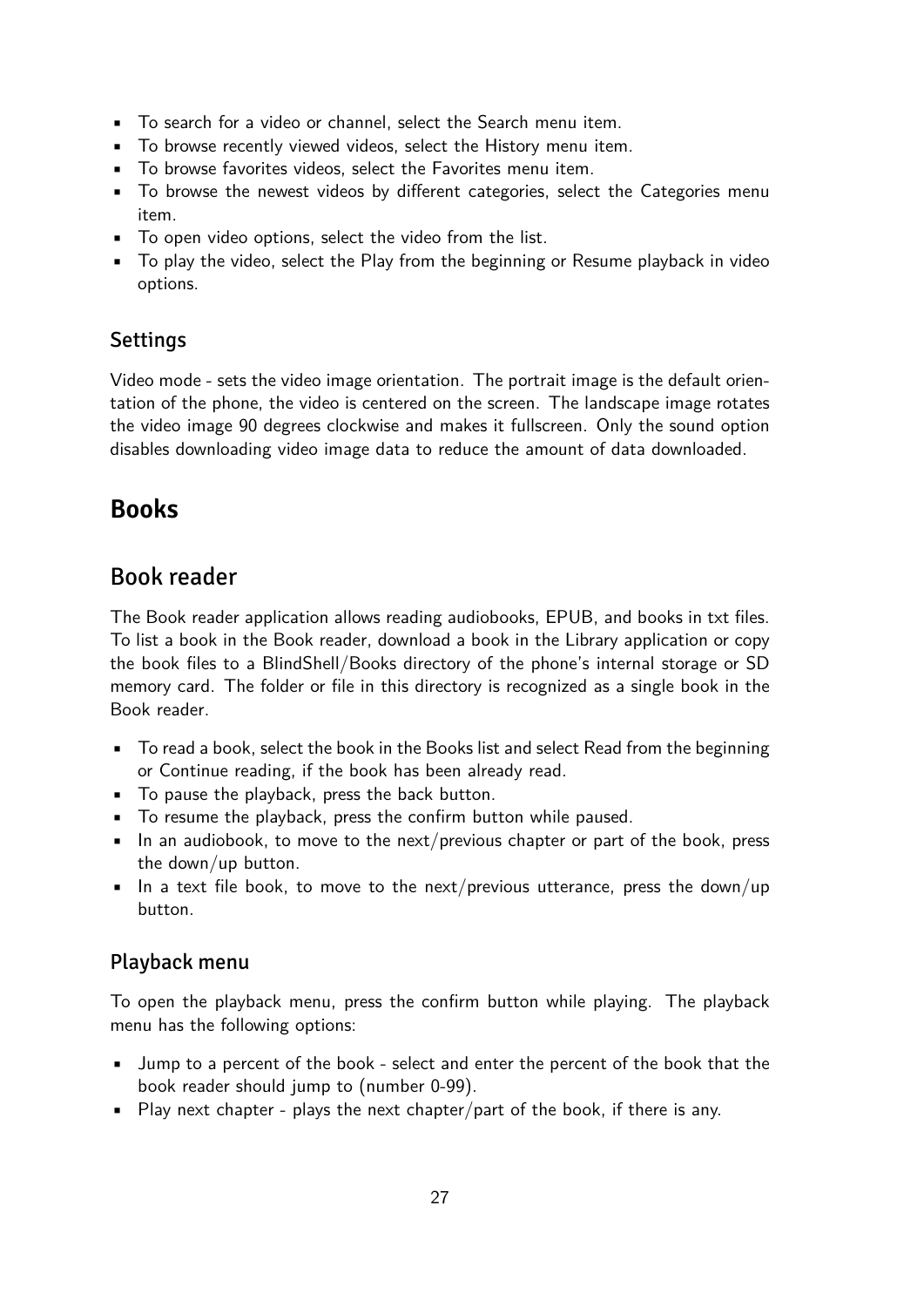- Play previous chapter plays the previous chapter/part of the book, if there is any.
- Add a bookmark creates a bookmark of the current position in the book. Enter the name of the bookmark or leave empty input to set the current timestamp as the bookmark's name.
- Move in book (only in audiobook) sets the down and up button to rewind forward and backward the book by 10 seconds. If the down or up button is not pressed for 10 seconds, these buttons start working as usual.
- Speech rate (only in text file book) changes the book reader rate of the speech.
- Speech language (only in text file book) changes the language of the text to speech in the book reader.

### Library

The Library contains a list of online library services which allow downloading books readable in the Book reader. Some libraries may require login with an existing account.

- To browse available books, select the library service from the list.
- To search a book, select the Search book menu item. Search can be performed by Title, Author, or Key Word.
- To download the book, select the book and select the Download book menu item. To cancel downloading the book, press the back button. The book is available in the Book reader when downloaded.

### **Games**

### Memory game

The Memory Game is a sound version of the classical memory game (also known as Pexeso). When a new game starts, select the sound theme of the sounds.

#### Gameplay

There is a grid of 12 cards and each of the cards is assigned to one of the keys 1-9, asterisk, zero, and hash. Your goal is to find all matching pairs of cards that have the same sound. To play, first, flip a card by pressing the respective number. Listen to the sound and try to memorize it. Then flip another card that you suspect might contain the same sound. You will hear the sound of the second card. If the sounds match, the pair of cards will be removed, if not, the cards will stay in place.

Continue until there are no cards left. The goal is to memorize the sounds and use as few guesses as possible.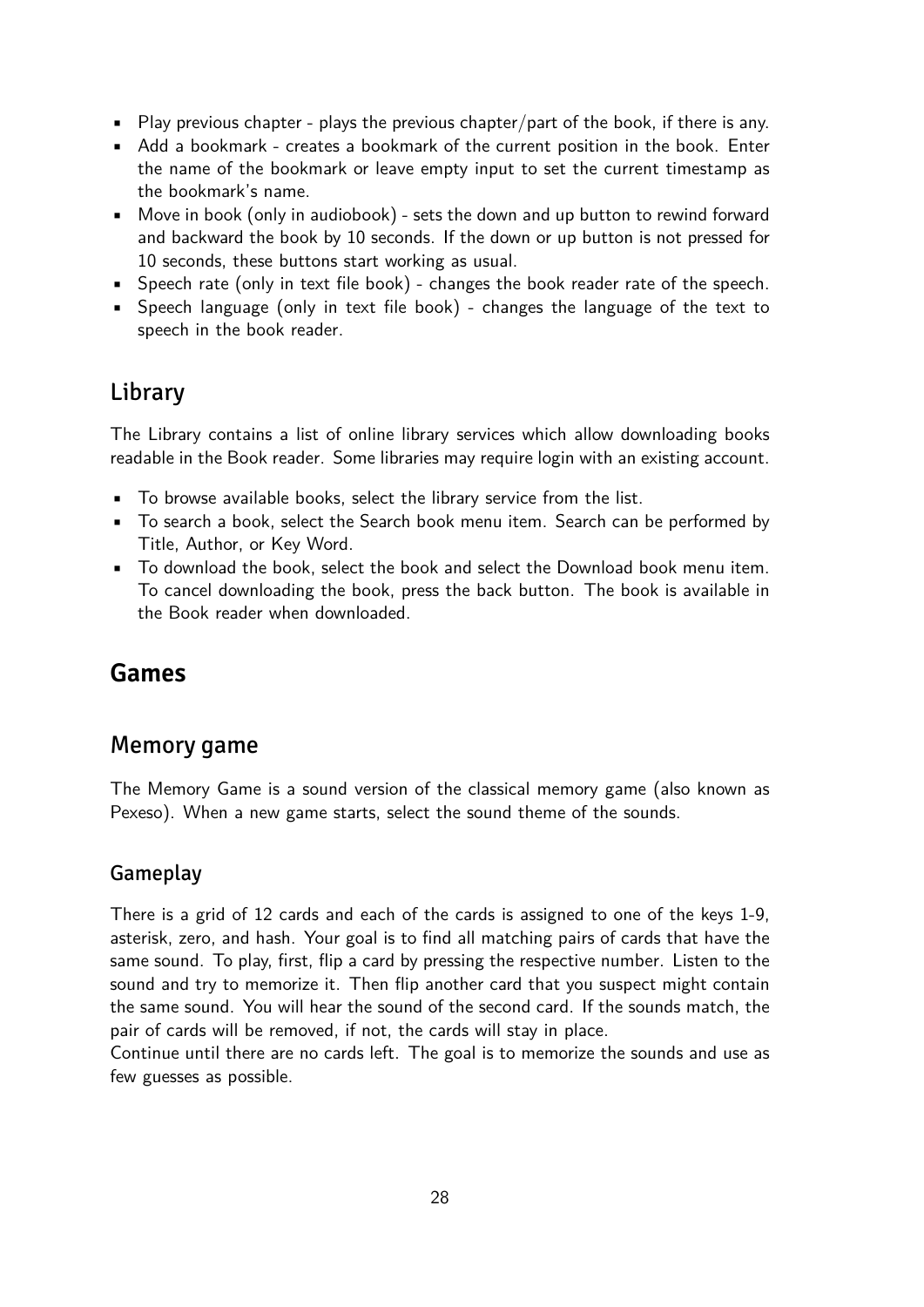### **Vision aids**

### Beepers

Beepers help to find personal objects such as keys, bags, wallets, apparel, etc. Simply place the beeper on the object and use the BlindShell phone to ring the beeper in case of need.

This function requires the beeper device. The beeper can be purchased separately from your BlindShell distributor. To turn on the beeper for the first time (or after inserting a battery), long press the button on the beeper. The beeper beeps multiple times when turned on. To set up the beeper, open the Beepers application on the BlindShell phone. Use this app to find the beeper or edit its properties.

### Add (pair) the beeper

To pair the beeper with the phone, select the Add beeper menu item. Then press the button on the beeper repeatedly. When the beeper connects to the phone, you will be prompted to enter a custom name for the beeper.

#### Find (ring) the beeper

To ring the beeper from the phone, select the Find beeper menu item and select the beeper from the list. When the phone connects to the beeper, the beeper starts ringing. To stop the ringing, press the confirm button.

#### Edit the beeper

To delete (unpair) the beeper or edit its name, select the Beepers list menu item and select the beeper from the list.

### Color indicator

The Color indicator application allows detecting the colors of objects. It uses the camera of the phone which is located on the rear side of the phone, above the SOS button. To detect the color, point the camera to the object (approximately 10 centimeters far from it) and press the confirm button to announce the color.

Important notice: The Color indicator application is highly dependent on the ambient lighting and does not perform well in low-light conditions. In these conditions, the result of the color indications may not correspond to reality.

Tip: To increase the accuracy repeat the process several times and pick the color which was announced in the majority of the detection.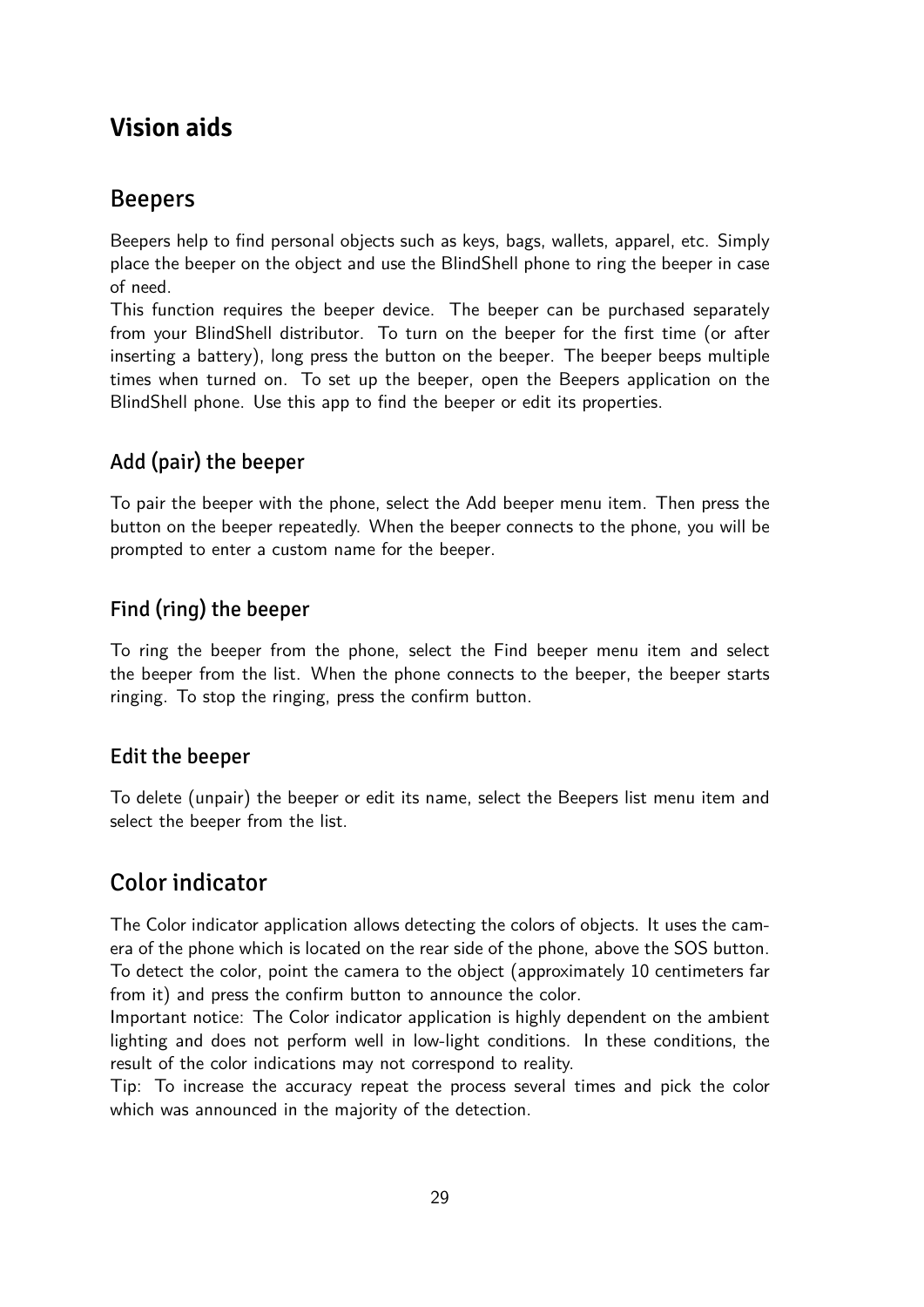### Localization

The Localization application aggregates data from GPS, WiFi networks, and mobile networks to estimate the nearest physical address in the current vicinity. The whole process of estimating the location may take up to 30 seconds.

To send the estimated location via SMS message, move through the list of obtained information and select the Send message with position item.

Important notice: The accuracy of the location estimation may vary. You should not rely on the result absolutely, but take the accuracy into account.

Important notice: This function requires an internet connection.

## Magnifying glass

The Magnifying glass application allows you to zoom objects.

- To zoom in on the object, point the phone's camera toward the object. To zoom in, press the down button. To zoom out, press the up button.
- Press the confirm button to open a menu with the following options: Turn screen pause on/off, Turn inverse color on/off, Turn flashlight on/off.

### NFC object tagging

The NFC object tagging application helps to identify objects that are otherwise hard to tell apart by touch - like bags or boxes with spices, cosmetic and household cleaning products, bottles, cans, and so on. Simply place the NFC tag sticker on the object and scan it with the phone.

This function requires NFC tag stickers which are included in the phone's package. Stickers can be also purchased separately from your BlindShell distributor.

### Tag an object

- To tag an object, place the NFC tag sticker on the desired object.
- Select the Add tag menu item and bring the tag close to the back of the phone. Then type or record object description.

#### Read object tag

To read a tag, select the Read tags menu item and touch the tag to the back of the phone.

#### Edit object tag

To edit or remove an object tag, select the tag in the Tags list.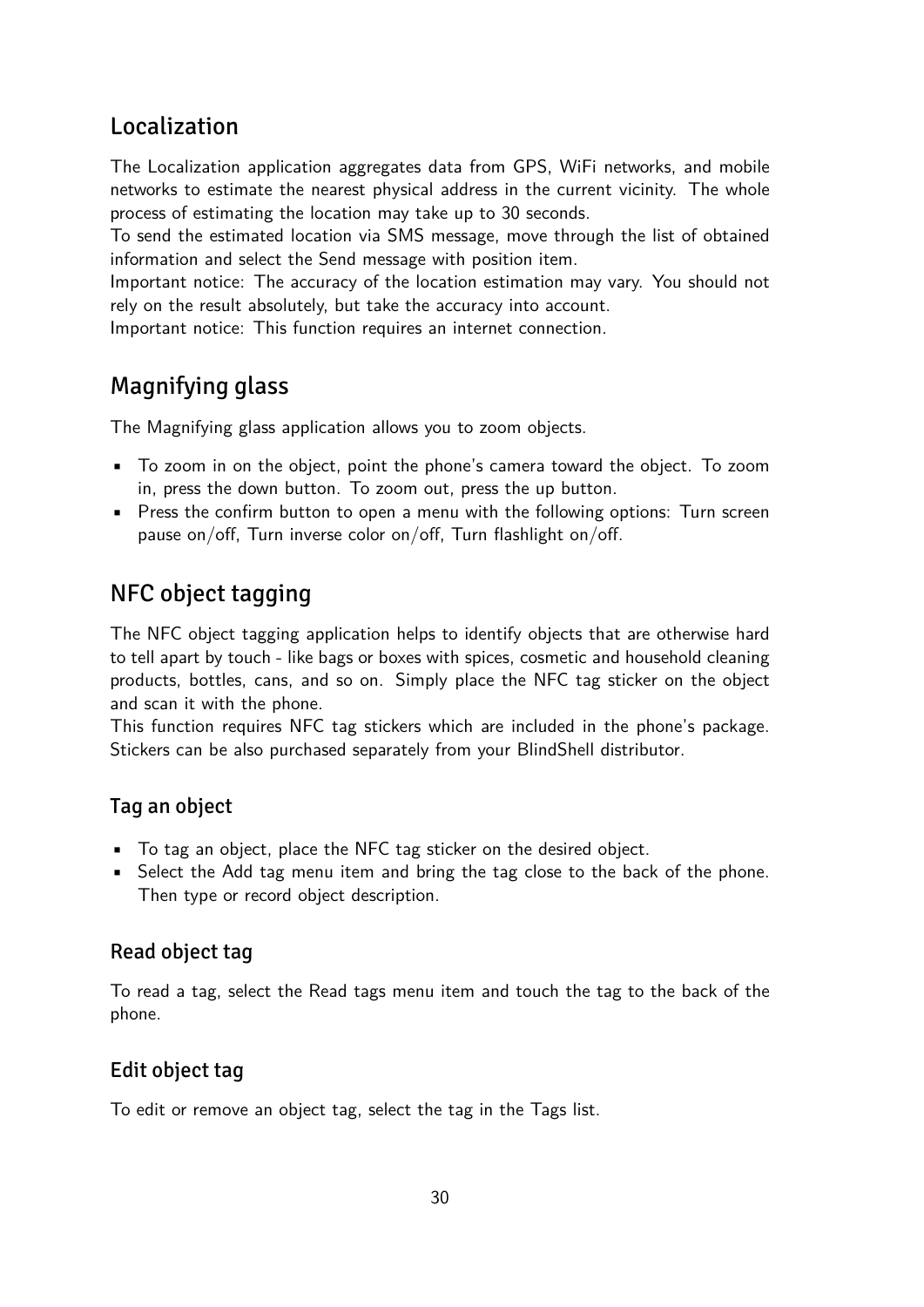## **On-line**

### Internet Browser

The Internet Browser allows browsing web pages.

#### Internet Browser menu

- To start browsing the Internet, select either the Insert URL or search menu item.
- To return to the menu while browsing, press the back button.
- To return to the already opened web page, select the Browse page menu item.
- To reload the page, go back or forward in browsing, select the Navigation menu item.

#### Browsing

- To navigate over the page elements, press the down or up button.
- To click on the focused element, press the confirm button.

To make browsing more effective, buttons of numeric keypad have the following functions:

- **•** 1 Switch to navigation by default elements.
- 2 Switch to navigation by Headings.
- 3 Switch to navigation by Controls.
- 4 Switch to navigation by Links.
- 5 Switch to navigation by Words.
- 6 Switch to navigation by ARIA landmarks.
- 7 Jump to the top of the page.
- $\bullet$  8 Switch on/off automatic moving through elements.
- 9 Jump to the bottom of the page.
- \* Go back in browsing.
- 0 Speak the title of the current page and navigation mode.
- $\bullet\quad \#$  Opens Help.

#### Find in page

- To find text on the current page, select the Find in page menu item.
- To move through search results on the page, press the down or up button.
- To cancel search and move through default elements, press the number 1 button.

#### **Settings**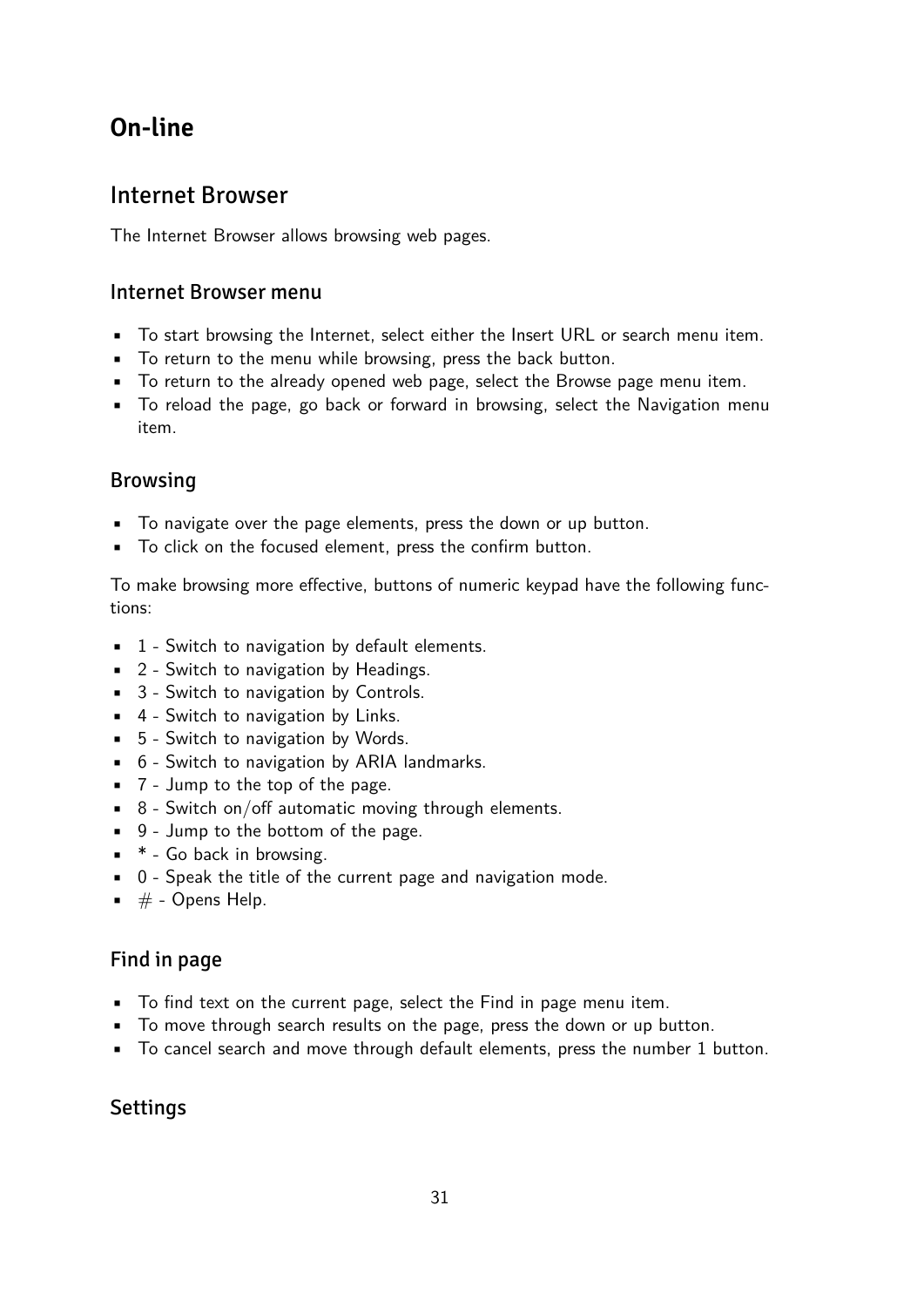- Earcon settings sets which events will be announced by earcon (sound) while browsing a web page.
- Search engine sets the search engine used when searching on the Internet.
- Show text overlay shows transparent overlay over the page with the large text of the focused element.
- Private mode when selected, visited pages will not be saved in the history.
- Use app for watching YouTube videos when selected, YouTube videos will be opened in the BlindShell application.
- Clean up Browser files deletes the cache and temporary browser files.

## **BlindShell App Catalog**

BlindShell App Catalog allows downloading and installing new applications to the phone, managing installed applications, and checking for their updates. The applications are represented as packages. The package may contain a set of multiple related apps or only one app can be included in the package.

### Browsing online catalog

- To browse the online catalog of packages, select the Browse catalog menu item.
- Select one of the following filters for browsing the catalog: recommended packages, search packages by name, browse packages recently added to the catalog, or browse all packages in the catalog without any filters.
- Select All categories menu item to browse packages regardless of the category or select a specific category to browse.
- To download and install the desired package, select the package and then select the Install package menu item.
- To get more information about the package, select the package and then select the Information about package menu item. It contains a description of the package, version information, the name of a category which package belongs in, and a list of included apps if there are more applications in the package.
- When the package is downloaded and installed, its applications can be found in the relevant category in the Applications of the phone.

Note: This function requires an internet connection.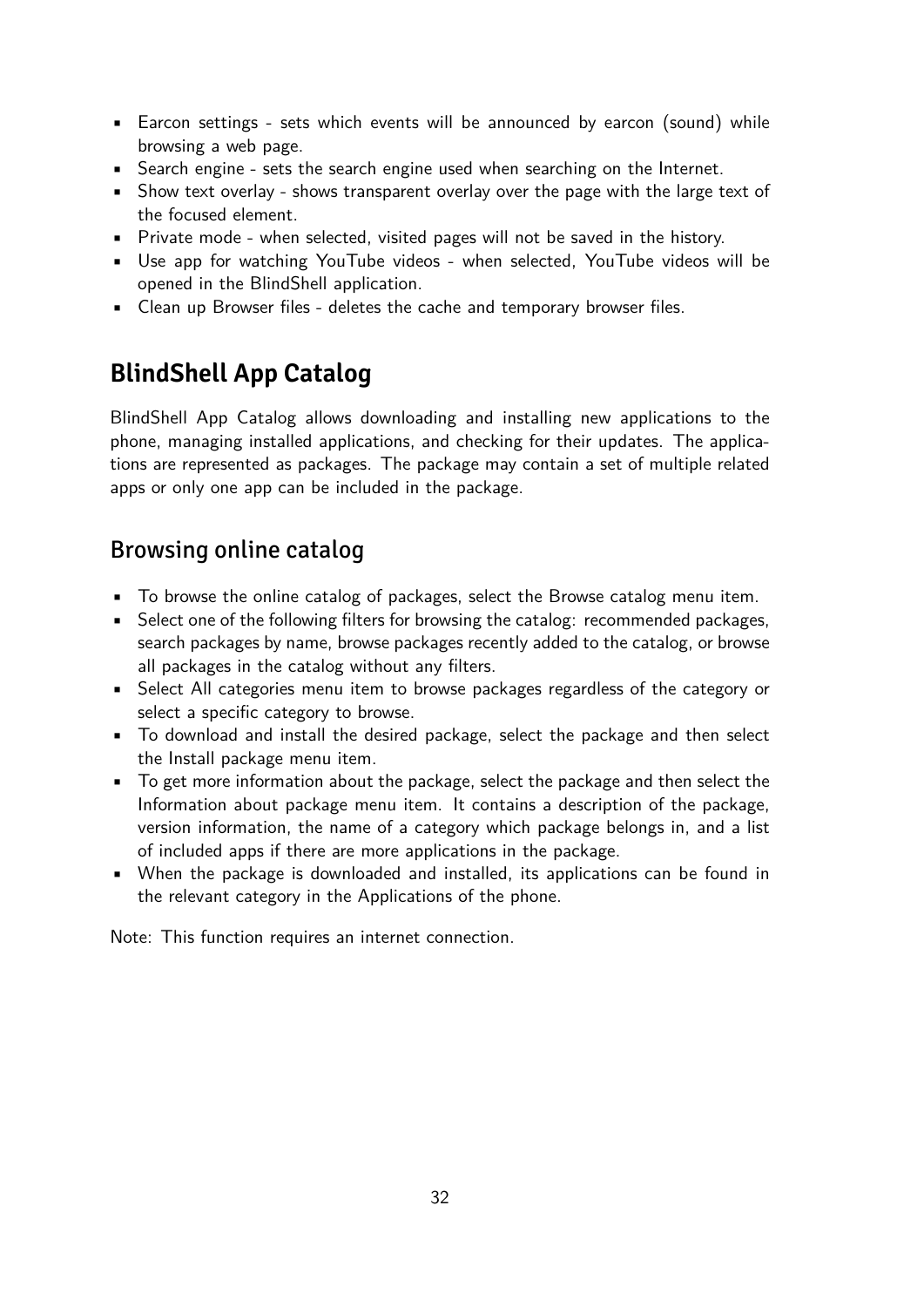### <span id="page-32-0"></span>Managing installed packages

- To browse and manage packages installed on the phone, select the Installed packages menu item.
- Select the package to run the application, get package information, uninstall the package, or access advanced options of the package.
- Advanced options of the packages allow deleting temporary data of the package or deleting the application user's data.

Note: Preinstalled apps cannot be uninstalled but they may be deactivated in the Advanced options of the package. When the package is deactivated, it will not be shown in the Applications of the phone.

## Updating packages

- To check for updates of the packages or list recently updated packages, select the Update menu item.
- Packages are updated automatically by default. This can be changed in the Catalog settings.

### Catalog settings

The Catalog settings menu item allows changing the behavior of automatic updates and notifications related to the App Catalog.

## **4.6 Settings**

### **Sounds**

### Profiles

The Profiles menu item allows setting the sound profile used for incoming calls, messages, and other notifications. To quickly access these settings, long press the hash button.

The following profiles are available:

- Ringtone and vibrations.
- Vibration only.
- Ringtone without vibrations.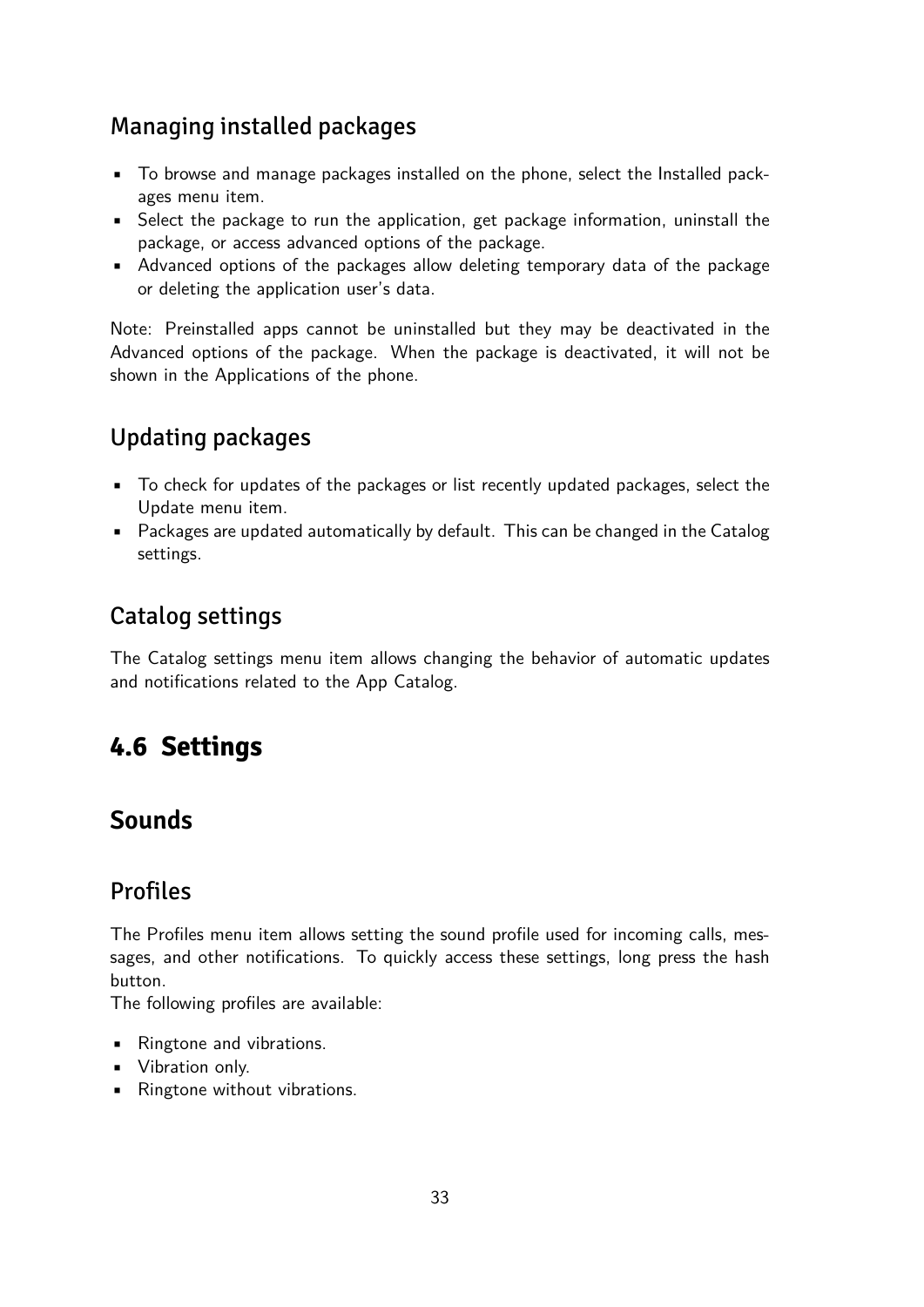- Silent without vibrations.
- Airplane mode suspends phone's radio-frequency signal transmission technologies (Bluetooth, telephony, and Wi-Fi).

### Volume

The Volume menu item allows setting the volume level for incoming calls, notifications, alarms, and the phone's sound feedback.

### Melodies

The Melodies menu item allows setting a melody for incoming calls, notifications, and alarms. To set a custom melody, copy the melody file to the phone's internal storage. For ringtones use the Ringtones folder, for notifications use the Notifications folder, and for alarm use the Alarms folder.

### Voice output

The Voice output menu item allows setting the properties of the phone's voice output. The following properties can be changed or set:

- Speech rate.
- Voice variant.
- Speak date and time when set, date and time is announced every time the phone is unlocked.
- Incoming call caller announcement when set, caller name is announced automatically during incoming call. Otherwise, press the right action button to announce the caller's name.
- Locked keyboard announcement when set, the phone announces that it is locked when any key is pressed multiple times when the phone is locked.
- Menu position indication when set, voice output is supplemented by information about the current position in a menu and menu items count (e.g., "two of five")

## Feedback

The Feedback menu item allows setting the additional feedback of sound and vibrations. This feedback supplements the voice output while operating the phone.

### Notification reminder

The Notification reminder menu item allows setting a reminder of missed notification. When there is any new missed notification, the phone plays a soft beep every five minutes. This periodic beeping dismisses when the new missed event is checked.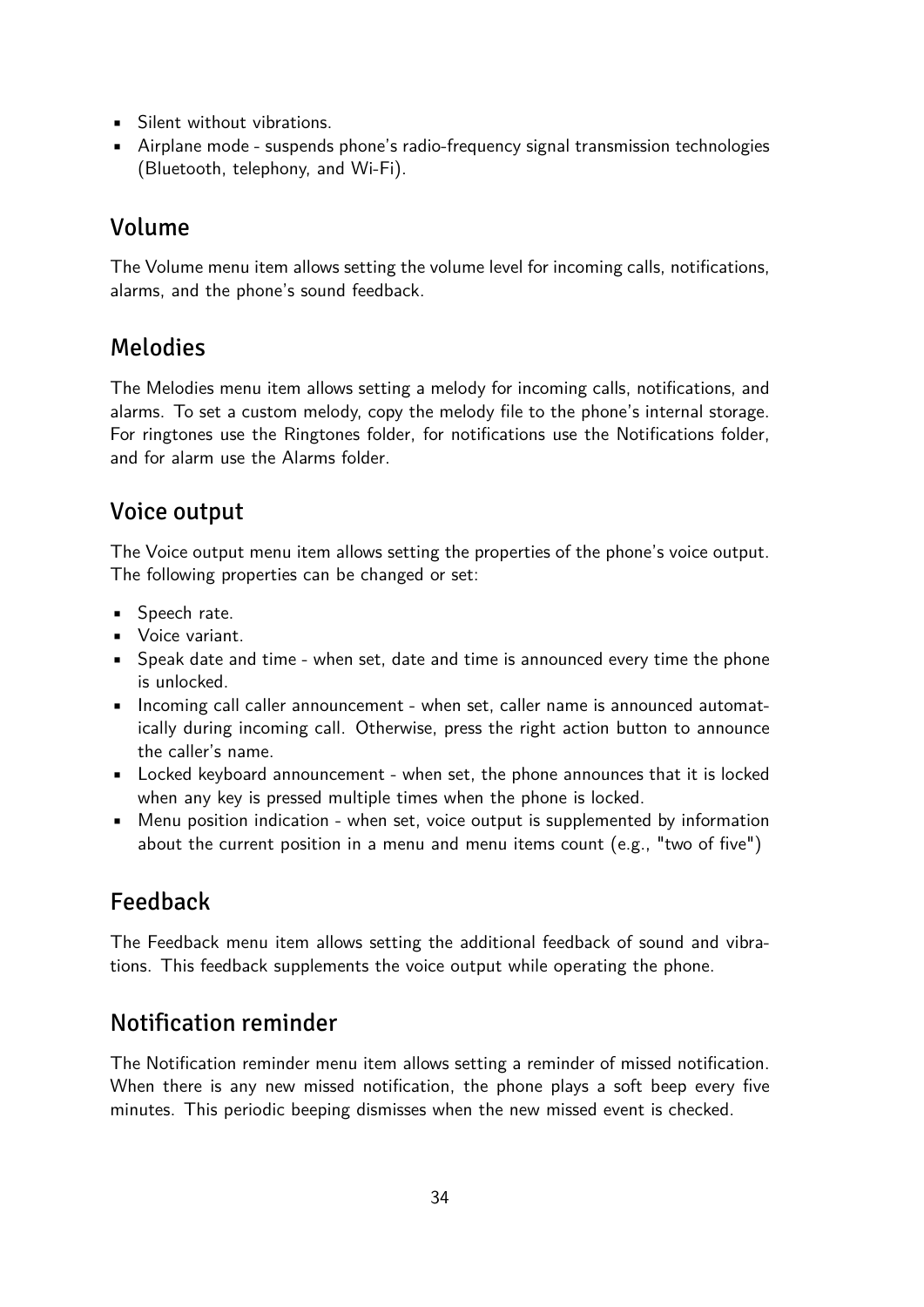### Automatic speakerphone

The Automatic speakerphone menu item allows turning on or off automatic speakerphone during a phone call. When turned on, voice output automatically switches to a loudspeaker when the phone is moved away from the ear during a phone call.

## **Keyboard**

### Keypad lock

The Keypad lock menu item allows setting the keypad lock. The keypad lock is intended to prevent unwanted presses of the phone's keys. The following options are available:

- Manual keypad lock the keypad can be locked only manually by long-pressing the asterisk key. To unlock the keypad, long press the asterisk key.
- Automatic or manual keypad lock the keypad is locked automatically after the screen timeout time or manually by long-pressing the asterisk key.
- No keypad lock the keypad lock is disabled.

Tip: To read back the current time when the keypad is locked, press the confirm button. The keypad remains locked.

### Reading during deleting characters

The Reading during deleting characters menu item allows setting what is announced while deleting characters in a text input. The following options are available:

- Read the last remaining character after deletion.
- Read deleted character.

### Repeating during writing characters

The Repeating during writing characters menu item allows setting the repeating of written text during text input. The following options are available:

- Repeat word after you write space.
- Repeat the whole text after you write space.
- Don't repeat.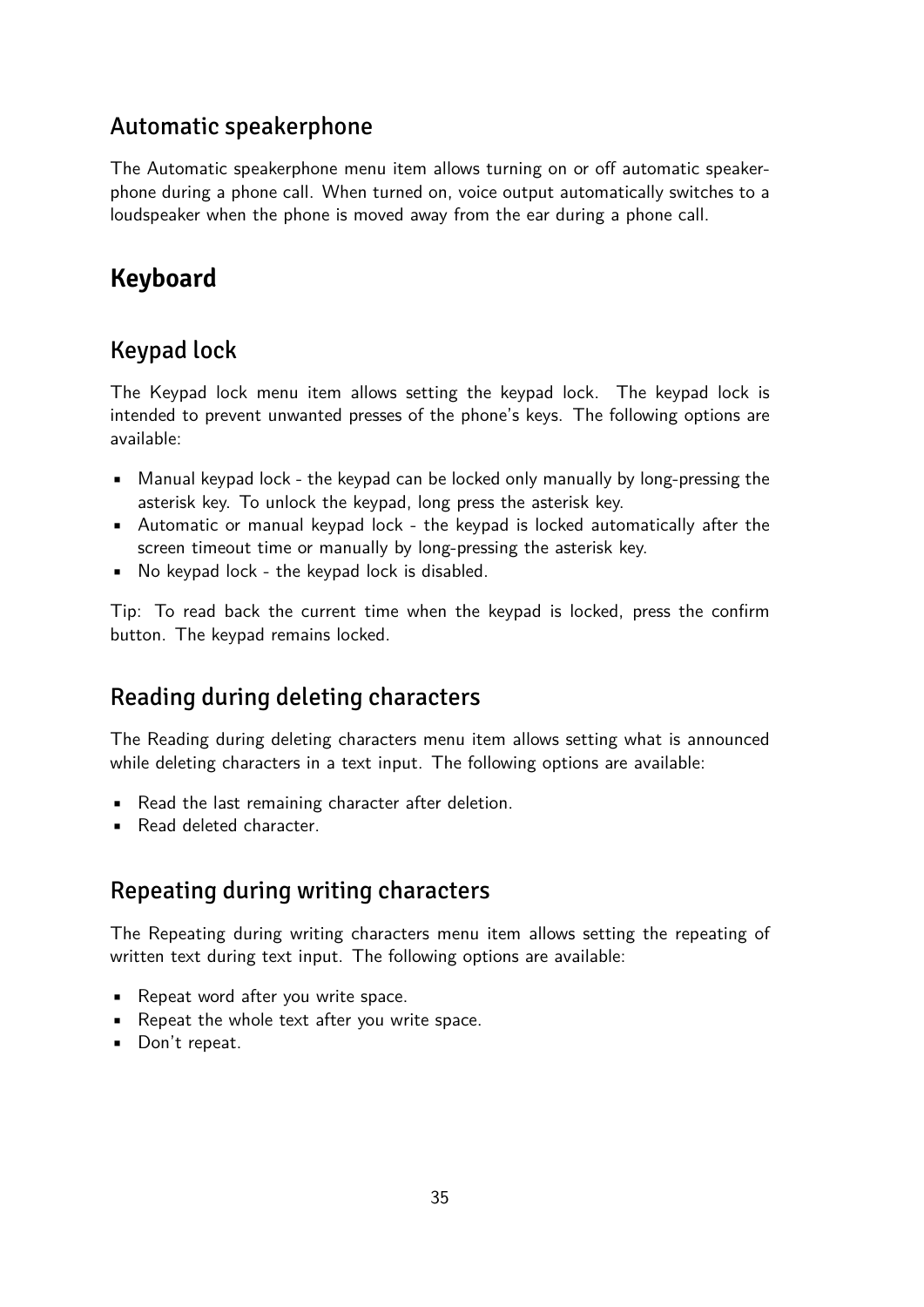### Capital letters signaling

The Capital letters signaling menu item allows setting how capital letters are signaled in a text input. The following options are available:

- Signal verbally announces "capital" when typing capital letters.
- Signal with higher-pitched voice changes the pitch of voice output when typing capital letters.
- Don't signal signaling of capital letters is disabled.

## **Display**

### Brightness setting

The Brightness setting menu item allows changing the display brightness. A higher level means a brighter screen but shorter battery life.

### Screen timeout

The Screen timeout menu item allows setting a period of inactivity. After this period, the phone goes into sleep mode to save battery power. To wake up the phone from sleep mode, press any key. When the automatic keypad lock is enabled, the phone keypad is also locked. In this case, long press the asterisk button to unlock the keypad.

### Color scheme

The Color scheme menu item allows selecting different color schemes of the phone's environment. The first color denotes the text color, the second is the background color. The following options are available:

- White on black.
- Black on white.
- White on blue.
- Black on yellow.

### Main menu style

The Main menu style menu item allows changing the graphic appearance of the main menu. The following options are available: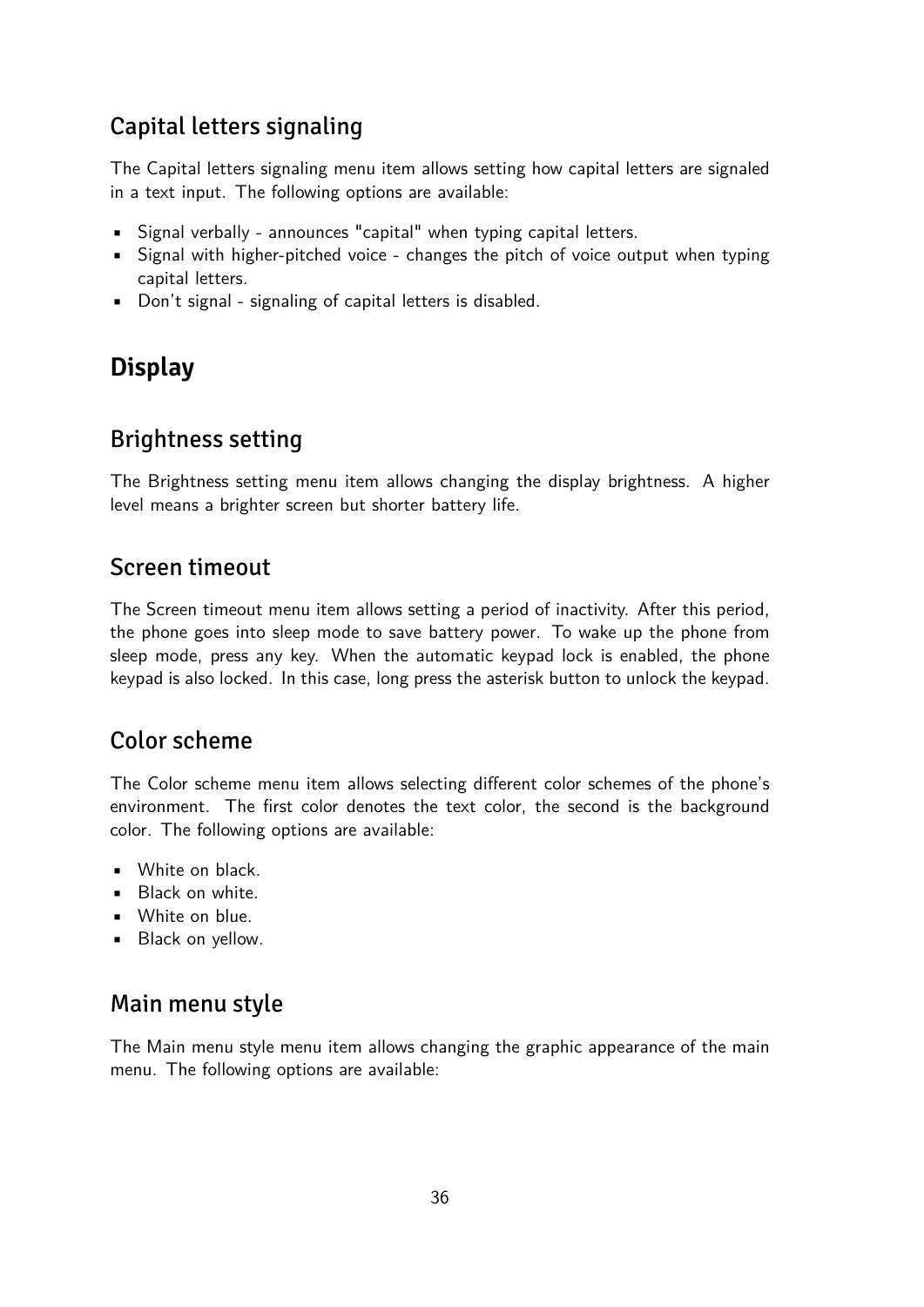- **•** Icons and text.
- **•** Only text.
- **·** Icons only.

### Text size

The Text size menu item allows changing the font size used in the phone's environment. The following options are available:

- Normal text size.
- Huge text size this option may break the word wrapping, and a single word may occupy multiple lines.

## **Networks**

### WiFi

The WiFi menu item allows connecting to a WiFi network.

- To enable WiFi connection, select the Enable WiFi menu item.
- To connect to a WiFi network, select the WiFi network in the Network list and then select Connect to network. If the WiFi network is protected by a password, enter the password.
- To connect to a WiFi network using the WPS button, select the WiFi network in the Network list and then select Connect with the WPS push button. Then press the WPS button on the router device.
- To connect to a hidden WiFi network, select the Connect to hidden network menu item. Then enter the SSID (name) and password.

#### WiFi connection via text file

WiFi connection can be established using a text file stored in the phone's internal storage.

- Copy a text file named wifi.txt to the root folder of the phone's internal storage.
- Write the name of the WiFi network on the first line of the file.
- Write the network password on the second line of the file.
- The password in the file will be automatically used when connecting to this specified network.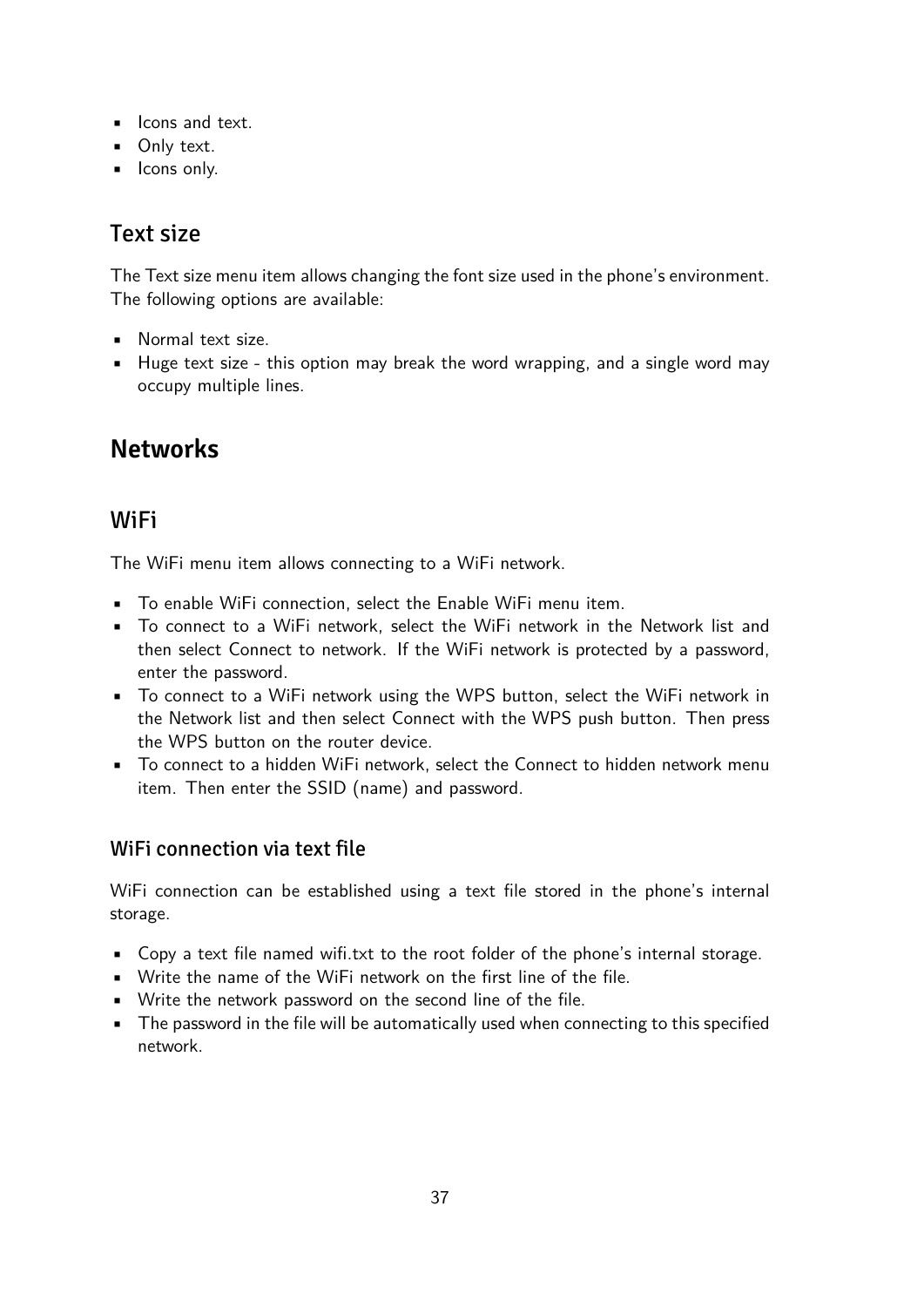### Bluetooth

The Bluetooth menu item allows connecting and managing Bluetooth devices.

#### How to pair a new device

- Enable the pairing mode on the Bluetooth device. Some devices are in the pairing mode by default when turned on and out of signal. Other devices have a special key or combination of keys that will trigger the pairing mode. This is device-specific and can be found in the manual of the device.
- Turn on Bluetooth and select the Scan for devices option. The scan may take up to half a minute, then the nearby devices are listed.
- To pair a device, select the device in the list. Pairing may take a few seconds.
- Some devices may require entering a verification code. In this case, enter a code provided by the BlindShell phone to the external Bluetooth device.
- To unpair a device, select the device in the Paired devices list and select Unpair device.

#### Connecting and disconnecting a device

A newly paired device is usually connected automatically. To connect (or disconnect) a device manually, select the device in the Paired devices list and select Connect device (or Disconnect device).

#### Important notice:

- Before you can connect a paired device, you usually need to turn it on by a switch on the device. Some devices may turn themselves off after a period of inactivity.
- There are a vast number of Bluetooth devices on the market. BlindShell cannot guarantee compatibility with every device available. Your BlindShell vendor might be able to give you advice or offer you a tested model.
- Due to possible radio interference and due to the nature of the Bluetooth protocol itself, there is no guarantee that a device will be found during the scan procedure. If the device is not listed or cannot be paired, make sure it is still in the pairing mode and then try the procedure again. If the problem persists, make sure there is no strong source of interference in your area, like another Bluetooth device, a WiFi router, or other radio devices.

### Connection test

The Connection test menu item runs an internet connection test. The result provides information about internet connection quality and BlindShell server availability.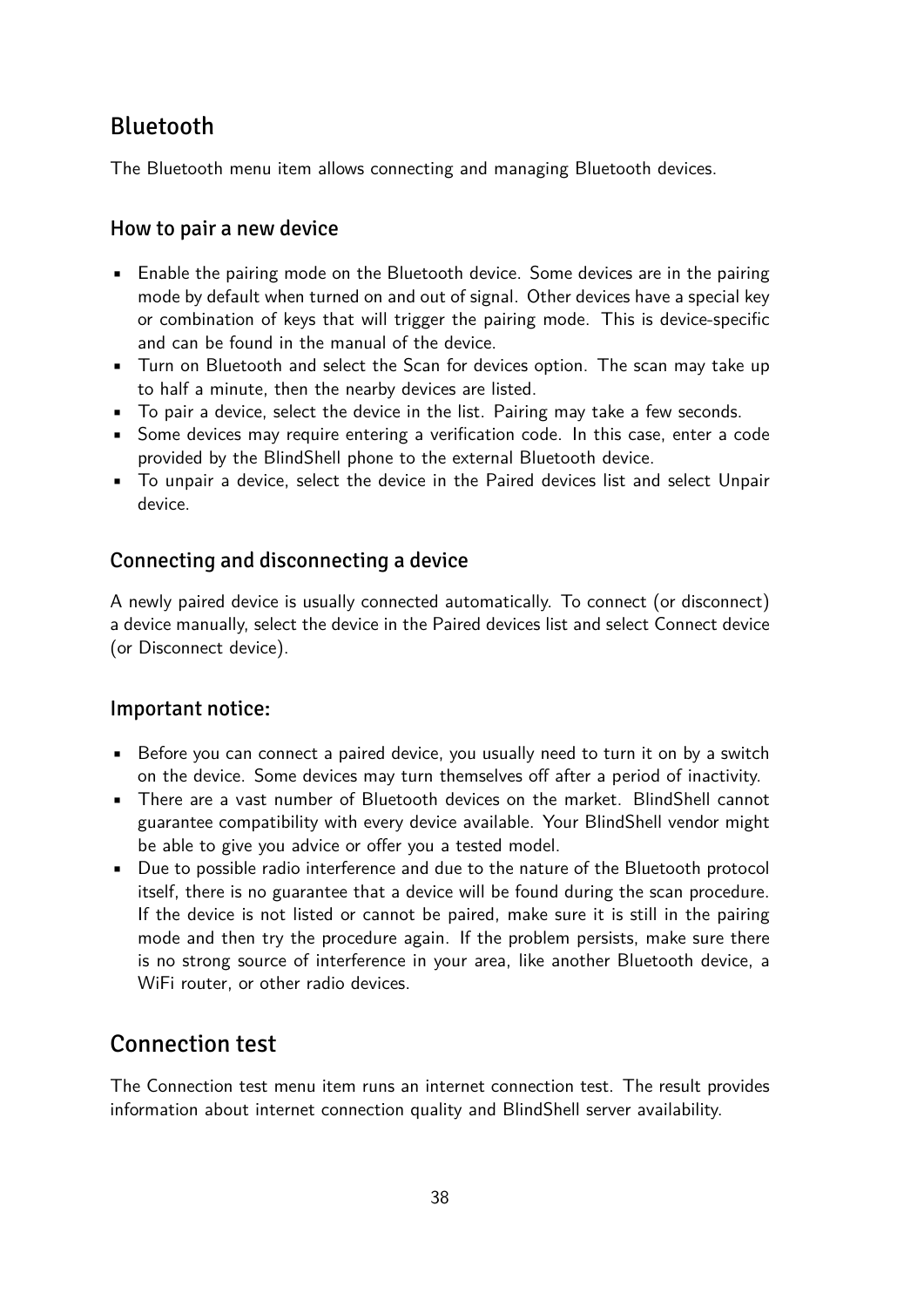### Mobile data

The Mobile data menu item allows turning on and off mobile data. Note: This menu item is available only when a SIM card is present in the phone.

### Pin code

The Pin code menu item allows activating, deactivating, or changing the PIN code. When enabled, the PIN code is requested at the phone startup.

Important notice: If you enter the PIN code incorrectly three times in a row, your SIM card will be temporarily blocked and a PUK code will be requested. If you enter the PUK code incorrectly ten times in a row, your SIM card will be blocked permanently. Note: This menu item is available only when a SIM card is present in the phone.

### SIM cards

The SIM cards menu item allows managing preferred SIM cards for outgoing calls, outgoing messages, or data transfers.

Note: This menu item is available only when two SIM cards are present in the phone.

### **Favorite applications**

The Favorite applications menu item allows managing the list of favorite applications. This list is quickly accessible by pressing the side action button. To add an app to favorites, select the Add favorite application menu item. To remove an app from favorites or change its position in the list, select the application by pressing the confirm button.

### **Date, time and time zone**

The Date, time and time zone menu item allows turning on and off automatic time and date, changing time format and time zone.

- To enable automatic time and date, select the Time and date menu item. When enabled, time and date are automatically set from the network. The SIM card has to be present on the phone.
- To manually set the time and date, disable automatic time and date first.

### **Language**

The Language menu item allows changing the default language of the phone.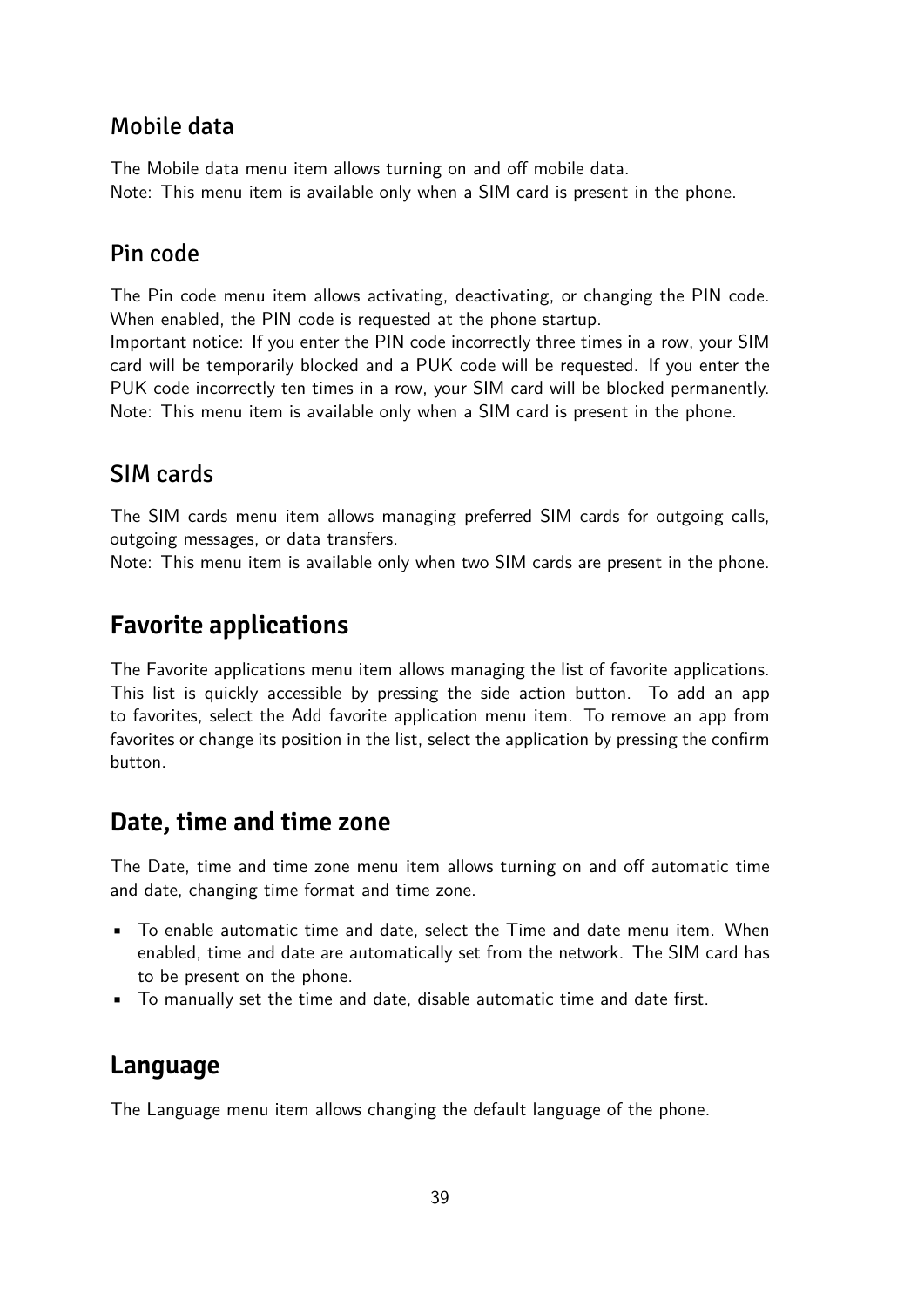## **BlindShell update**

The BlindShell update menu item allows updating the phone's software. The updates bring new features, enhance current features, and fix bugs. A new update is announced via notification.

To manually check for updates, select the Check for update menu item. If an update is available, select Download update and then Install update. To install an update, an internet connection via WiFi is required.

Important notice:

- The update process takes several minutes. You will be informed about the progress of the update. During the update, the phone speaks in a robotic voice.
- Do not turn off your phone or do other actions with your phone during the update process. Doing so might result in damaging the phone's software, making it necessary to send the phone for repair.

## **About phone**

The About phone menu item provides technical information about the phone such as software version and storage usage. Also allows access to a Service menu with a factory reset and backup option.

### Service menu

The service menu is a feature that simplifies certain service operations. For the service menu, the phone has to reboot in a special mode, outside of the ordinary operating system. The service menu is not a part of the BlindShell system and receiving calls and other standard phone functions are not available. To leave the Service menu, select the Restart phone menu item.

#### Backup data

The Backup data function will create a file containing internal user data. The backup function does not save data stored on an SD memory card if present.

- To backup data, insert an SD memory card or USB C flash drive into the phone. If both are present, the backup file will be saved on the SD memory card.
- Select the Backup data menu item.
- Select backup type, following options are available: Full backup will save users preferences of applications and phone settings, including media stored in the internal storage of the phone. Full backup without media does the same excluding media stored in the internal storage of the phone.
- The backup file will be generated with the timestamp and the ".backup" extension.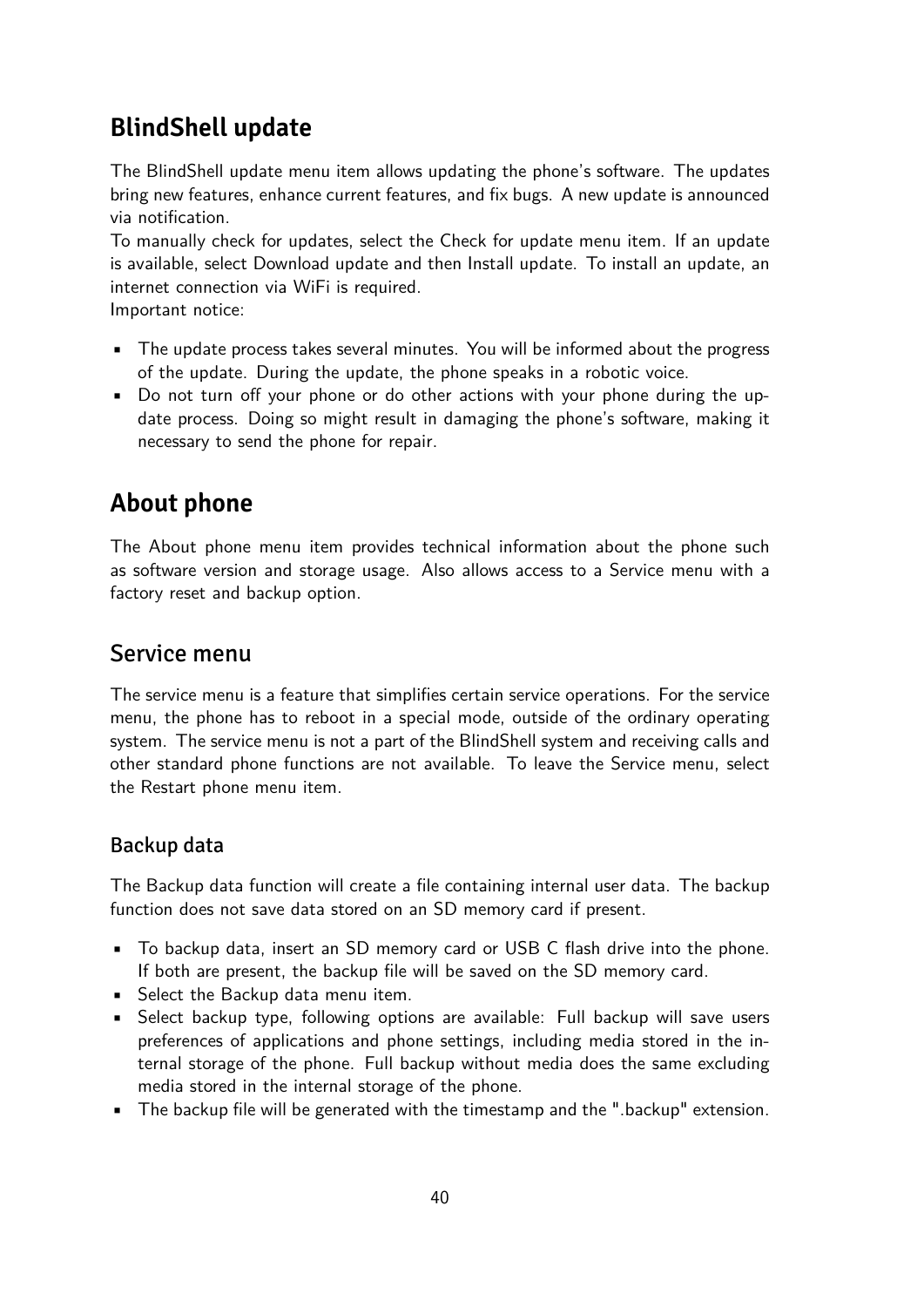#### <span id="page-40-0"></span>Restore data

The Restore data function allows restoring user data from a backup file previously created using the Backup data function. The backup file has to be stored on an SD memory card or USB C flash drive inserted in the phone.

Important notice: Your data will be overwritten by the Restore data operation.

#### Factory reset

The Factory reset menu item will perform a so-called factory reset of the phone. During this operation, all user data will be wiped and the phone will return to its original state.

### **4.7 Manual**

The Manual menu item contains this document structured in sections.

### **4.8 Turn off the phone**

The Turn off the phone menu item will turn off the phone. The confirmation of this action is required.

## **4.9 Missed notifications and information about phone status**

To show status information about the phone, press the left action button. This action is available anytime while using the phone. The list contains the following information:

- Notifications select to list missed notifications.
- Current time and date select to open the Calendar application.
- WiFi state select to open WiFi settings.
- $\blacksquare$  Network state select to turn on/off mobile data.
- Battery state.
- Bluetooth state select to open Bluetooth settings.

### **4.10 Favorite applications**

To quickly access favorite applications, press the side action button. This opens a customizable list of applications that have been added to favorites. To add an app to favorites, select the Add favorite application menu item. For further adjustments, such as ordering the applications in the list, go to the phone's settings.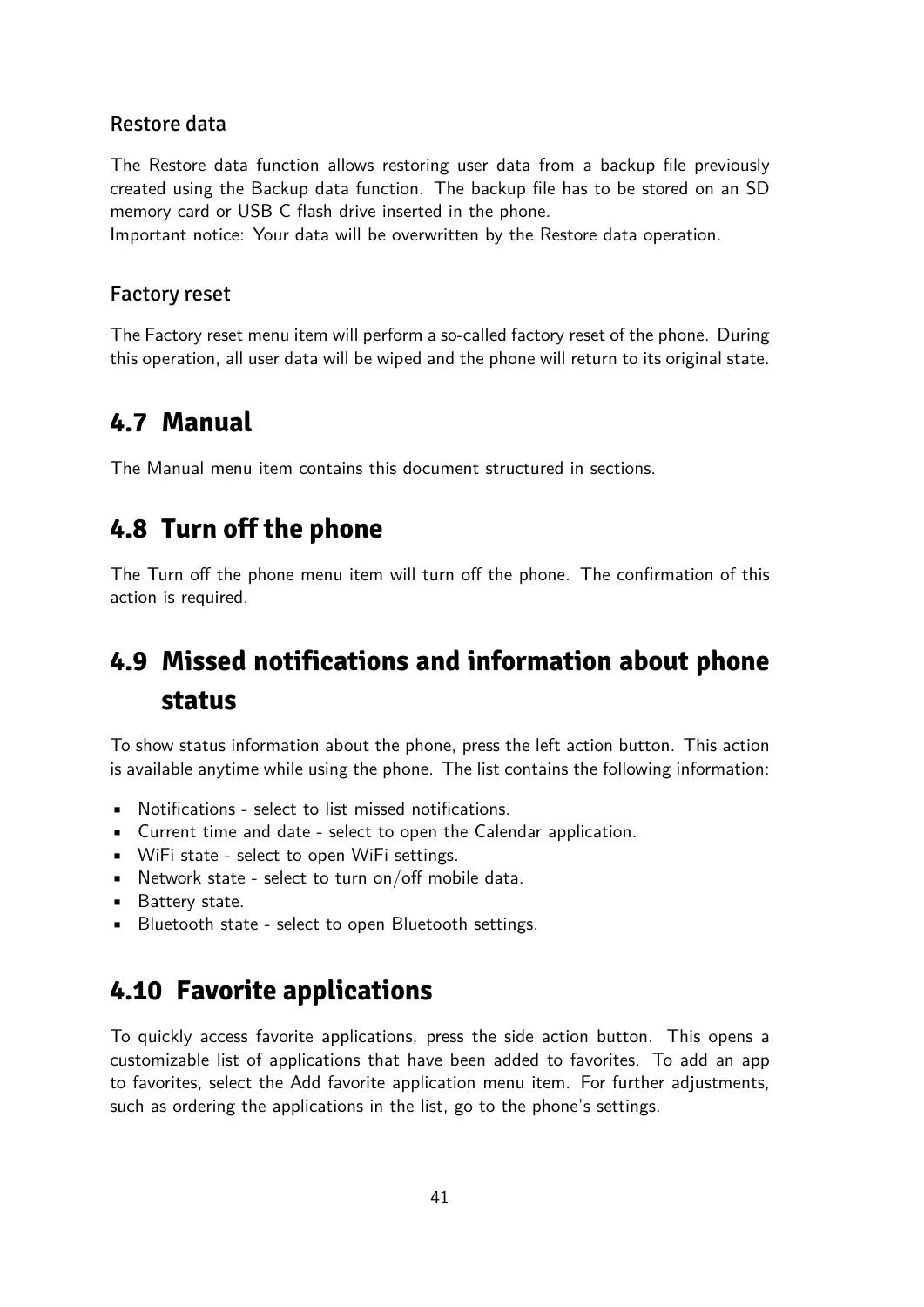# <span id="page-41-0"></span>**5 Technical specification**

## **5.1 Connectivity**

- GSM (2G): 850/900/1800/1900 MHz
- WCDMA (3G): B1/B2/B4/B5/B8
- FDD-LTE (4G): B1/B2/B3/B4/B5/B7/B8/B12/B13/B17/B20/B25/B26/B28/B66/B71
- TDD-LTE (4G): B38/B40/B41
- VoLTE
- Bluetooth: 4.2
- WiFi: 2.4 GHz + 5 GHz (802.11 a/b/g/n/ac)
- GNSS: GPS, Galileo, GLONASS, BeiDou
- FM radio receiver
- NFC

## **5.2 Hardware**

- Dimensions:  $135.2 \times 54.6 \times 16.7$  mm
- Weight:  $100 \text{ g}$  (phone),  $49 \text{ g}$  (battery)
- Display:  $2.83''$  (480  $\times$  640)
- Memory (RAM): 2 GB
- Internal storage: 16 GB
- External storage: micro SD memory card up to 128 GB (FAT32)
- Camera: 13 MP
- SIM Card: Dual micro-SIM
- Battery: 3000 mAh
- Loudspeaker: 1.5 W
- Microphone: Dual microphone, noise reduction
- 3.5 stereo audio jack
- USB Type-C
- Buttons: SOS, Volume, Side action button
- **•** Indication LED
- Camera LED flashlight
- LED flashlight

## **5.3 Sensors**

- Magnetometer
- Barometer
- Accelerometer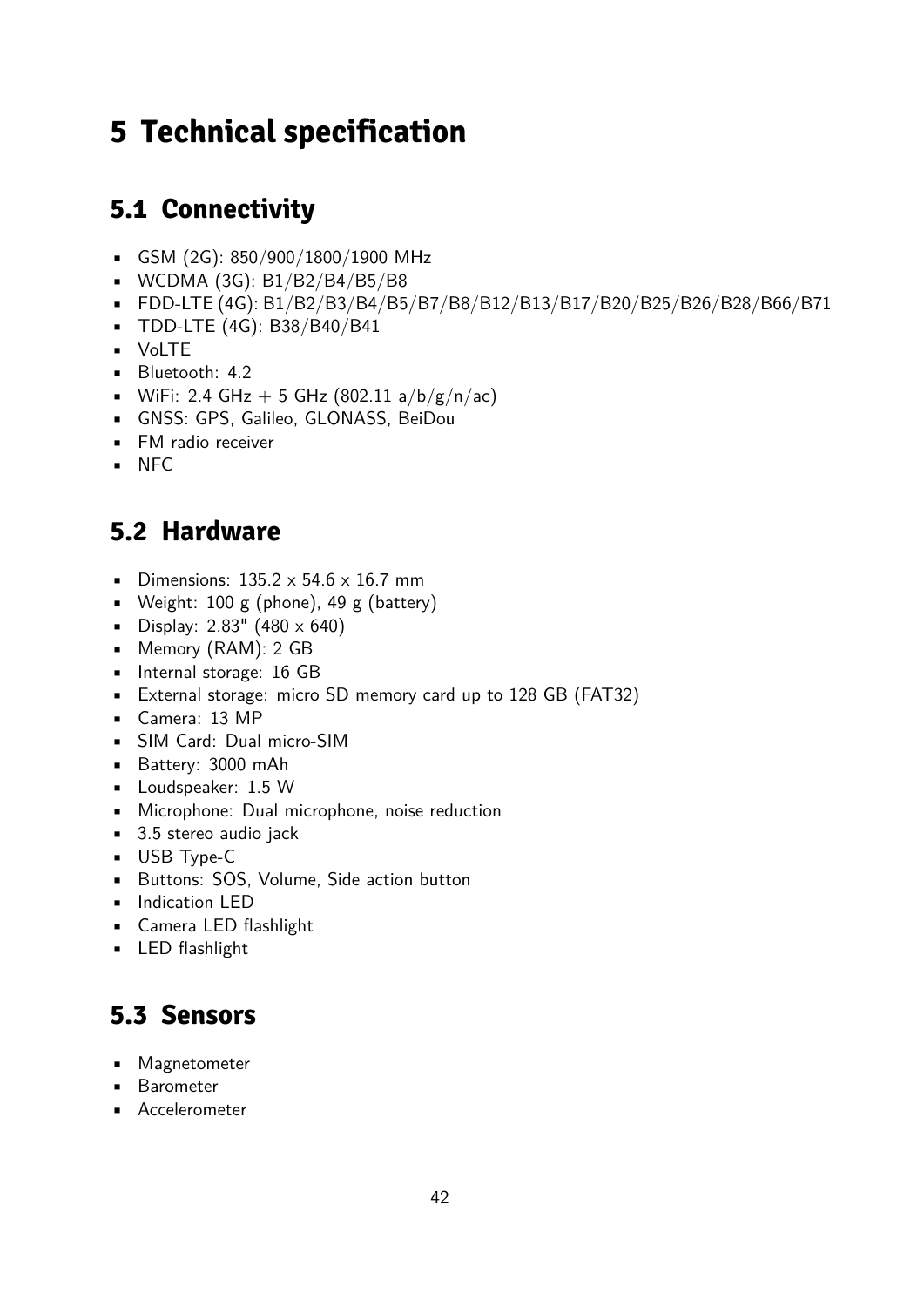- <span id="page-42-0"></span>• Gyroscope
- Proximity sensor

## **5.4 Certifications**

- CE, FCC, IC, ICASA, ACMA, RoHS, HAC, UN38.3, MSDS, IEC 62133
- $-HAC: M3/T3$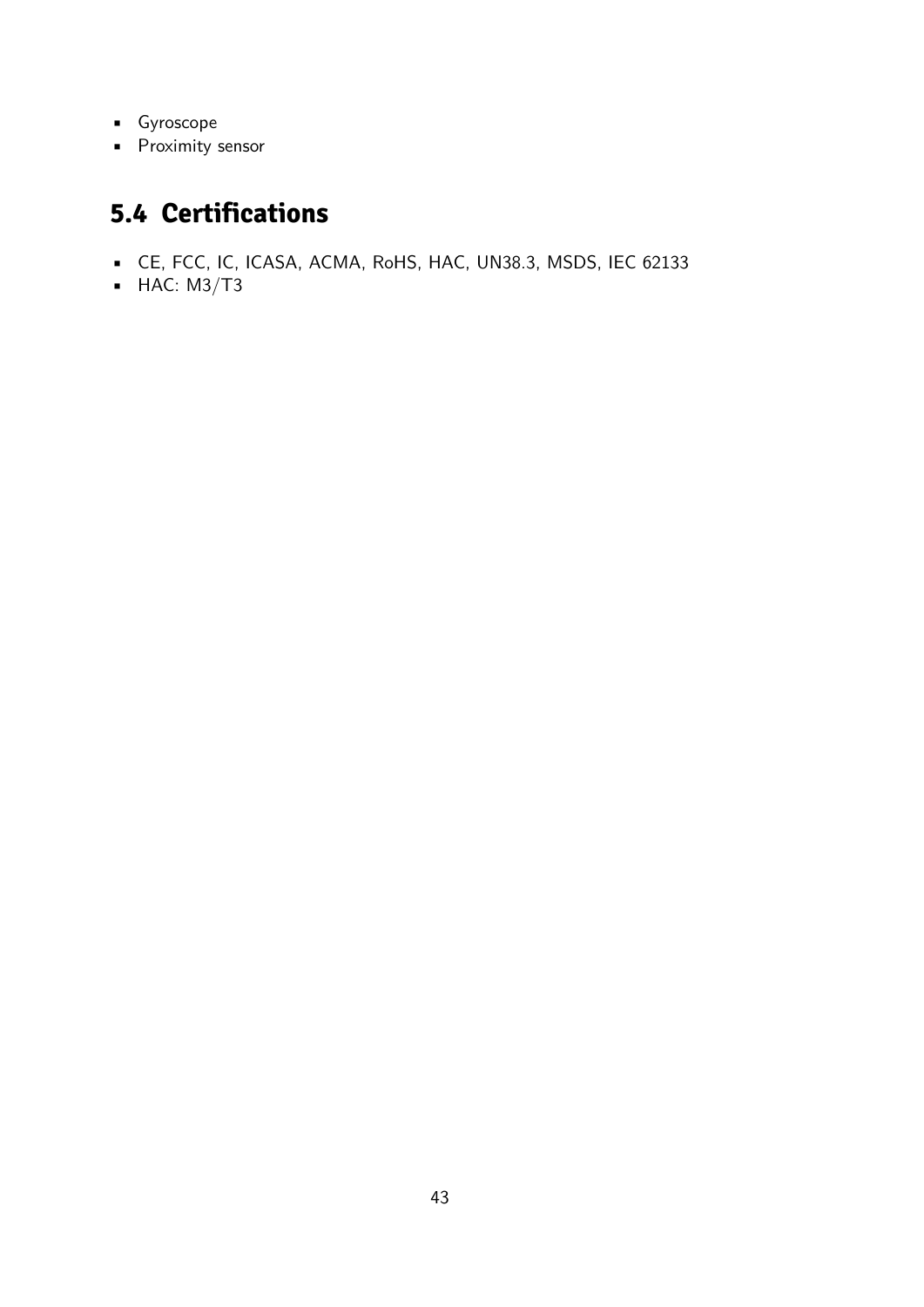# <span id="page-43-0"></span>**6 Regular use and safety information**

### **Personal use**

- Do not disassemble the phone. The only removable parts of the phone are the back cover and the battery. No tools are necessary to access the battery compartment. Disassembling the phone will void its warranty.
- Use the phone for its intended use only and only according to its user manual. The manufacturer is not liable for any damage caused to the phone or the environment as a result of misuse.
- Do not use a damaged phone. Before each using the phone please check that it is intact. Using a damaged phone may lead to injury or further damage. Please contact your distributor for in and out of warranty repairs.
- Switch the phone off when mobile phone use is not allowed or when it may cause interference or danger. Please obey all instructions in restricted areas.
- The manufacturer cannot guarantee correct operation of the phone when other then original accessories are used. If you decide to use other than the original accessories, please consult this first with your distributor.
- To prevent possible hearing damage, do not listen at high volume levels for long periods of time. The loudspeaker and earpiece of the phone are very loud. Please take extra care when using the highest volume, especially when the phone is close to your ears.
- Make sure that you can hear ambient sounds when commuting with earphones. This can put you into potentially dangerous situations in traffic.
- The phone is not water or dust resistant, keep it dry. Prevent any contact with liquid.
- Do not use the phone in dusty, smoky, or damp environments, or near magnetic fields. Dirt or moisture can get inside the phone which can potentially damage it.
- Keep the phone away from heat sources and out of direct sunlight. Do not leave your phone inside a vehicle or in places where the temperature may exceed 113° F  $(45^{\circ} \text{ C})$ .
- Do not use the phone while driving, riding a bicycle, or other vehicle. Always obey local laws regarding the use of mobile devices.
- Do not place the phone or any of its accessories in a microwave oven.
- Do not place the phone near credit cards or other storage devices carrying information on magnetic strips. The phone's speaker contains a magnet which can erase information on magnetic storage media.

## **Battery and charging**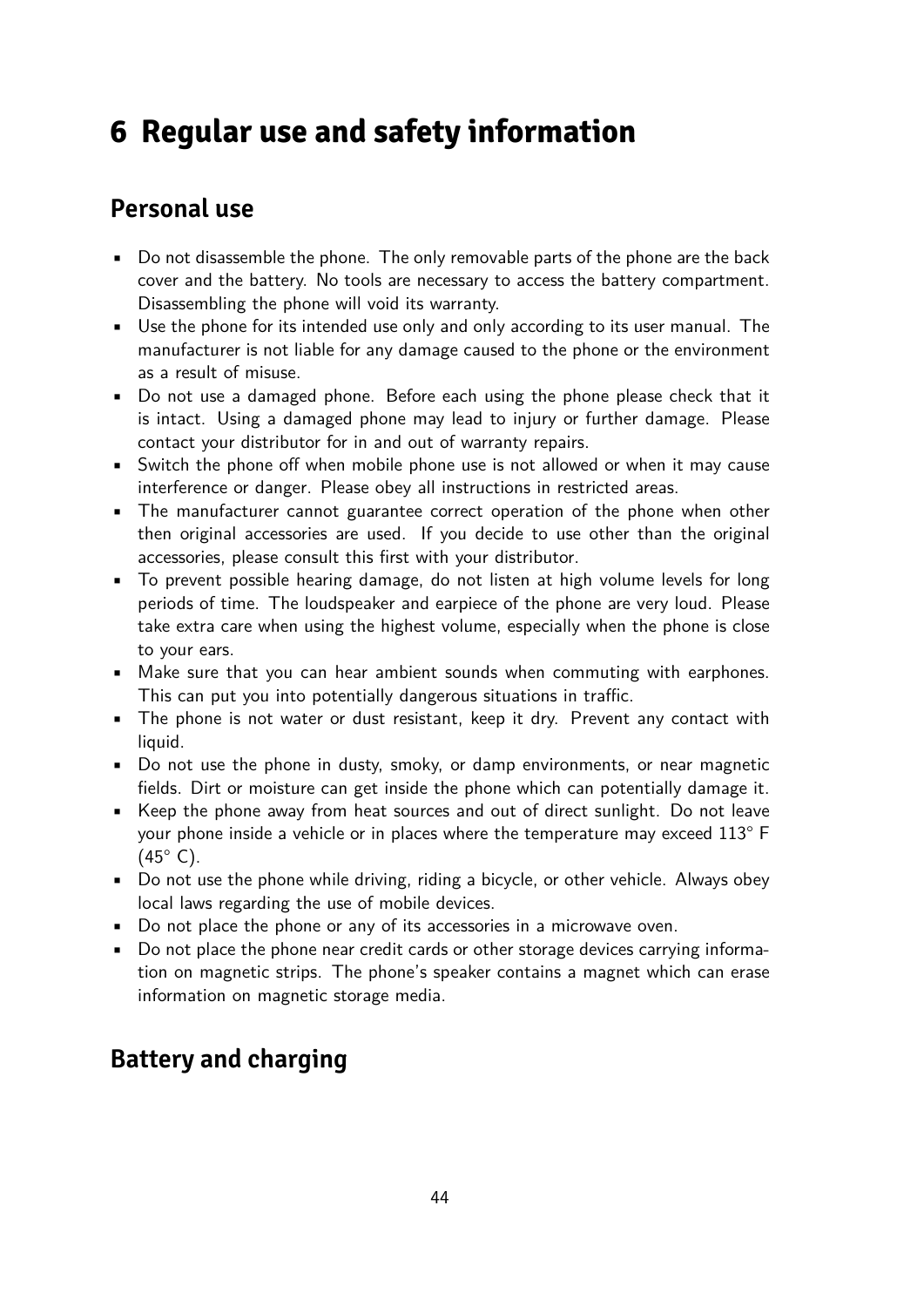- Try to keep the battery between  $41^{\circ}F$  and  $86^{\circ}F$  (5°C and 30°C) for optimal performance. Short exposures to warmer or colder temperatures will not damage the battery, but extended periods of exposure to extreme temperatures will reduce the capacity and lifetime of the battery.
- Switch the phone off and remove its battery when the phone is not used for long periods of time. Ideally the battery should be charged at about 60% when stored. This will prolong the battery life and preserve its maximal capacity.
- Do not dismantle, cut, crush, bend, puncture, or otherwise damage the battery in any way. The battery may catch on fire if damaged. This is not very likely, but it is possible. Please keep in mind that the battery is the most dangerous part of the phone.
- Do not attempt to repair or modify the battery. This may lead to a damage of the battery, which can cause a fire or an explosion.
- Never use a damaged battery, charger, or charging cable. The battery or charger may catch on fire, or may cause an electric shock.
- Only use the original battery, and only use the original battery for powering the phone it is intended for. The battery is designed exclusively for this specific device. Other batteries may not fit well, or have different properties and they could damage your phone.
- All batteries have limited lifespan and will experience drop in capacity after a few hundred charging cycles.
- The power adapter is intended for indoor use only.
- When disconnecting the power adapter from a power outlet, pull on the adapter, never on the cable.
- Unplug the power adapter from a power outlet when not in use.
- Never handle the adapter with wet hands.

## **Recycling**

Always return your used electronic products, batteries, and packaging materials to dedicated collection points. Do not dispose of these products as unsorted municipal waste. If you are not certain how to dispose of your phone, its accessories, or its packaging please contact your distributor.

### **Small children and animals**

Keep the phone and its accessories away from small children and animals. Your phone contains (or comes with) small parts, plastic elements, and parts with sharp edges that may cause an injury or create a choking hazard.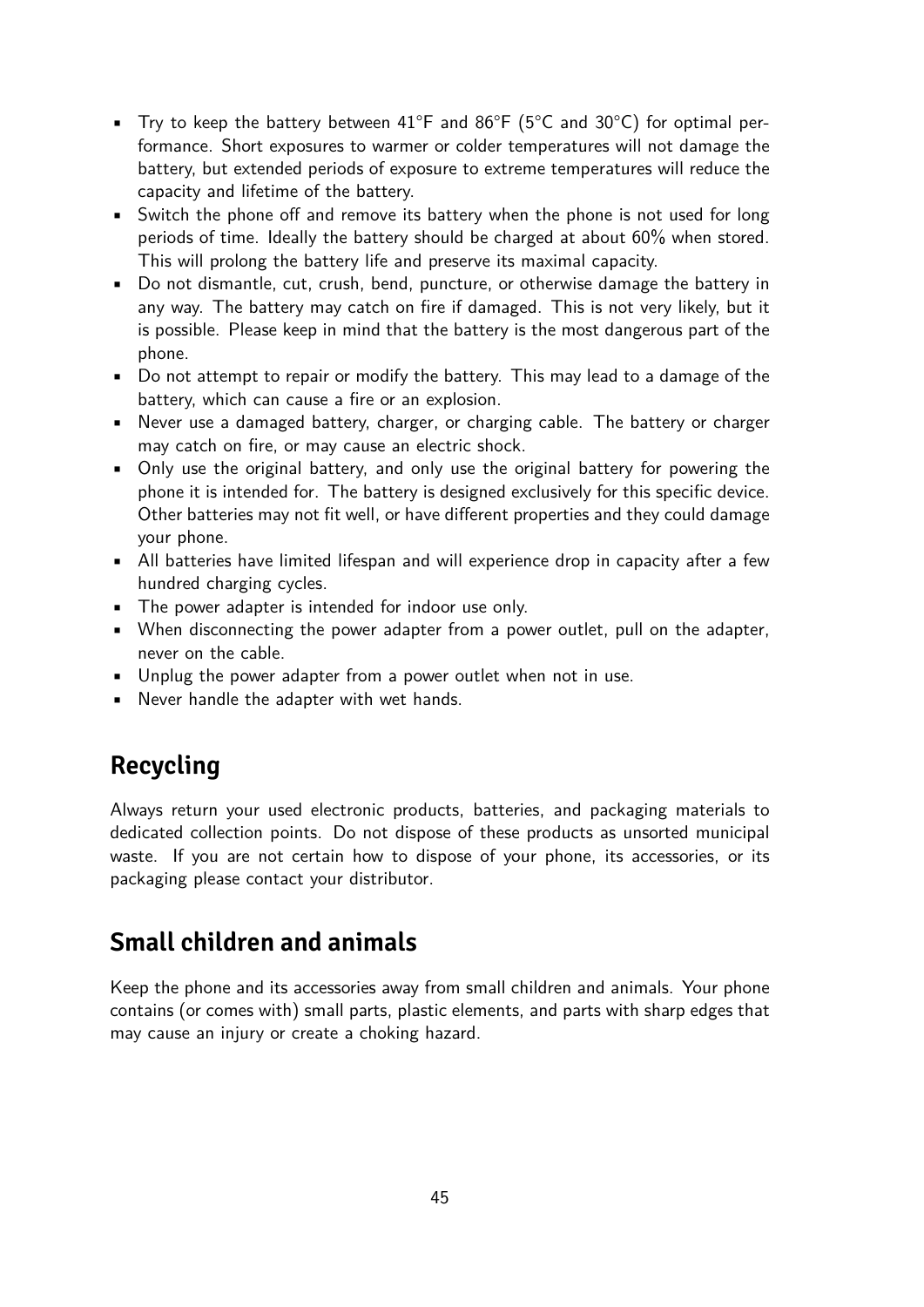### **Interference with medical devices**

- Operation of radio transmitting equipment, including wireless phones, may interfere with inadequately shielded medical devices' function. Consult a physician or the medical device's manufacturer to determine if it is adequately shielded from external radio energy.
- To avoid potential interference, manufacturers of implanted medical devices recommend a minimum separation of 15.3 centimeters (6 inches) between a wireless device and the medical device. Persons who have such devices should:
	- Always keep the wireless device more than 15.3 centimeters (6 inches) from the medical device.
	- Not carry the wireless device in a breast pocket.
	- Hold the wireless device to the ear opposite the medical device.
	- Switch the wireless device off if there is any reason to suspect that interference is taking place.
	- Follow the manufacturer's directions for the implanted medical device.
	- If you have any questions about using your wireless device with an implanted medical device, consult your healthcare provider.

### **SAR ratings**

- The phone is classified for use in a typical domestic environment.
- The highest Specific Absorption Rate (SAR) value reported for the phone according to CE standard when tested at the head is 0,623 W/kg (10g), and when properly worn on the body is 1,474 W/kg (10g). The minimum distance for body-worn operation is 5mm.
- The highest Specific Absorption Rate (SAR) value reported for the phone according to FCC/ISED standard when tested at the head is 0,988 W/kg (1g), and when properly worn on the body is 1,286  $W/kg$  (1g). The minimum distance for bodyworn operation is 10mm.

## **Software and services' availability**

The software of the phone is offered as is, with all its possible faults.The manufacturer makes no claims, promises, or guarantees about the accuracy, completeness, or adequacy of the contents provided by the phone, and expressly disclaims liability for errors and omissions presented by the phone.

- Some applications require internet connection to operate properly.
- At times some services may be unavailable due to server downtimes or because of unavailability of third party services.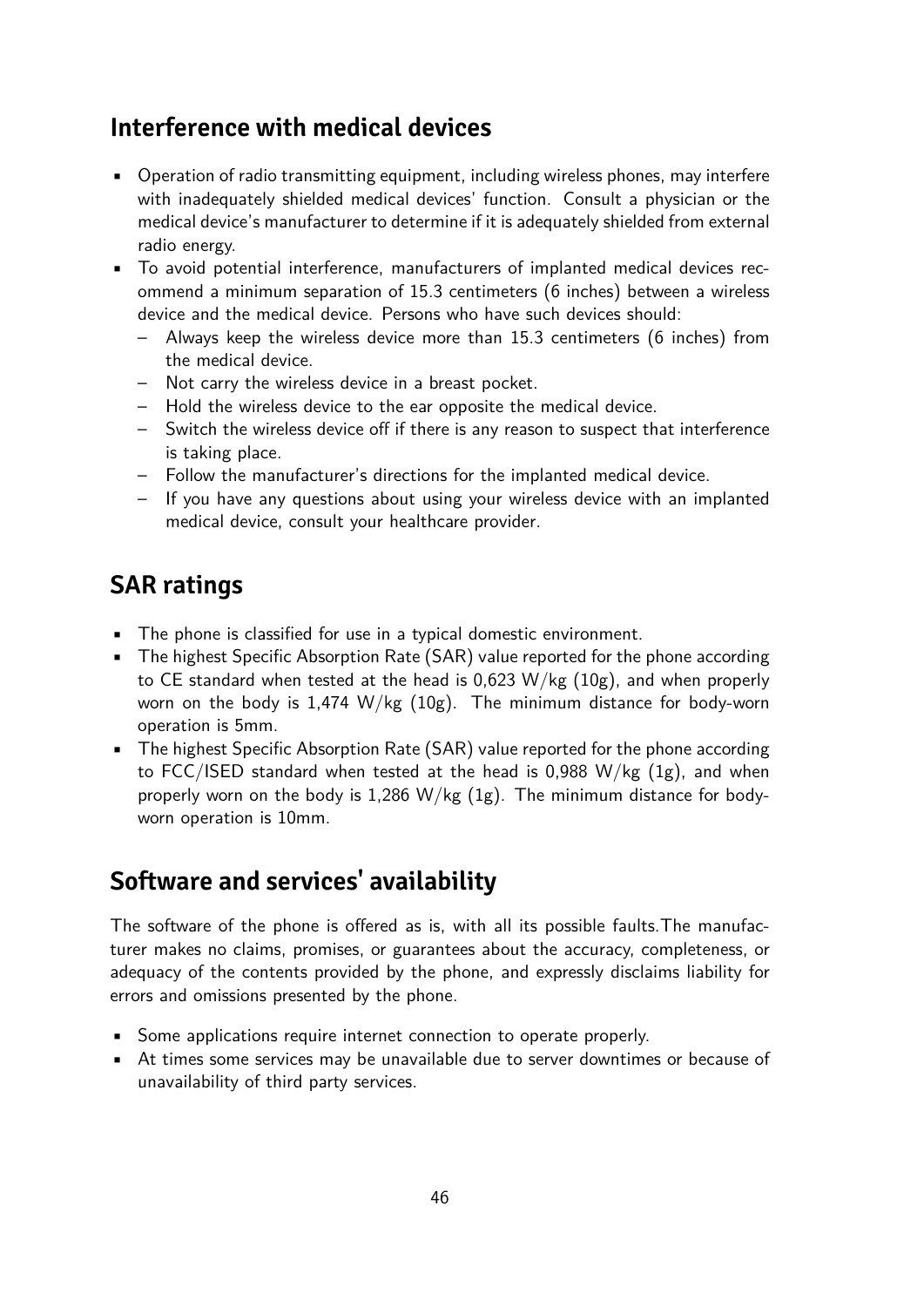- Information provided by the phone may not always be accurate (e.g. location, color recognition results, weather information, etc.).
- The manufacturer is in no way responsible for content of third parties presented by the phone's applications.
- The software is continuously updated. The manufacturer reserves the right to adjust the software or contents of the user manual without prior notice.

### **When in doubt contact the distributor**

If you have any questions, concerns, or encounter a situation where you need assistance, please contact the distributor from which you have purchased the phone. You may also contact the manufacturer of the phone directly via an email at **[info@blindshell.com](mailto:info@blindshell.com)**.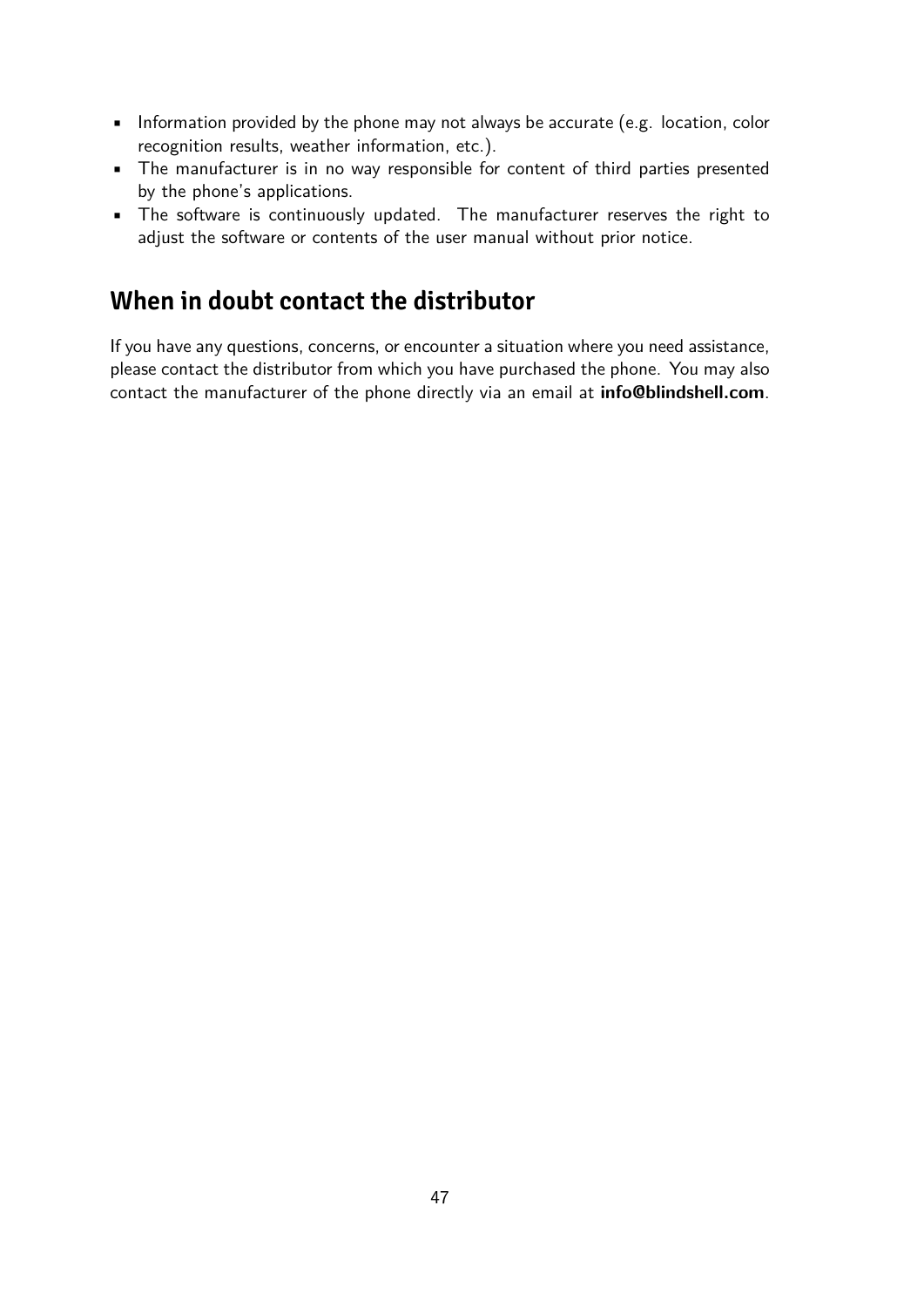# <span id="page-47-0"></span>**7 Regulatory information**

## **Regulatory information - United States**

FCC ID: 2ATXD-BS-02

### FCC RF exposure information

In August 1986 the Federal Communications Commission (FCC) of the United States with its action in Report and Outer FCC 96-326 adopted an updated safety standard for human exposure to radio frequency (RF) electromagnetic energy emitted by FCC regulated transmitters. Those guidelines are consistent with the safety standard previously set by both U.S. and international standards bodies. The design of this phone complies with the FCC guidelines and these international standards. Use only the supplied or an approved antenna. Unauthorized antennas modifications, or attachments could impair call quality, damage the phone, or result in violation of FCC regulations. Do not use the phone with a damaged antenna. If a damaged antenna comes into contact with the skin, a minor burn may result. Please contact your local dealer for replacement antenna.

#### Body worn operation

This device was tested for typical body-worn operations with the back/front of the phone kept 10mm from the body. To comply with FCC RF exposure requirements, a minimum separation distance of 10mm must be maintained between the user&'s body and the back/front of the phone, including the antenna. Third-party belt-clips, holsters and similar accessories containing metallic components shall not be used. Body-worn accessories that cannot maintain 10mm separation distance between the user's body and the back/front of the phone, and have not been tested for typical body-worn operations may not comply with FCC RF exposure limits and should be avoided. For more information about RF exposure, please visit the FCC website at **[www.fcc.gov](http://www.fcc.gov)** Your wireless handheld portable telephone is a low power radio transmitter and receiver. When it is ON, it receives and also sends out radio frequency (RF) signals. In August, 1996, the Federal Communications Commissions (FCC) adopted RF exposure guidelines with safety levels for hand-held wireless phones. Those guidelines are consistent with the safety standards previously set by both U.S. and international standards bodies:

- ANSIC95.1 (1992)
- NCRP Report 86 (1986)
- ICNIRP (1999)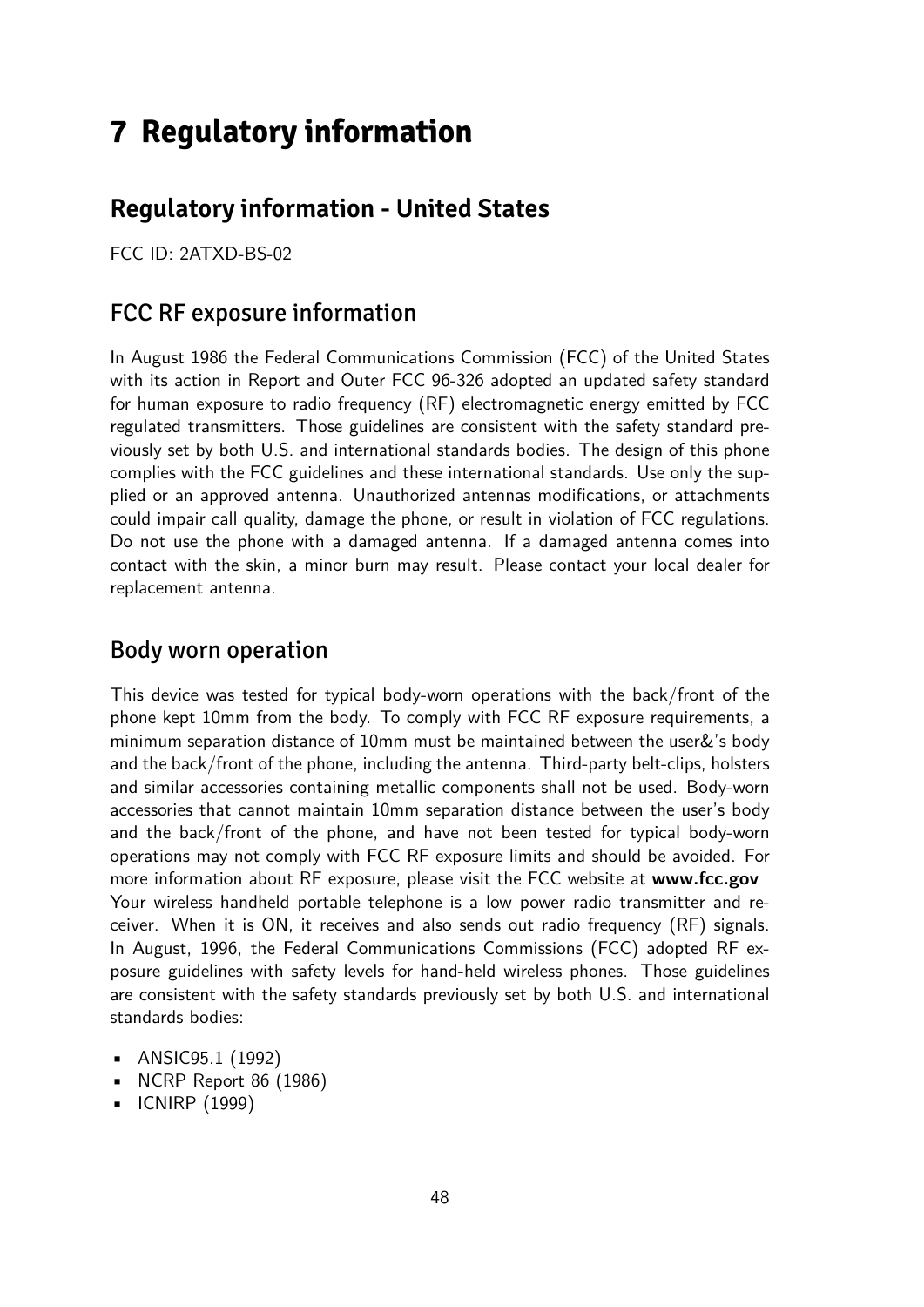Those standards were based on comprehensive and periodic evaluations of the relevant scientific literature. For example, over 120 scientists, engineers, and physicians from universities, government health agencies, and industry reviewed the available body of research to develop the ANSI Standard (C95.1). Nevertheless, we recommend that you use a hands-free kit with your phone (such as an earpiece or headset) to avoid potential exposure to RF energy. The design of your phone complies with the FCC guidelines (and those standards).

Use only the supplied or an approved replacement antenna. Unauthorized antennas, modifications, or attachments could damage the phone and may violate FCC regulations.

### Normal position

Hold the phone as you would any other telephone with the antenna pointed up and over your shoulder.

### RF Exposure Information:

This product is compliance to FCC RF Exposure requirements and refers to FCC website **<https://apps.fcc.gov/oetcf/eas/reports/GenericSearch.cfm>** search for FCC ID: 2ATXD-BS-02 to gain further information includes SAR Values.

This device complies with part 15 of the FCC rules. Operation is subject to the following two conditions:

- 1. this device may not cause harmful interference, and
- 2. this device must accept any interference received, including interference that may cause undesired operation.

NOTE: The manufacturer is not responsible for any radio or TV interference caused by unauthorized modifications to this equipment. Such modifications could void the user's authority to operate the equipment.

NOTE: This equipment has been tested and found to comply with the limits for a Class B digital device, pursuant to part 15 of the FCC Rules. These limits are designed to provide reasonable protection against harmful interference in a residential installation. This equipment generates uses and can radiate radio frequency energy and, if not installed and used in accordance with the instructions, may cause harmful interference to radio communications. However, there is no guarantee that interference will not occur in a particular installation. If this equipment does cause harmful interference to radio or television reception, which can be determined by turning the equipment off and on, the user is encouraged to try to correct the interference by one or more of the following measures:

- Reorient or relocate the receiving antenna.
- Increase the separation between the equipment and receiver.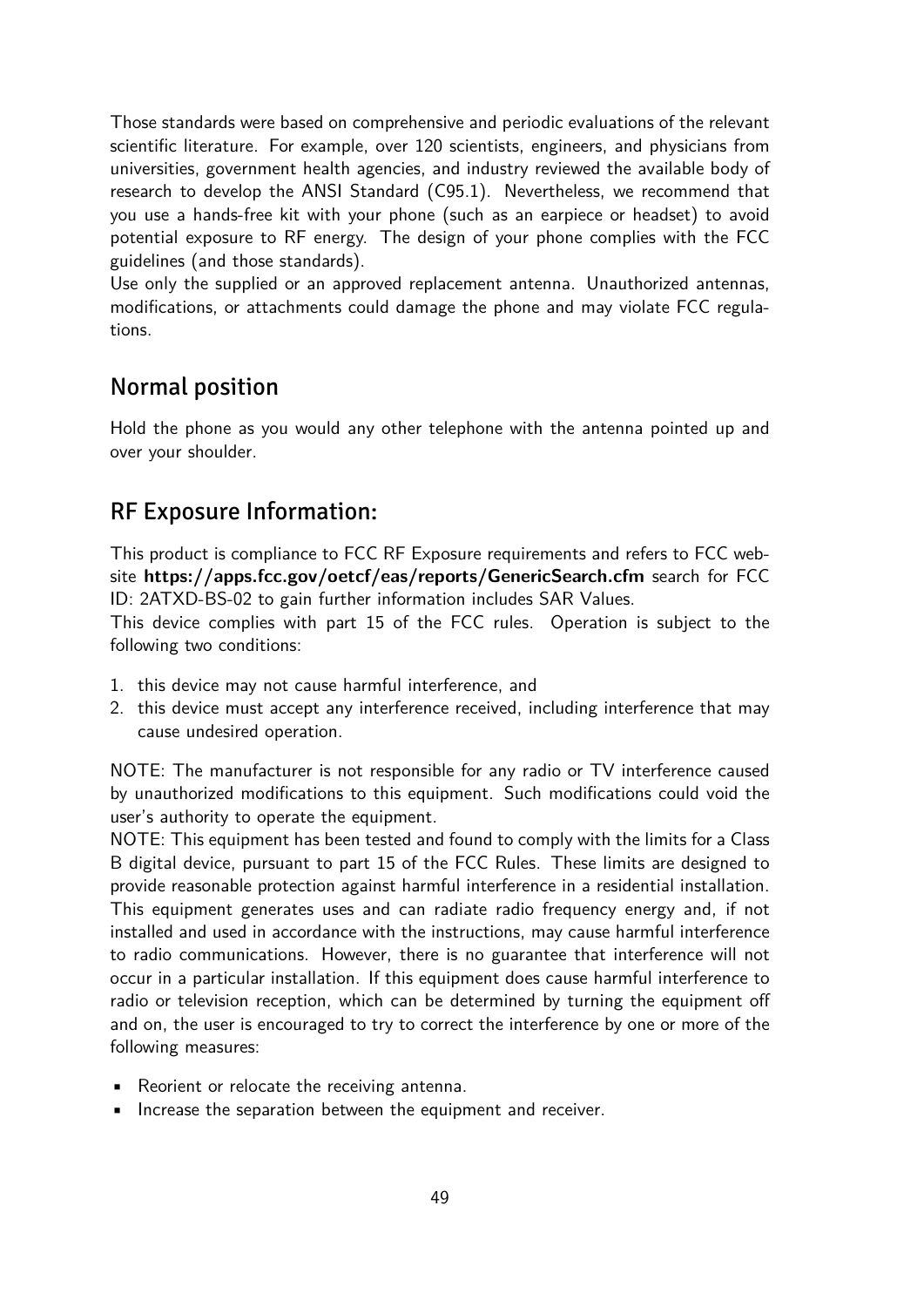- Connect the equipment into an outlet on a circuit different from that to which the receiver is connected.
- Consult the dealer or an experienced radio/ $TV$  technician for help

Do not use the device with the environment which below minimum -10℃ or over maximum 50℃, the device may not work.

Changes or modifications to this unit not expressly approved by the party responsible for compliance could void the user's authority to operate the equipment.

Ad Hoc function is supported but not able to operate on non-US frequencies. Operation of this device is restricted to indoor use only. (W52 band)

### Hearing aid compatibility (HAC)

Your phone is compliant with the FCC Hearing Aid Compatibility requirements. The FCC has adopted HAC rules for digital wireless phones. These rules require certain phones to be tested and rated under the American National Standard Institute (ANSI) C63.19-2011 hearing aid compatibility standards. The ANSI standard for hearing aid compatibility contains two types of ratings:

- M-Ratings: Rating for less radio frequency interference to enable acoustic coupling with hearing aids.
- T-Ratings: Rating for inductive coupling with hearing aids in telecoil mode.

A phone is considered hearing aid compatible under FCC rules if it is rated M3 or M4 for acoustic coupling and T3 or T4 for inductive coupling. These ratings are given on a scale from one to four, where four is the most compatible. Your phone meets the M3/T3 level rating.

However, hearing aid compatibility ratings don't guarantee that interference to your hearing aids won't happen. Results will vary, depending on the level of immunity of your hearing device and the degree of your hearing loss. If your hearing device happens to be vulnerable to interference, you may not be able to use a rated phone successfully. Trying out the phone with your hearing device is the best way to evaluate it for your personal needs.

This phone has been tested and rated for use with hearing aids for some of the wireless technologies that it uses. However, there may be some newer wireless technologies used in this phone that have not been tested yet for use with hearing aids. It is important to try the different features of this phone thoroughly and in different locations, using your hearing aid or cochlear implant, to determine if you hear any interfering noise.

Hearing devices may also be rated. Your hearing device manufacturer or hearing health professional may help you find this rating. For more information about FCC Hearing Aid Compatibility, please go to **<http://www.fcc.gov/cgb/dro>**.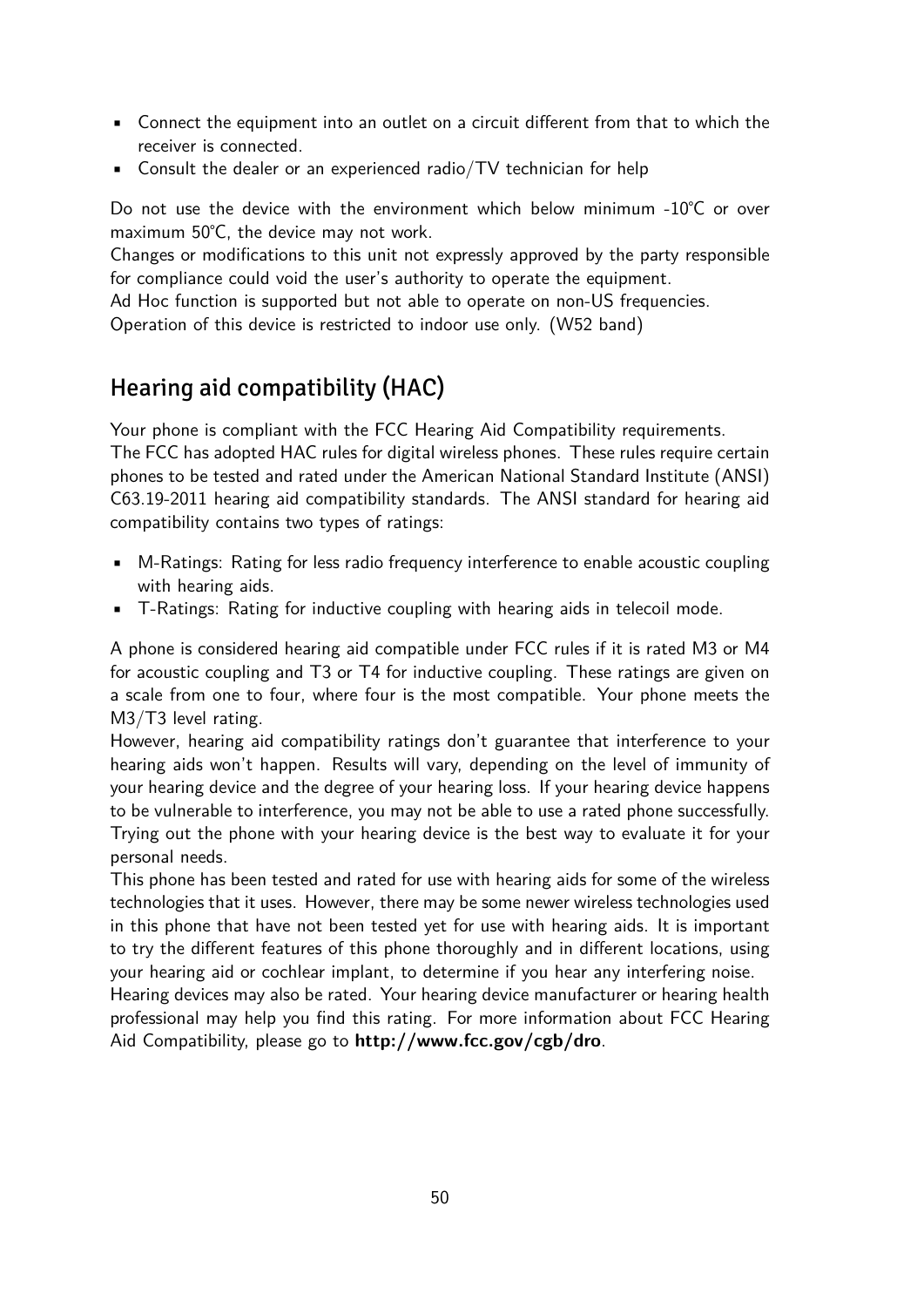### **Regulatory information - Canada**

#### IC: 25259-BS02

This device contains licence-exempt transmitter(s)/receiver(s) that comply with Innovation, Science and Economic Development anada's licence-exempt RSS(s). Operation is subject to the following two conditions:

- 1. This device may not cause interference.
- 2. This device must accept any interference, including interference that may cause undesired operation of the device.

### Body worn operation

This device at operating duty factors of up to 63.3% was tested for typical body-worn operations with the back of the phone kept 10mm from the body. To comply with RSS102 requirements, a minimum separation distance of 10mm must be maintained between the user's body and the back of the phone, including the antenna. Third-party belt-clips, holsters and similar accessories containing metallic components shall not be used. Body-worn accessories that cannot maintain 10mm separation distance between the user's body and the back of the phone, and have not been tested for typical body-worn operations may not comply with RSS 102 limits and should be avoided. Operation of this device is restricted to indoor use only. (W52 band)

## **Regulatory information - EU**

### Simplified Declaration of Conformity

Hereby, Matapo a.s. declares that the radio equipment type mobile phone is in compliance with Directive 2014/53/EU

The full text of the EU declaration of conformity is available at the following internet address: **[www.blindshell.com/conformity](http://www.blindshell.com/conformity)**

### Information on disposal for users of WEEE

This symbol on the product and  $/$  or accompanying documents means that used electrical and electronic equipment (WEEE) should not be mixed with general household waste. For proper treatment, recovery and recycling, please take this product(s) to designated collection points where it will be accepted free of charge. Alternatively, in some countries, you may be able to return your products to your local retailer upon purchase of an equivalent new product.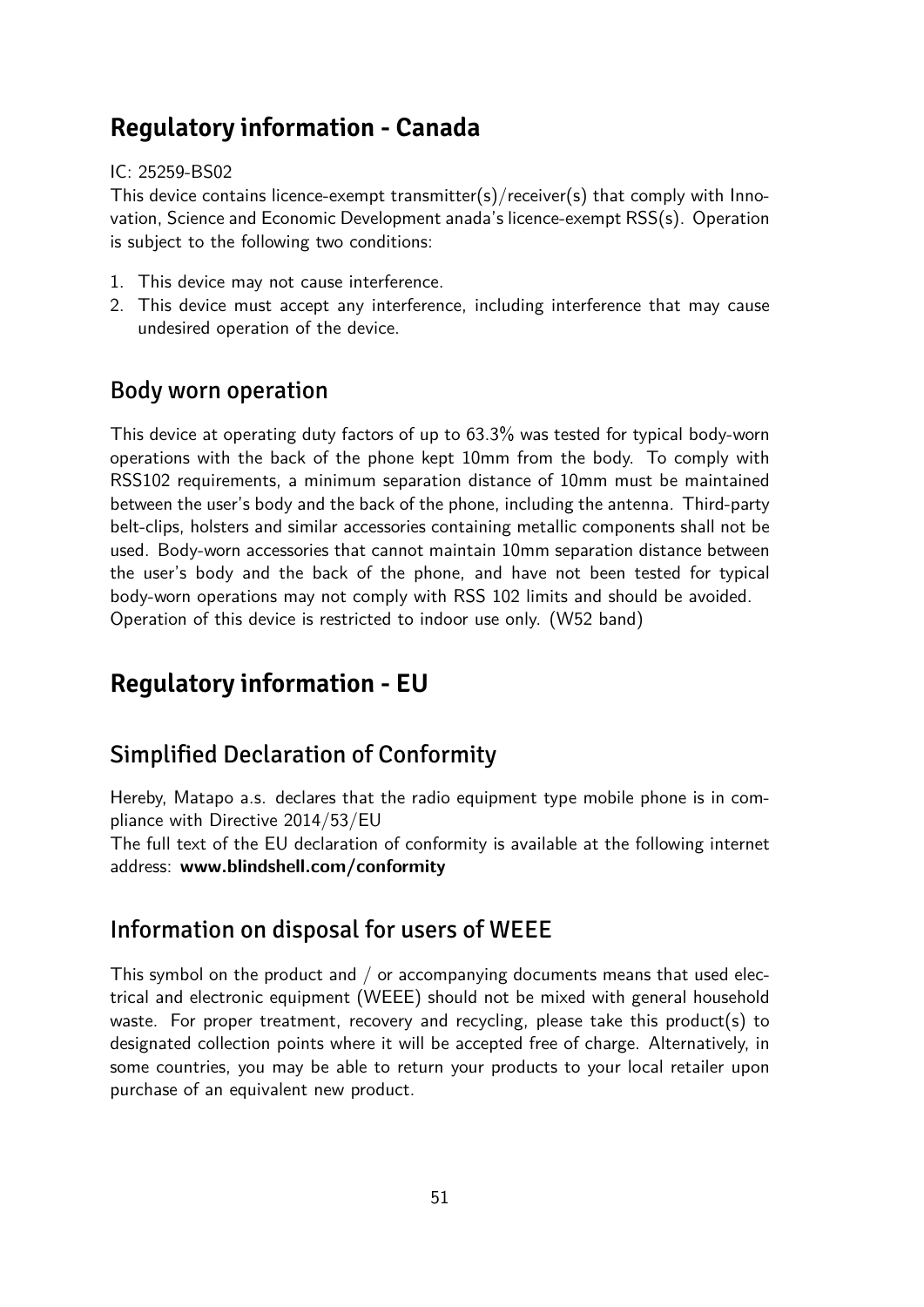Disposing of this product correctly will help save valuable resources and prevent any potential negative effects on human health and the environment, which could otherwise arise from inappropriate waste handling.

Please contact your local authority for further details of your nearest designated collection point.

Penalties may be applicable for incorrect disposal of this waste, in accordance with your national legislation.

### Restrictions in 5GHz band

The device is restricted for indoor use only when operating in the range from 5.15GHz to 5.35GHz in following countries:

AT, BE, BG, CY, CZ, DE, DK, EE, EL, ES, FI, FR, HR, HU, IE, IT, LV, LT, LU, MT, NL, PL, PT, RO, SK, SI, SE, UK

### Frequency bands and power

According to the Radio Equipment Directive (RED) 2014/53/EU the maximum output power of the equipment is following:

- GSM 900MHz: 33,72dBm; 1800MHz: 29,8dBm
- WCDMA B1: 22,72dBm; B2: 23,32dBm
- LTE-FDD B1: 23,22dBm; B3: 23,81dBm; B7: 23,38dBm; B8: 23,52dBm; B20: 23,42dBm; B28: 23,7dBm
- LTE-TDD B38: 23,6dBm; B40: 23,59dBm; B41: 23,82dBm;
- Bluetooth BR/EDR: 6,01dBm; BLE: 5,15dBm
- 2.4GHz WIFI 11b: 15,45dBm; 11g: 14,03dBm; 11n(20): 13,44dBm; 11n(40): 14,17dBm
- 5GHz WIFI 5,2GHz: 17,68dBm; 5,8GHz: 16,03dBm
- NFC: 0,000000261mW

## **Regulatory information - South Africa**

### Declaration of conformity

This device complies with ICASA standard(s). The full text of the declaration of conformity can be found online at following internet address: **[www.blindshell.com/con](http://www.blindshell.com/conformity)[formity](http://www.blindshell.com/conformity)**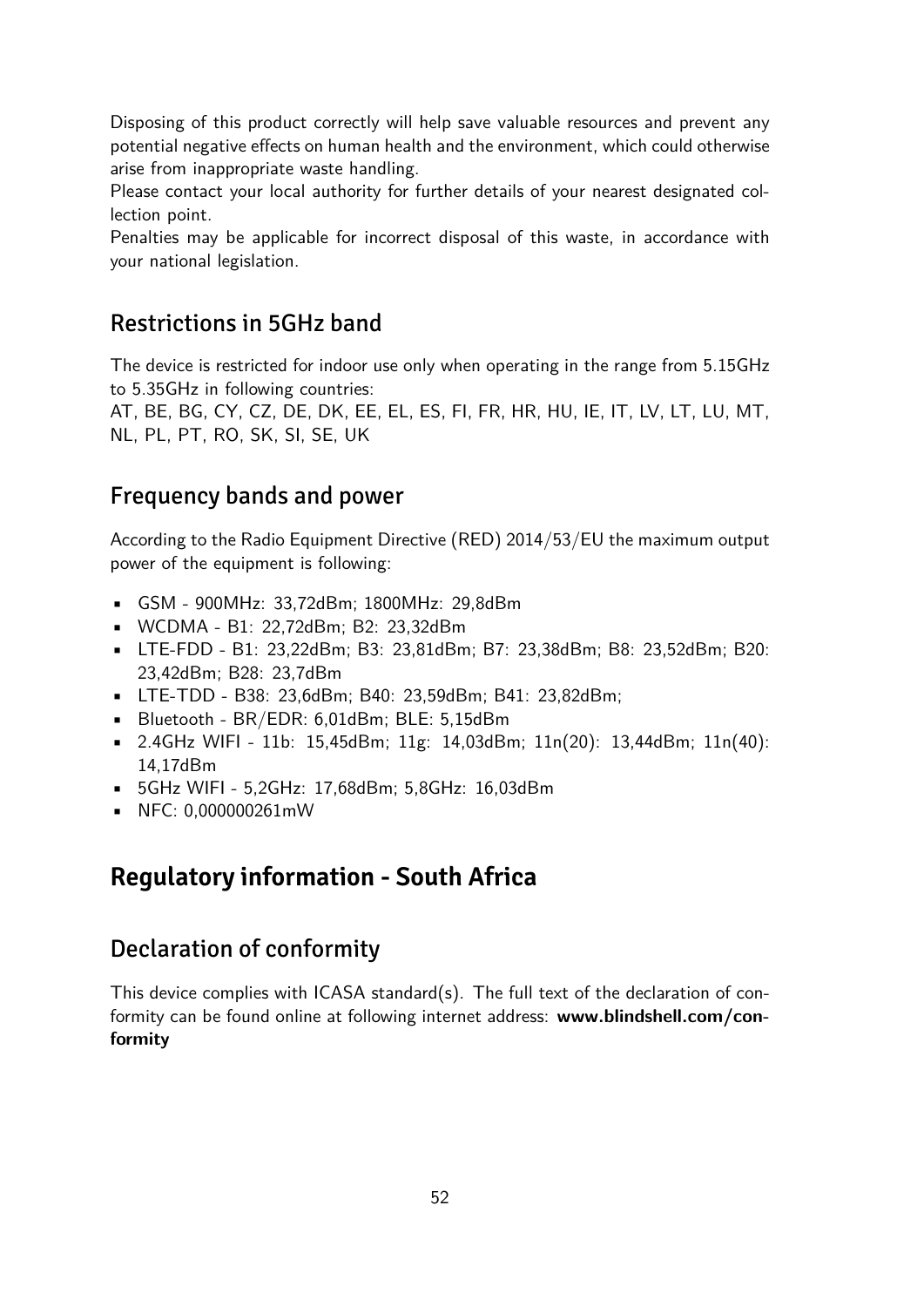## **Regulatory information - Australia & New Zealand**

## Declaration of conformity

This device complies with ACMA standard(s). The full text of the declaration of conformity can be found online at following internet address: **[www.blindshell.com/con](http://www.blindshell.com/conformity)[formity](http://www.blindshell.com/conformity)**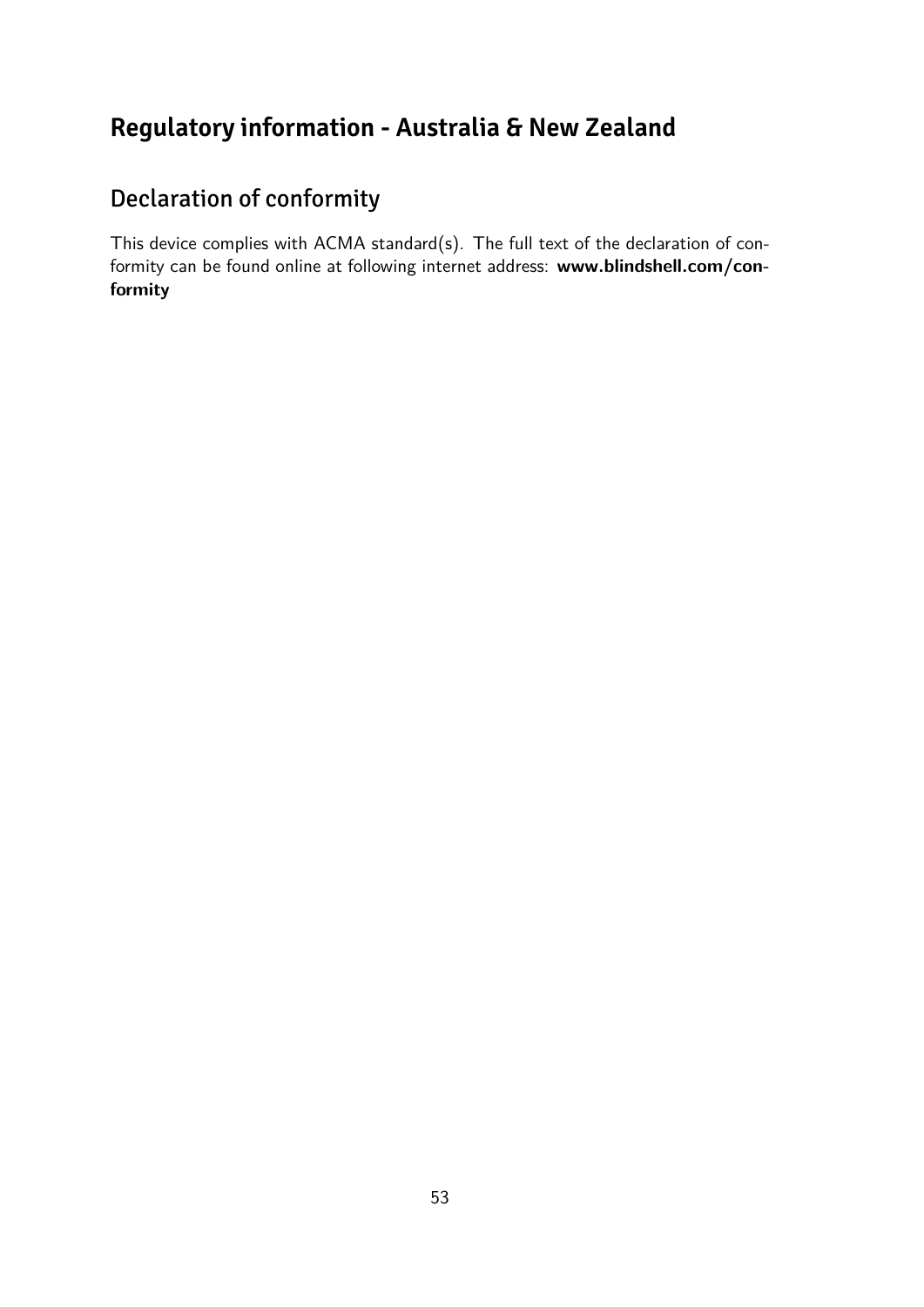# <span id="page-53-0"></span>**8 Legal information**

## **Limited warranty**

The phone is covered by limited warranty. The warranty period is following in

- United States, Canada: twelve (12) months;
- European Union, South Africa, United Kingdom, Australia, New Zealand: twentyfour (24) months.

Please confirm the warranty period for countries and/or regions not listed in this document with your distributor.

The minimal life of a battery is 12 months. During this period only a minor decrease in its capacity should occur. After this period any decrease in its capacity or loss of function is considered to be caused by a common wear. The limited warranty starts at the day of purchase of the product by the first end user. The limited warranty covers defects in material and workmanship. All other warranties, express or implied are disclaimed.

No warranty is granted, regardless of malfunction encountered, in the following cases:

- Normal wear and tear of the product and reduction in the battery charge by its use.
- Damage resulting from improper use, exposure to humidity, or liquid, or heat source.
- Damage resulting from using accessories or connectors not supplied by the manufacturer.
- Damage caused by dropping the device or caused by applying excessive pressure, which results in cracks or breaking of parts of the device.
- Failure to respect the information provided in the Safety, Regulatory and Legal Information document.
- Damage caused by using an unoriginal battery, or using the BlindShell battery in another device.
- Damage resulting from an attempted repair done by unauthorized personnel.

This limited warranty does not cover any network service malfunctions, such as mobile or wifi network outages.

The software of the device is offered as is, with all its possible faults.

We recommend backing up the user data at least once a month to prevent any unwanted data loss. The manufacturer is not responsible for data loss because of a device malfunction, repair or replacement of the device.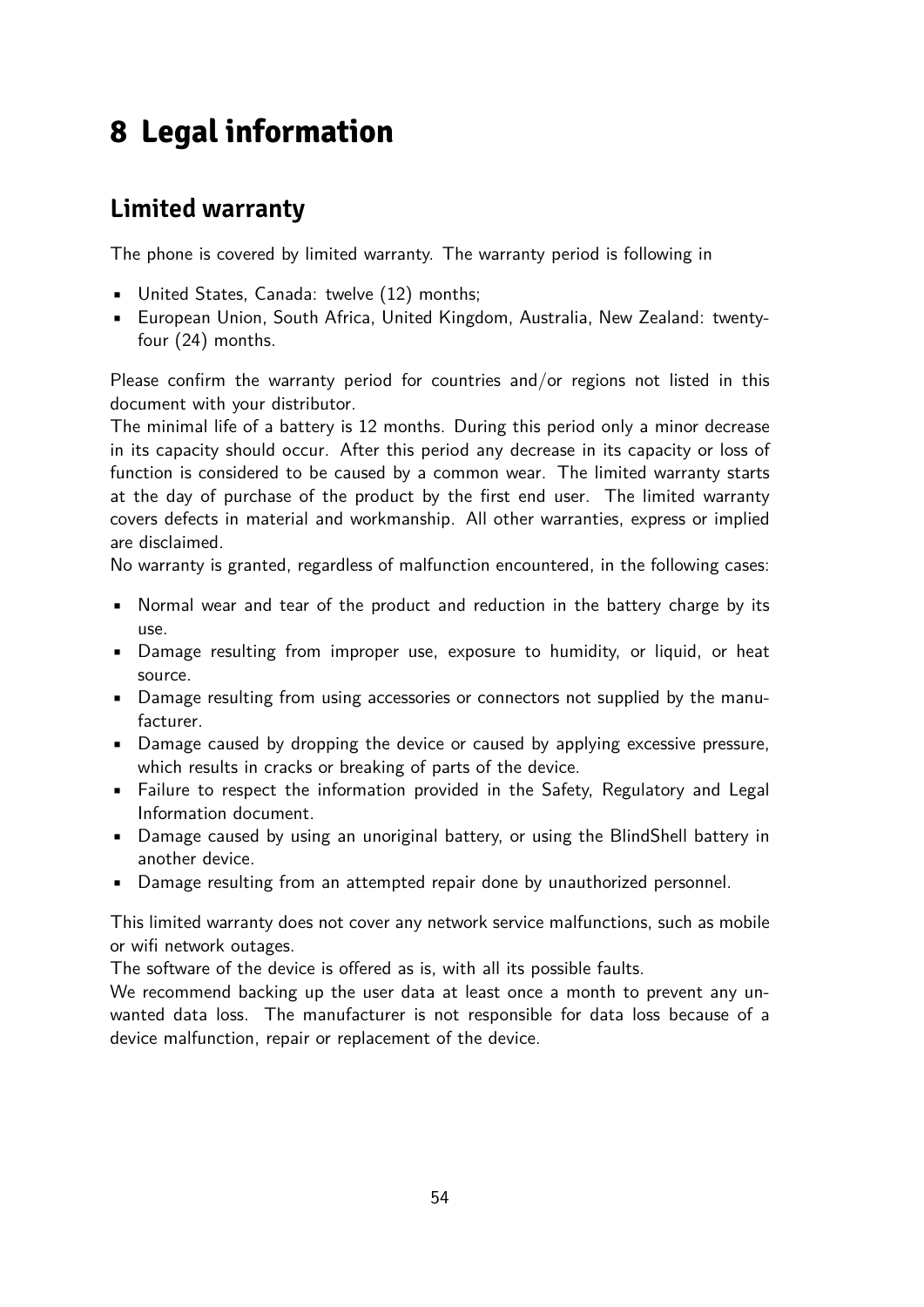### **Limits of the manufacturer's liability**

The warranty described herein sets out the full extent of Matapo's responsibilities, and the exclusive remedy regarding the product. In no event will Matapo be liable for damages in excess of the purchase price of the product or for, without limitation, commercial loss of any sort; loss of use, time, data, reputation, opportunity, goodwill, profits or savings; inconvenience; or incidental, special, consequential or punitive damages.

Matapo's authorized distributors bear no responsibility or liability associated with the use or misuse of the device.

### **Dispute resolution - U.S. and its territories only**

This document herein constitutes a binding legal agreement ("agreement") between you (either an individual or an entity) and Matapo. Opening the product packaging, use of the product or retention of the product constitutes acceptance of this agreement, regardless of whether you are the original purchaser, user, or other recipient of the product.

You and Matapo each agree that all disputes arising in any way from this limited warranty, or the sale condition, or performance of the product shall be resolved exclusively through final and binding arbitration, and not by a court or a jury. Any such dispute shall not be combined or consolidated with a dispute involving any other person's or entity's product or claim, and specifically, without limitation of the foregoing, shall not under any circumstances proceed as part of a class action. The arbitration shall be conducted before a single arbitrator, whose award may not exceed, in form or amount, the relief allowed by the applicable law.

The arbitration shall be conducted according to the American Arbitration Association (AAA) Commercial Arbitration Rules applicable to consumer disputes. The AAA Rules are available online at adr.org or by calling the AAA at 1-800-778-7879. This arbitration provision is entered pursuant to the Federal Arbitration Act. The laws of the State of New York, without reference to its choice of laws principles, shall govern the interpretation of the Limited Warranty and all disputes that are subject to this arbitration provision. The arbitrator shall decide all issues of interpretation and application of this arbitration provision and the Limited Warranty.

For any arbitration in which your total damage claims, exclusive of attorney fees and expert witness fees, are \$5,000.00 or less ("Small Claim"), the arbitrator may, if you prevail, award your reasonable attorney fees, expert witness fees and costs as part of any award, but may not grant Matapo its attorney fees, expert witness fees or costs unless it is determined that the claim was brought in bad faith. In a Small Claim case, you shall be required to pay no more than half of the total administrative, facility and arbitrator fees, or \$50.00 of such fees, whichever is less, and Matapo shall pay the remainder of such fees. Administrative, facility and arbitrator fees for arbitrations in which your total damage claims, exclusive of attorney fees and expert witness fees,